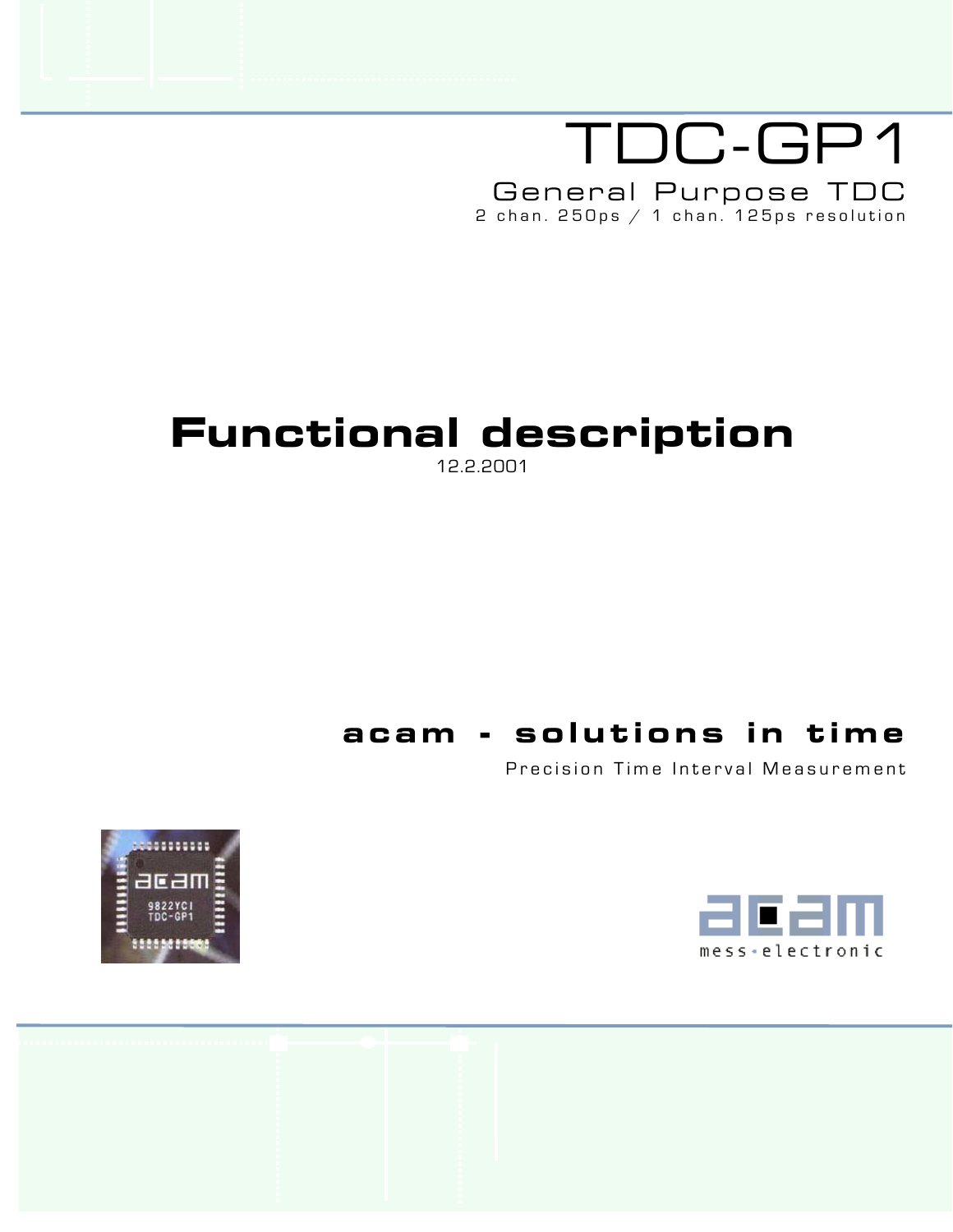

The information provided herein is believed to be reliable; however, acam assumes no responsibility for inaccuracies or omissions. Acam assumes no responsibility for the use of this information, and all use of such information shall be entirely at the userís own risk. Prices and specifications are subject to change without notice. No patent rights or licenses to any of the circuits described herein are implied or granted to any third party. acam does not authorize or warrant any acam product for use in life support devices and/or systems.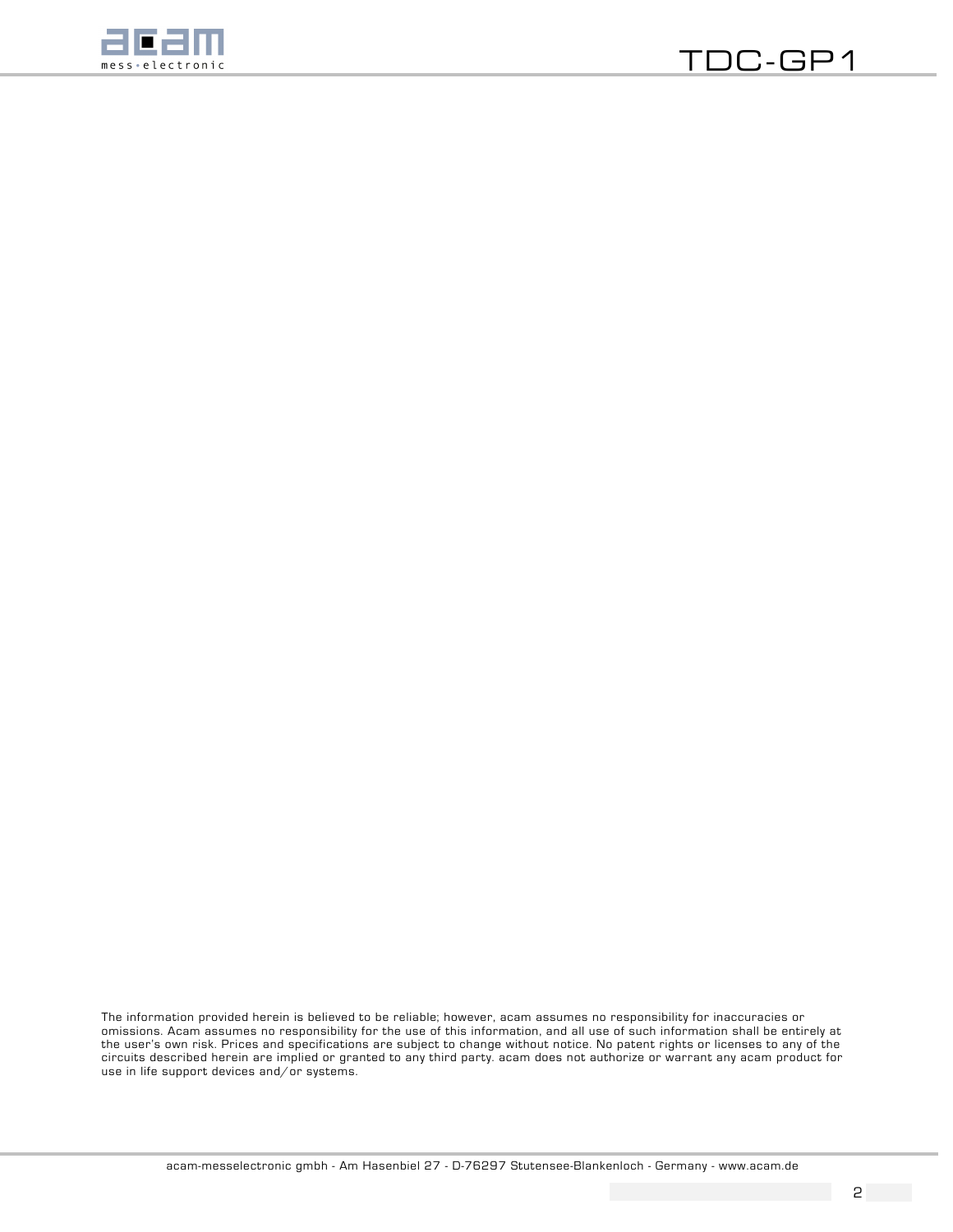

# **Index**

| 1. Features of the TDC-GP1<br>2. Details of the GP1 | 6<br>13 |
|-----------------------------------------------------|---------|
|                                                     |         |
| <b>3. Applications</b>                              | 48      |
|                                                     |         |
| 4. Measurement Results and Diagrams                 | 51      |
| <b>5. Known Problems and Solutions</b>              | 55      |
| <b>6 Contact</b>                                    | 58      |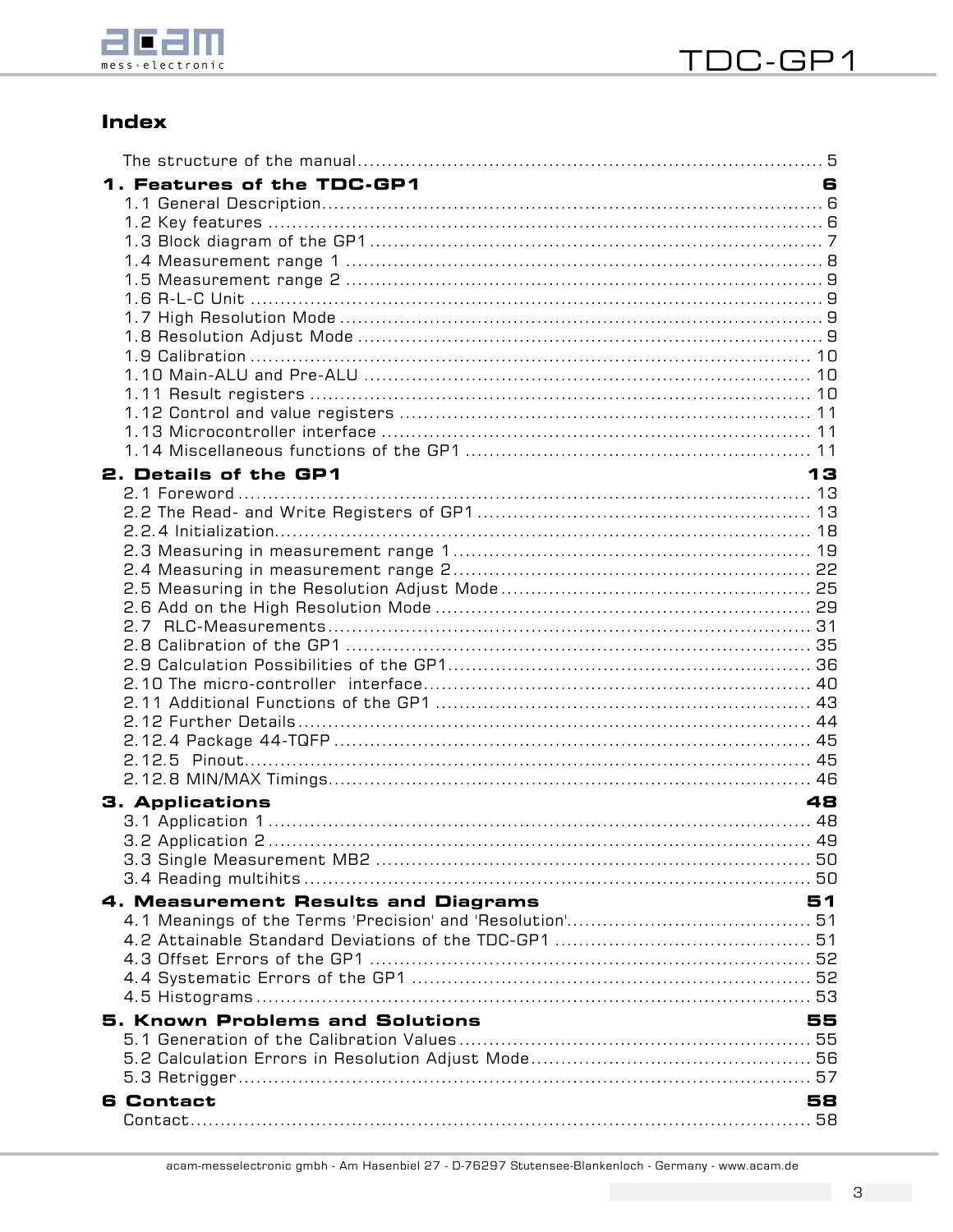

The structure of the manual

| <b>7 Quick Reference</b>                                  | 59 |
|-----------------------------------------------------------|----|
| 7.1 Elec. Characteristics………………………………………………………………………………59 |    |
|                                                           |    |
|                                                           |    |
|                                                           |    |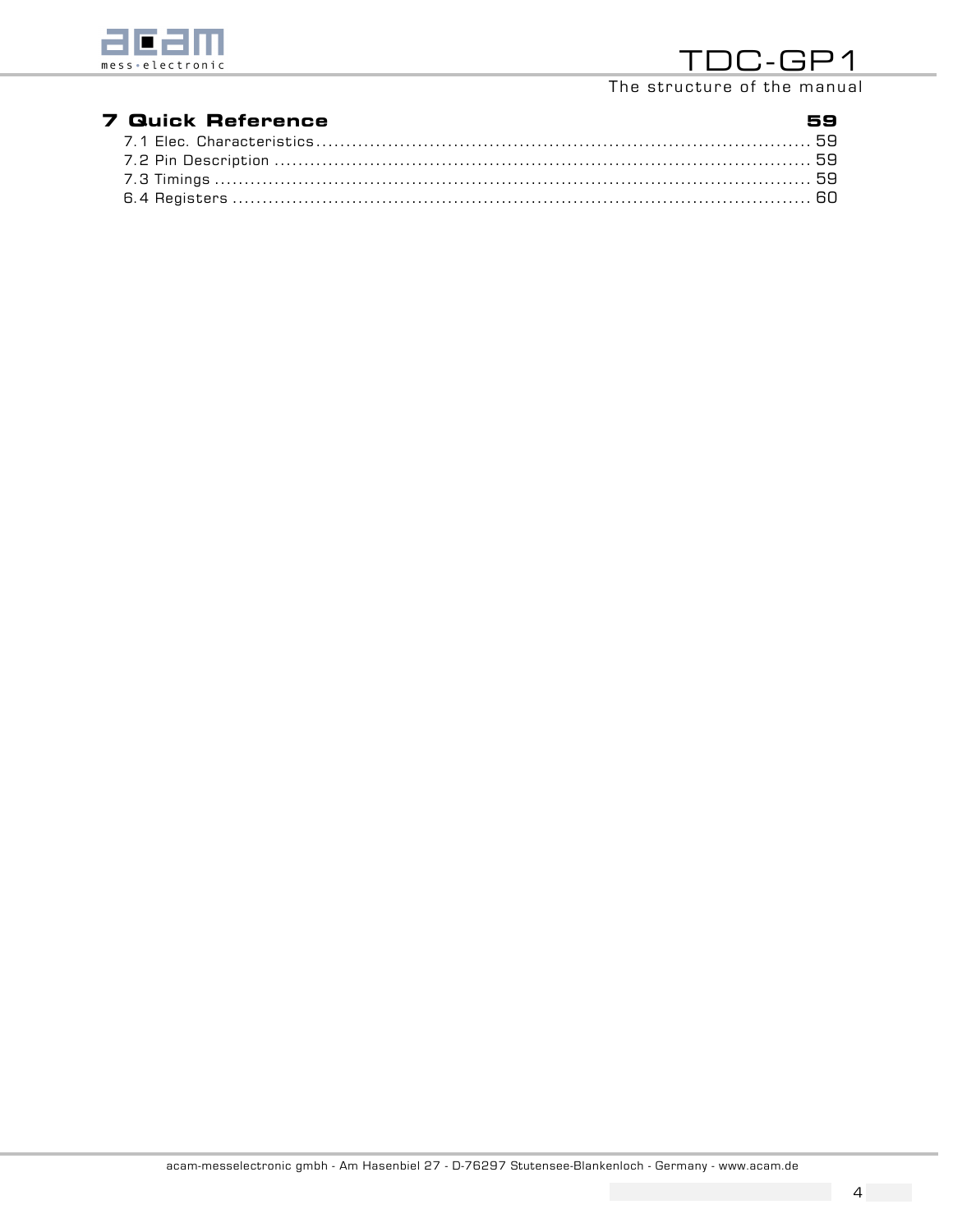

# The structure of the manual

The manual of the TDC-GP1 is divided into 5 main sections. It is designed as an information and reference book. It's structure is clear so that it can answer almost any questions you have while working with the TDC-GP1 without drowning or overwhelming you in masses of unnecessarily detailed information. Certain information can therefore be found in various sections of this manual so that continuous searching and turning of pages becomes unnecessary.

The 5 main sections are:

#### ■ An introduction to the TDC-GP1

This section surveys the various functional possibilities the TDC-GP1 offers without describing any details regarding the specific functions. You will find everything noteworthy in this section concerning principle applications and measurement problems. This section should be interesting for anyone who is dealing with the chip for the first time or who is interested in getting a brief overview regarding new developments and applications.

#### **Details of the TDC-GP1**

This section reveals in detail the functions of the chip. The various application possibilities are described with precision. A developer can find information here regarding circuit and software design.

#### **E** Application examples, application references

This section of the manual describes several specific examples regarding the circuit and controlling of the TDC-GP1.

#### $\blacksquare$  Measurement results and diagrams

All theory is grey. How good is the TDC-GP1 in fact? This is where the GP1 reveals it's skills as well as it's limits. This section of the manual is interesting for everyone, but especially for those customers who plan to - or have to - exhaust the chip's limits. It is also interesting for anyone looking to compare his own test results to ours. Are your measurement results clearly better or worse than ours, then call us or write us an email. We gladly give and receive tips.

#### $\blacksquare$  Known problems and solutions

Here you'll find descriptions and work around possibilities of problems of the TDC-GP1. 'Nobody is Perfect', the TDC-GP1 also has 'functionality', which weren't planned in this way or which are note very meaningful. This chapter should be read through in each case to be informed from the start.

#### ■ Last changes:

Okt-2000: Chapter 5.1 Secure calibration software routine Feb-2001: Chapter 2.4.4, 2.11.1 No Hit-Disable in MB2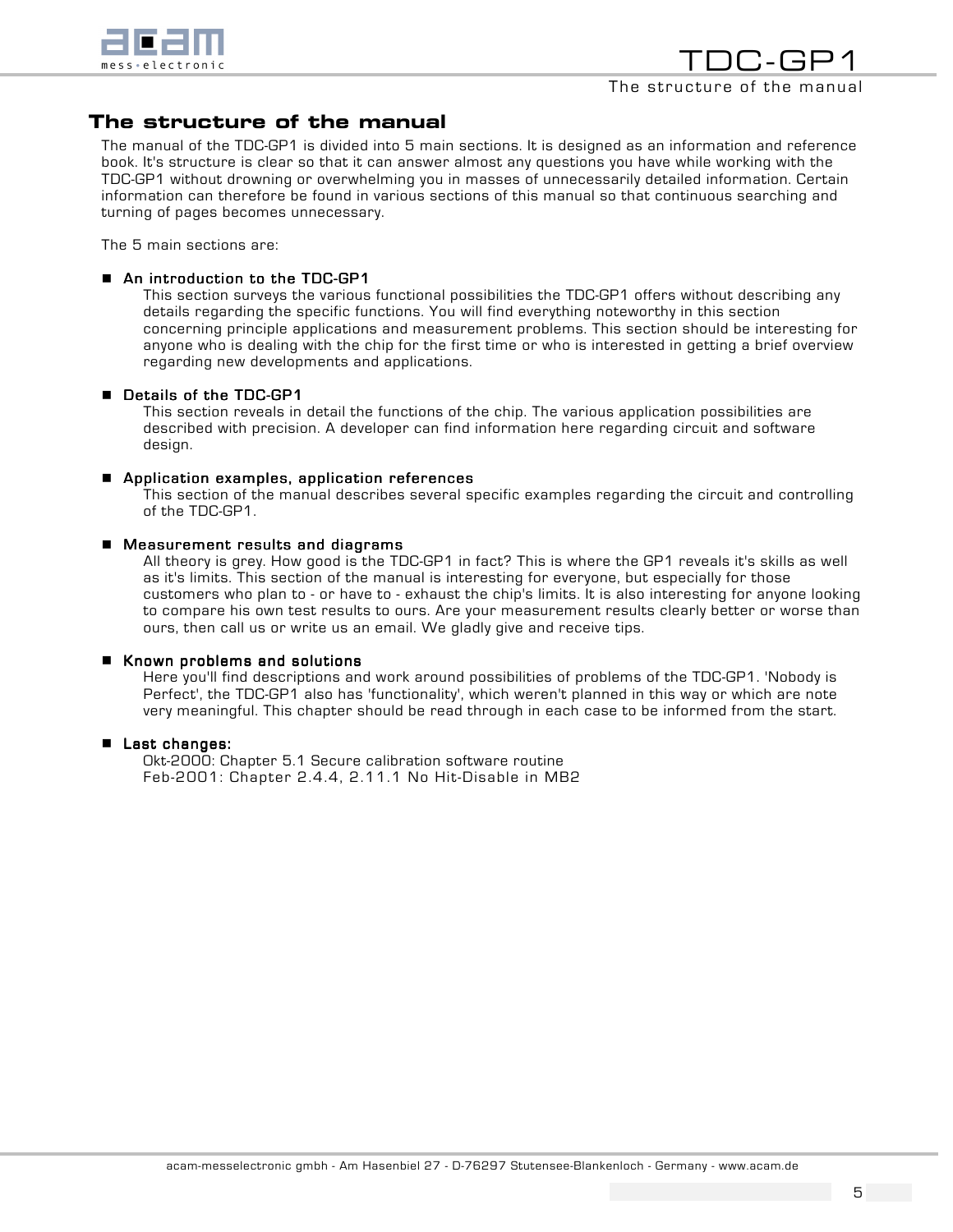

# 1. Features of the TDC-GP1

# 1.1 General Description

Even in today's high-tech world TDCs are still unfamiliar and unknown chips. Therefore, let's begin with a brief introduction.

The abbreviation TDC stands for  $\underline{\mathbf{\Gamma}}$ ime to  $\underline{\mathbf{\Omega}}$ igital  $\underline{\mathbf{\Omega}}$ onverter. These chips transform time intervals into digital values with highest precision. They can therefore be described as analogies to ADCs (Analogue to Digital Converter), which have the same function with analogous voltage. Although this definition would permit wrist watches or simple digital meters to be considered TDCs, the term TDC is used only to describe high precision time measuring devices. Generally the term 'TDC' is used for converters with a resolution of less than one nanosecond. This high resolution cannot be achieved using meters or similar devices without high expenditures so that new customized solutions become necessary.

The TDCs of the acam-messelectronic gmbh are based on the use of digital propagation times - mainly with CMOS processors. The resolution that can actually be achieved is in the range of 30 ps - 300 ps depending on the semiconductor process used.

The GP1 seems to cover the lower resolution area with it's 250 ps in 2 channel mode or it's 125 ps in High Resolution Mode. This is however the area where most applications can be found. Just like any other chip, a TDC is not characterized by it's 'key features' alone such as for instance it's resolution but also by various other characteristics such as it's usability, it's flexibility regarding applications, it's smooth integration into available circuits, etc. We dedicated a lot of time and attention to these additional items and attempted to equip the GP1 with extensive functionality. We created a chip that enables a smooth application for many users.

# 1.2 Key features

- 2 channels with 250 ps resolution or 1 channel with 125ps resolution
- ! 4-fold multihit capabilities per channel Queuing for up to 8-fold multihit
- **E** Resolution on both channels absolutely identical.
- **Double pulse resolution approx. 15 ns**
- **Retriggerability**
- 2 measurement ranges
- a. 3 ns 7,6 µs b. 60 ns 200 ms (with predivider, only 1 channel) **If** The 8 events on both channels can be measured against one another arbitrarily, no minimum time difference, negative time differences possible
- Resolution Adjust Mode: quartz-accurate adjustment of resolution via software
- 4 ports for the measurement of resistors, inductors or capacitors
- Edge sensitivities of the measurement inputs are adjustable
- **E** Enable pins are available to both stop inputs for powerful windowing possibilities
- ! Efficient internal 16-bit ALU, the measured result can be calibrated and multiplied with a 24 bit integer
- ALU's time for calculation is independent of the external clock. Approx. 4 µs for complete calibration and multiplication
- **If** Up to 4 calibrated or 8 uncalibrated measurement values can be stored internally.
- Calibration and control clocks from 500 kHz up to 35 MHz (up to 100 MHz with use of internal predivider)
- ! Space saving and easy to handle 44-TQFP package ( 0.8 mm pitch, 1.27 mm max. building height)
- $\blacksquare$  Industrial temperature range:  $\blacksquare$   $\blacksquare$   $\blacksquare$   $\blacksquare$   $\blacksquare$   $\blacksquare$   $\blacksquare$   $\blacksquare$   $\blacksquare$   $\blacksquare$   $\blacksquare$   $\blacksquare$
- **Dearating voltage : 2.7 V ... 5.5 V**
- Extremely low power consumption, battery-driven operation possible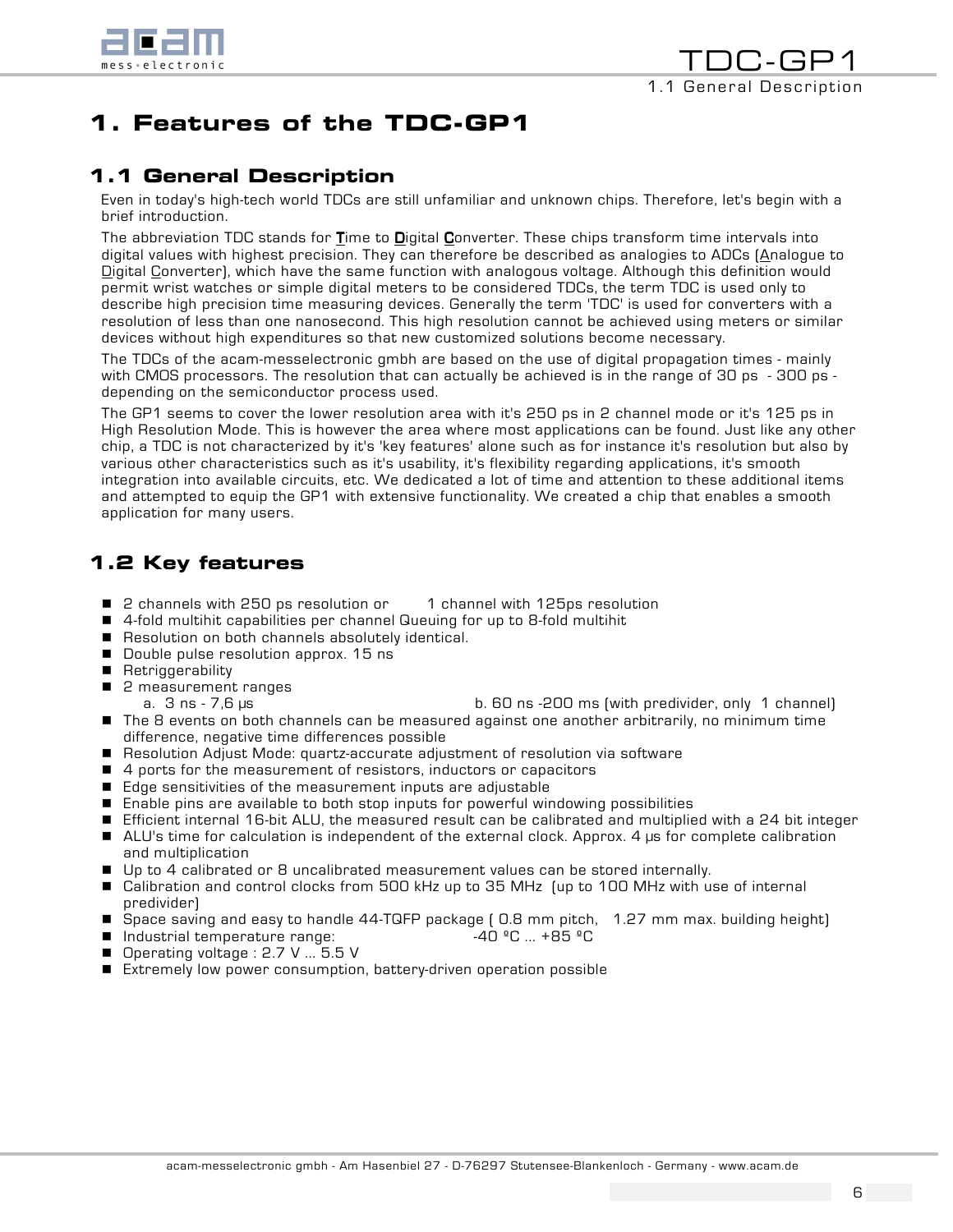

TDC-GP1 1.3 Block diagram of the GP1

# 1.3 Block diagram of the GP1

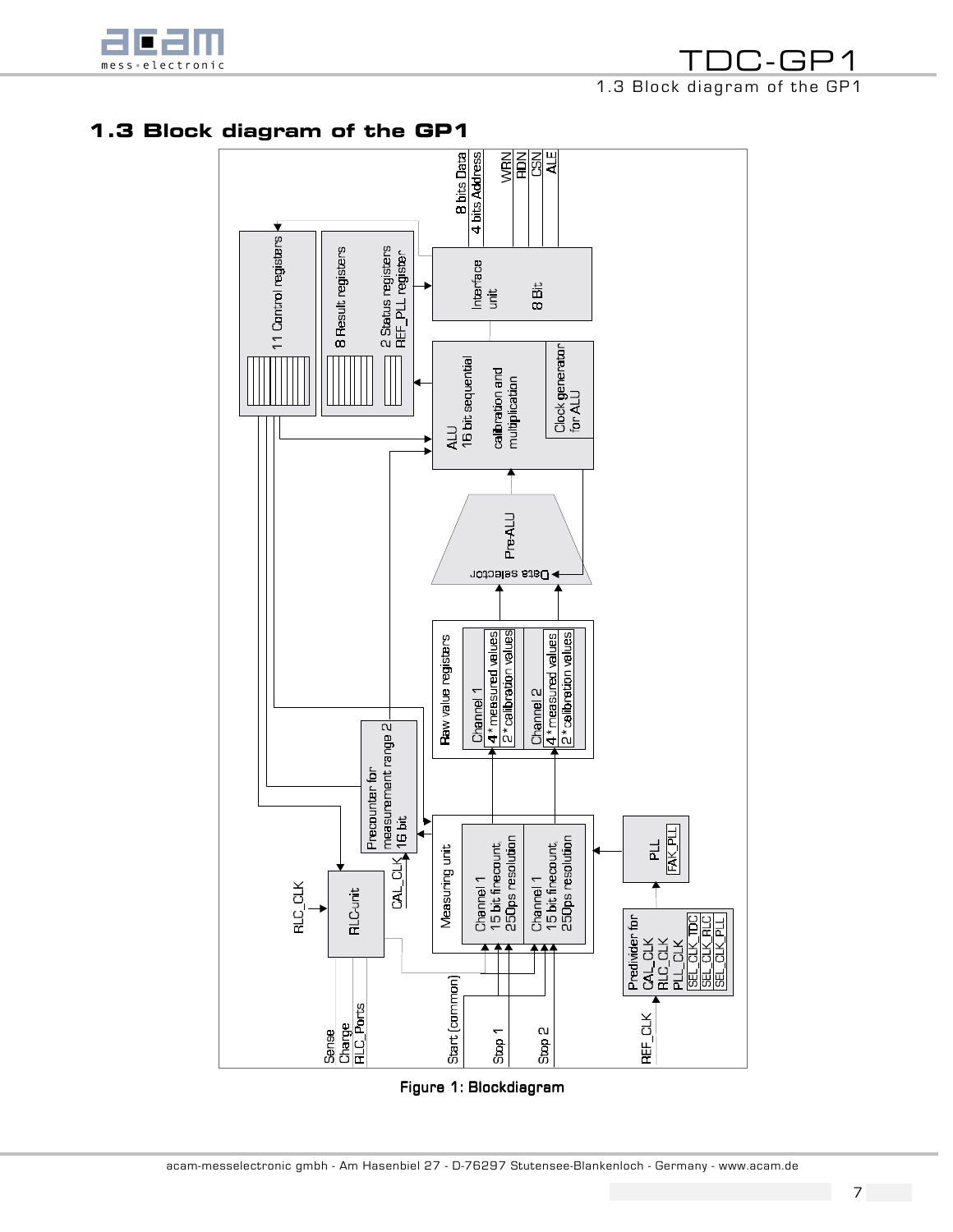

TDC-GP1 1.4 Measurement range 1

# 1.4 Measurement range 1

The GP1 offers 2 measuring channels with 250 ps resolution each and a basic measurement range of 15 bit.

- **E** Both channels are absolutely identical with regard to resolution.
- **E** Both channels have a common start input and measure up to four independent stops.
- The channels can optionally be queued behind one another, resulting in 1 channel with 8-fold multihit capability.

The various stops pulses can not only be calculated against the start pulse, but also each other. It makes no difference if the stops arrive on the same or different channels. All time difference combinations between the 8 possible results can be calculated. If you compare events which arrive on different channels it is possible to measure time differences down to zero. When comparing the events that arrive on one channel, the double pulse resolution of the specific channel limits the precision. Figure 1 illustrates the timings. The double pulse resolution is in the range of 15 ns typ. I.e. if two stops arrive on the same channel within less than 15 ns the second stop will be ignored since it arrived during the recovery time of the measurement unit.



#### Figure 2: Possible measuring sequences in 2-channel operation

It is not necessary to know which one of the two events was the first. If the time difference is negative the result will be negative as well.

Take as example the measurement of the phase difference of two signals which are phase modulated against each other. The first signal may be found on channel 1 and the second signal on channel 2. Not only the smallest possible phase differences can be measured but also negative phase situations can be identified and measured. The direct measurement of a phase modulation around 0 is possible.

The start on both channels must be activated at least 3 ns before the first stop. The last event that can be measured must arrive within 2<sup>15</sup> LSBs (approx. 7.6 µs) from the activation of the start. Otherwise the TDC will go into time-out. For measurements between stop 1 and stop 2, the position of the start pulse is not relevant to, but the time-out condition must be respected.

An additional feature in measurement range 1 is queuing. In this mode the two channels are connected internally one after the other. This results in the formation of a 1 channel TDC with 8-fold multihit capability. If the TDC is set to this option the value register of channel 1 will automatically move the stop from channel 1 to channel 2 after the register is full of hits. The stop input of channel 2 is ignored in this mode.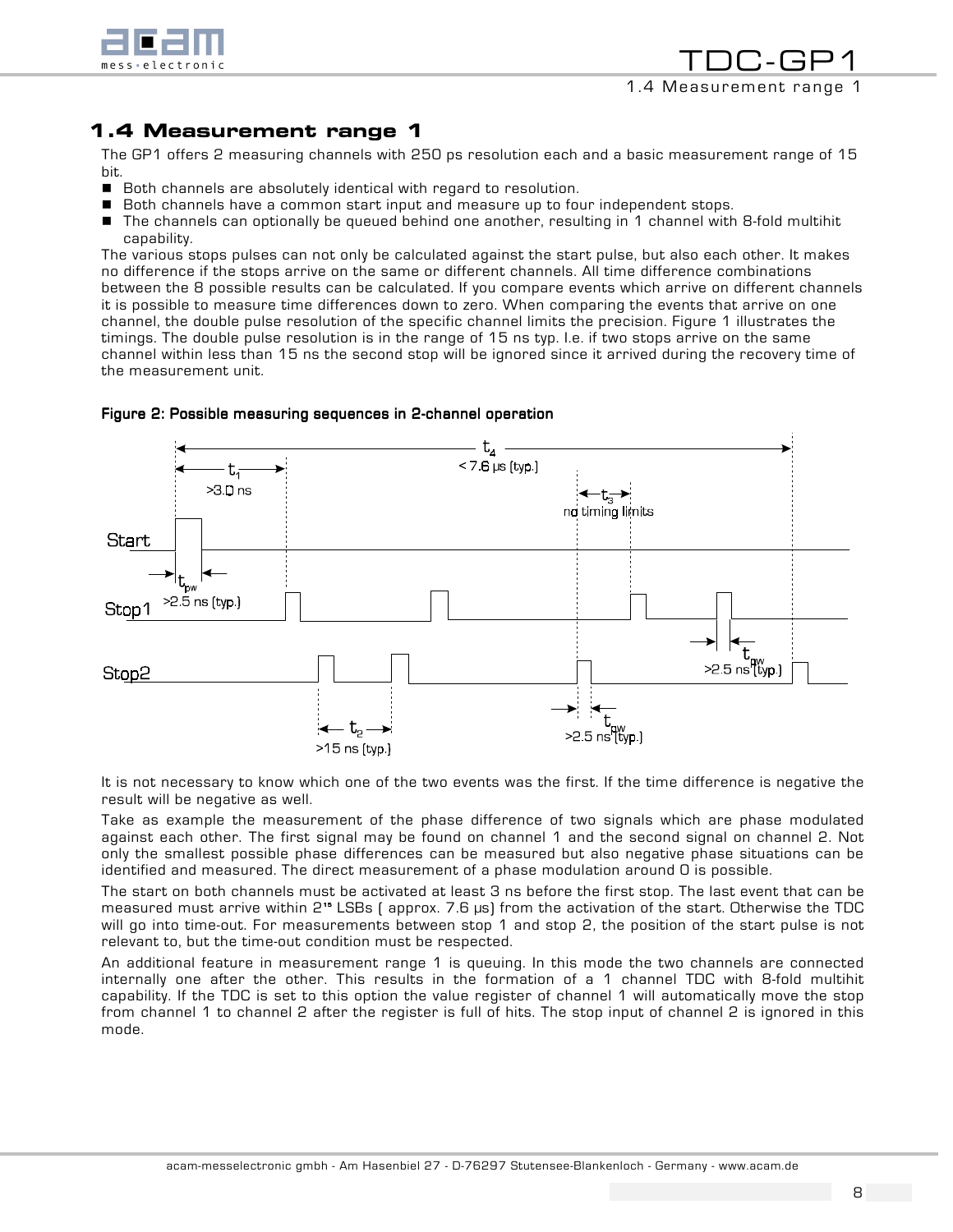

TDC-GP1 1.5 Measurement range 2

# 1.5 Measurement range 2

It is necessary to introduce a predivider in order to carry out measurements of large time intervals. When start is activated, the time difference from start to the next rising edge of the calibration clock is measured by the measurement unit (FC1). Afterwards a counter is activated that counts the periods of the predivider. The stop pulse of the measurement signal restarts the measurement unit. The following rising edge of the calibration clock stops the measurement unit (FC2). In the following one and two periods of the calibration clock will be measured for calibration. The GP1 is in possession of a 16 bit predivider. This allows the measurement of large time intervals (> 200 ms) with the undiminished resolution of the  $\overline{\rm TDCs}$ . The maximum measurement range is defined as T.  $^*$ SEL\_CLK\_TDC\*2" (2\*T.  $\epsilon$  < 7.6 $\mu$ s).





For measurements in the measurement range 2 the GP1 is only in possession of 1 channel. The stop 1 input is active. This channel has 4-fold multihit capabilities in normal resolution mode. The stop events cannot be measured against each other, only against the start event. The double pulse resolution is 1.5 \*(Tref\*SEL\_CLK\_TDC)+25 ns of the calibration clock.

# 1.6 R-L-C Unit

Simple circuiting techniques make it possible to derive resistor, capacitor or inductor values from time interval measurements. The R-L-C unit makes this possible with only a few external components connected to the GP1. This unit enables the operation of the TDC with different sensor applications that fall back on the 3 basic dimensions of electronics. The GP1 has 4 measurement ports where resistors, inductors or capacitors can be connected. Generally, a ratio measurement happens, which means that e.g. a measuring resistor is set in proportion with a reference resistor. If the measured resistor is changing with temperature, a simple temperature measurement can be done. The same applies for other basic dimensions in electronics such as capacities and inductivities. One can also set them in relation to one another and measure other physical dimensions via time difference measurement.

# 1.7 High Resolution Mode

Due to it's circuit technique, the TDC-GP1 offers the possibility of combining both channels and therefore double the resolution of the device. This option can be activated via mode registers in the chips. This results in a 1 channel 4-fold multihit TDC with a resolution of approx. 125 ps. The stop 2 input of the TDC is turned off. The measuring possibilities of 1 channel remain according to Fig. 1. Events can still be measured against each other or against the start. If you use the High Resolution Mode in measurement range 2, only a 3-fold multihit capability remains.

# 1.8 Resolution Adjust Mode

Another important feature of the GP1 is the Resolution Adjust Mode. In this mode the resolution of the TDC is quartz-accurately adjustable to a programmable value and simultaneously for both channels. As a reference for the regulation loop a clock is used which is derived from the external reference clock. The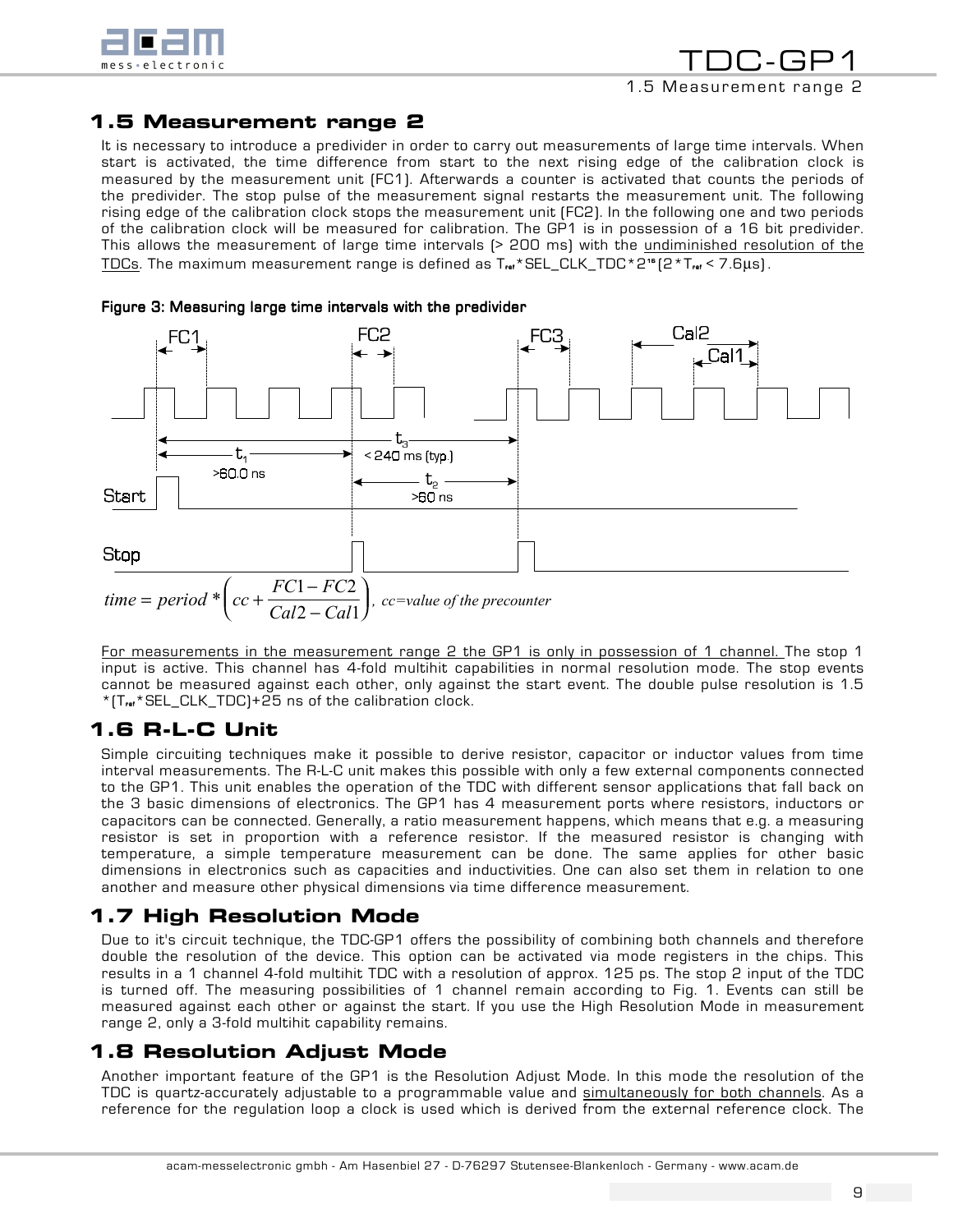

1.9 Calibration

TDC-GF

adjustment of the resolution happens via software by setting registers. The resulting resolution is defined by the programmer!

The resolution remains stable due to the changes in the measurement core voltage, which is regulated via PLL (Phase Locked Loop). The external circuit of the PLL regulation needs only a few small and cheap components.

The Resolution Adjust Mode does not posses a start. It works with 2 channels with 4-fold multihit capabilities each. The stop events can be measured against one another. The measurement range of this mode is only the half ( 2 14 LSB, about 3.8 µs) which means that between the first and the last stop a time interval of more than 2<sup>14</sup> LSBs is not permitted.

#### In this mode the resolution is not dependent on the single units anymore. It is independent of temperature and voltage and absolutely long-term stable. In this mode separate calibration is not necessary.

The range for resolution adjustment can reach values from -30% up to +8% of the normal resolution at 5 V and 25°C. During the entire process the unit can always be queried to check the lock of the regulation loop. If, e.g. the temperature differences are too large or an adjustment is too close to the physical limit of the resolution, the device will automatically switch to the floating resolution mode. It observes the process and switches back to regulation as soon as possible.

In this mode the unit needs more power. In contrast with normal mode the unit needs power also if no measurement is in progress. The necessary power reaches approx. 25 mA, regardless of the measuring rate. Battery operation of the GP1 is very limited in this mode.

The Resolution Adjust Mode also works in the High Resolution Mode. It does not however work in the measurement range 2.

# 1.9 Calibration

The GP1 can be calibrated via direct command or automatically via start/stop event. During the calibration process the length of one and two periods of the calibration clock are measured in a multihit process. The resulting calibration values are stored in a calibration value register. During a calculation process the main ALU refers to these registers.

A separate calibration process is activated in control register 0 setting bit 7 to '1'. This bit is automatically deleted after the process has ended.

When autocalibration is activated, a calibration run is started after reaching the number of selected hits on both channels. (please regard 'Known problems and solutions')

# 1.10 Main-ALU and Pre-ALU

The GP1 has 2 arithmetic logic units. In responsibility of the Pre-ALU is the conversion of raw values of the measuring unit, which are available in their own format, into unsigned integer values, so that further arithmetical calculations become possible. A data selection unit is connected in front of this ALU, which is responsible for the selection of the single raw values of the register. The pre-ALU does not need a clock. The main ALU has several purposes

- Offset correction and subtraction of non-calibrated values
- Calibration of the measured values with the Cal Values
- ! Multiplication of the calibrated values with a 24-bit integer. The MSB of the multiplication factor has the value  $2^{\circ}$ .

All values are channeled through the main ALU. According to the selected operation mode the values will be simply passed, will be calibrated inclusive offset correction, or they will be multiplied with a factor < 2.

The main ALU has it's own clock generator that makes it independent of external clocks. The calculation time for one calibration takes approx. 2µs, for an adjoining multiplication also approx. 2µs, so that approx. 4 µs are needed for a complete cycle. The frequency of the clock generator can be adjusted. The main ALU is a 16 bit ALU.

# 1.11 Result registers

The main ALU stores the measurement results into the result registers (8 registers at 16 bit). Only result register values can be read out via microcontroller interface. An uncalibrated measured value (which is possible only in measurement range 1/resolution adjust) occupies 1 register. A calibrated and perhaps multiplied value occupies 2 registers. This means that 8 uncalibrated or 4 calibrated values can be stored in the GP1. Single registers or all registers can be read out at any time without destroying or promoting specific actions.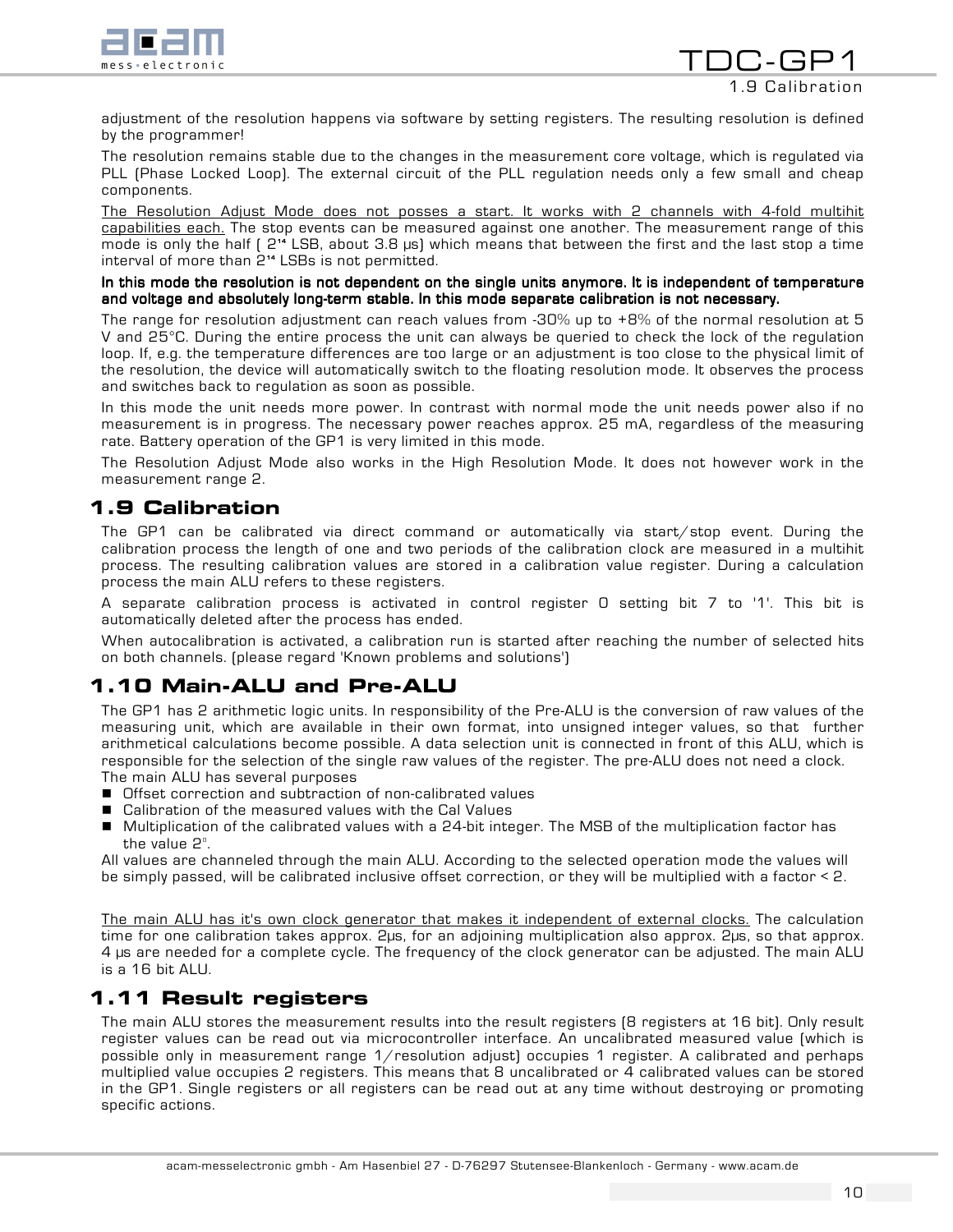

## 1.12 Control and value registers

The values are rotated and stored in register 0 through 7. If a further calculation process is started after the values were stored already into the top register, the new value will be stored in the lowest register. Since the micro-controller interface can activate numerous calculation processes, it is possible to perform many calculations of time differences between various hits without limitation by the number of output registers of the GP1.

# 1.12 Control and value registers

The following registers are available from GP1 Write:

- 7 control registers 8 bit each
- 4 value registers 8 bit each, 3 for the multiplication values and one for the adjust value of the PLL in the Resolution Adjust Mode

Read:

- 8 value registers for the measurement results
- 2 status registers (read only)
- 1 value register (read only) for the PLL adjust value proposal (Resolution Adjust Mode)

The registers are read out and stored via micro-controller interface

# 1.13 Microcontroller interface

The GP1 offers a standard 8-bit micro-controller interface. The values are stored and read out via the following signals

- **I** WRN
- ! RDN
- **CSN**
- ! ALE

The addressing happens via a 4 bit address bus. The architecture of the interface is realized with target on familiar and common standards. The data bus and the address bus realized with separate pins. The pins can however be connected. Also, a '1' at the ALE input makes the internal address latch transparent so that the register can receive addresses directly. The data bus is bi-directional, the address bus unidirectional.

While reading the value registers an internal counter is responsible for the automatically address increment as long a the addresses remain unchanged. By simply setting the reading counter in the appropriate space and the appropriate number of reads, the measured values can be read out very simply. However, one can also jump to another measured value by setting the address pointer to a new value. A status register can be read out at any time if directly addressed. An automatic incrementation does not happen here.

# 1.14 Miscellaneous functions of the GP1

# a. Auto Noise Unit

The GP1 has a unit that adds a pseudo-random offset to the stop hits. The same offset is also added in the following calibration measurements. While measuring very stable time intervals this noise effect can achieve a suppression of the quantifying effects. A weighted average of several measured values becomes necessary. Single events are not effected in their precision. The Auto Noise Unit makes no sense in the Resolution Adjust Mode because the required effect is given automatically in this mode of measurement.

# b. Adjustable edge sensitivity

The edge sensitivity of the start input and the stop input can be adjusted via mode register.

## c. Channel enable

Every stop input can be disabled via external pins. This permits the control of a channel by adding external logic e g . Any number of hits can be faded out.

## d. Spike suppression for RDN and CSN

In case of a rough and disturbing environment it makes sense to limit the border frequency of the RDN and CSN signals so that spikes in the wires can be suppressed. This can be adjusted by the GP1 via mode register. If the Spike Suppression Interface is activated spikes can be suppressed for up to 6 ns. Without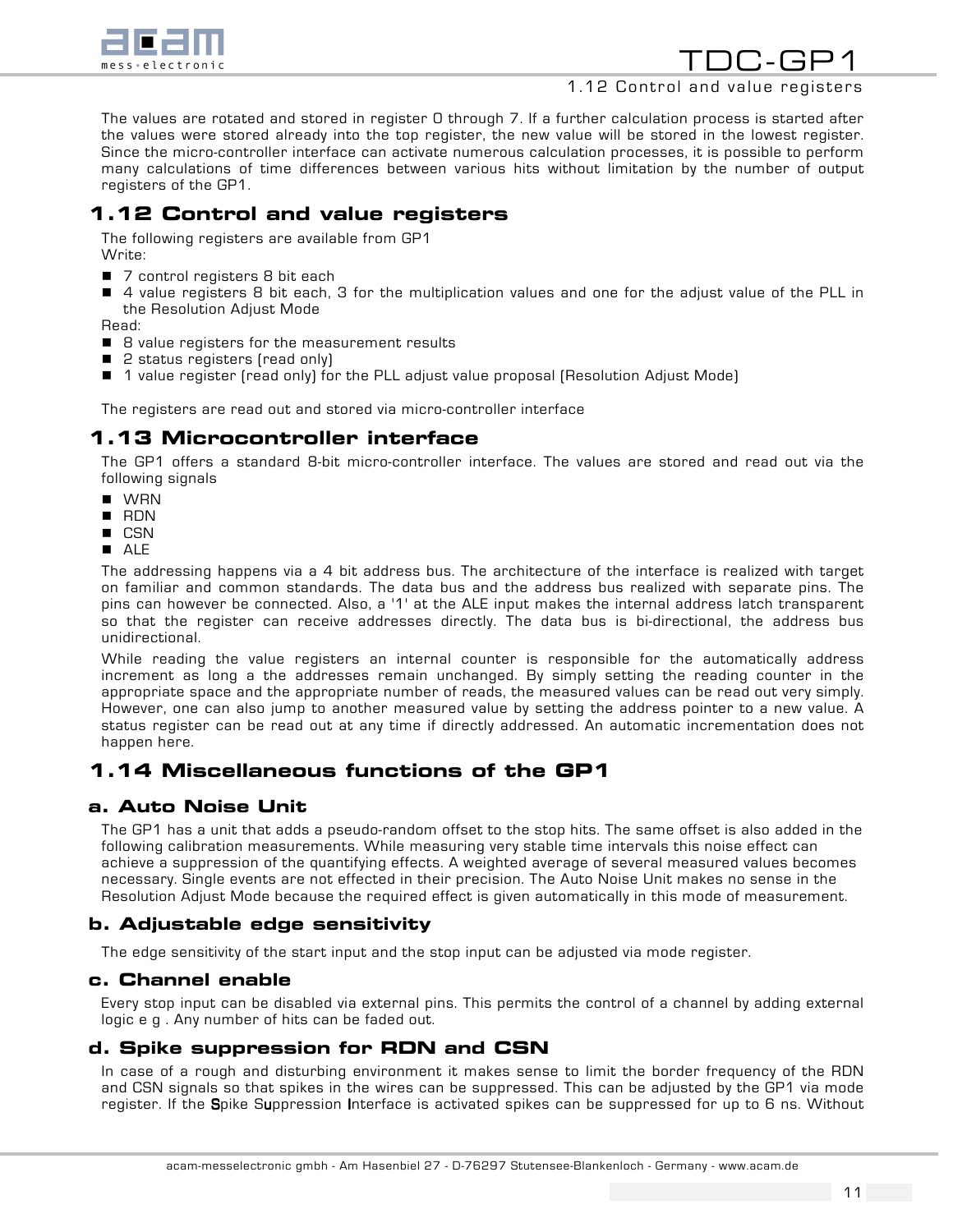

# 1.14 Miscellaneous functions of the GP1

10.-GF

spike suppression such pulses - depending on their length - are either read by the GP1 or identified as a chip select signal. As a result false values may be stored in the register or the is retracted by mistake.

By activating the SUI interface the timing in the interface becomes slower. This should be taken into consideration.

## e. Half Resolution

Physically seen the GP1 has a relatively bad differential non-linear characteristic in normal or double resolution. This doesn't affect most applications. In some applications however (especially those involving physical experiments) a small differential non-linear characteristic is of great importance.

The characteristics of the digital TDC-principle used can be positively exploited. The differential non-linear characteristics are strictly periodical with period 2. This means that a narrow LSB is always followed by a wide LSB and vice versa. By combining 2 LSBs one can improve the non-linear characteristics by a lot. This is why the TDC-GP1 offers the option of dividing the resolution in half. The result is no more than a division by 2 of the uncalibrated measuring results.

# f. Retriggerability

If, during a measurement, more than one start pulse arrives (without retrigger) all starts after the first start will be ignored. This may not be convenient for all applications. It would sometimes be better if the last start could be measured against the stops. This option is however available in the Retrigger mode.

If more than one start arrives in retrigger mode without being intervened by a stop, every start initializes the measuring unit. As soon as the first stop arrived on one of the two channels, additional start pulses will be ignored. If the measurement unit overflows after a start and a second start arrives, the measurement unit will also be initialized again and a new measuring process will begin.

This mode is not applicable in the measurement range 2 or in the Resolution Adjust Mode.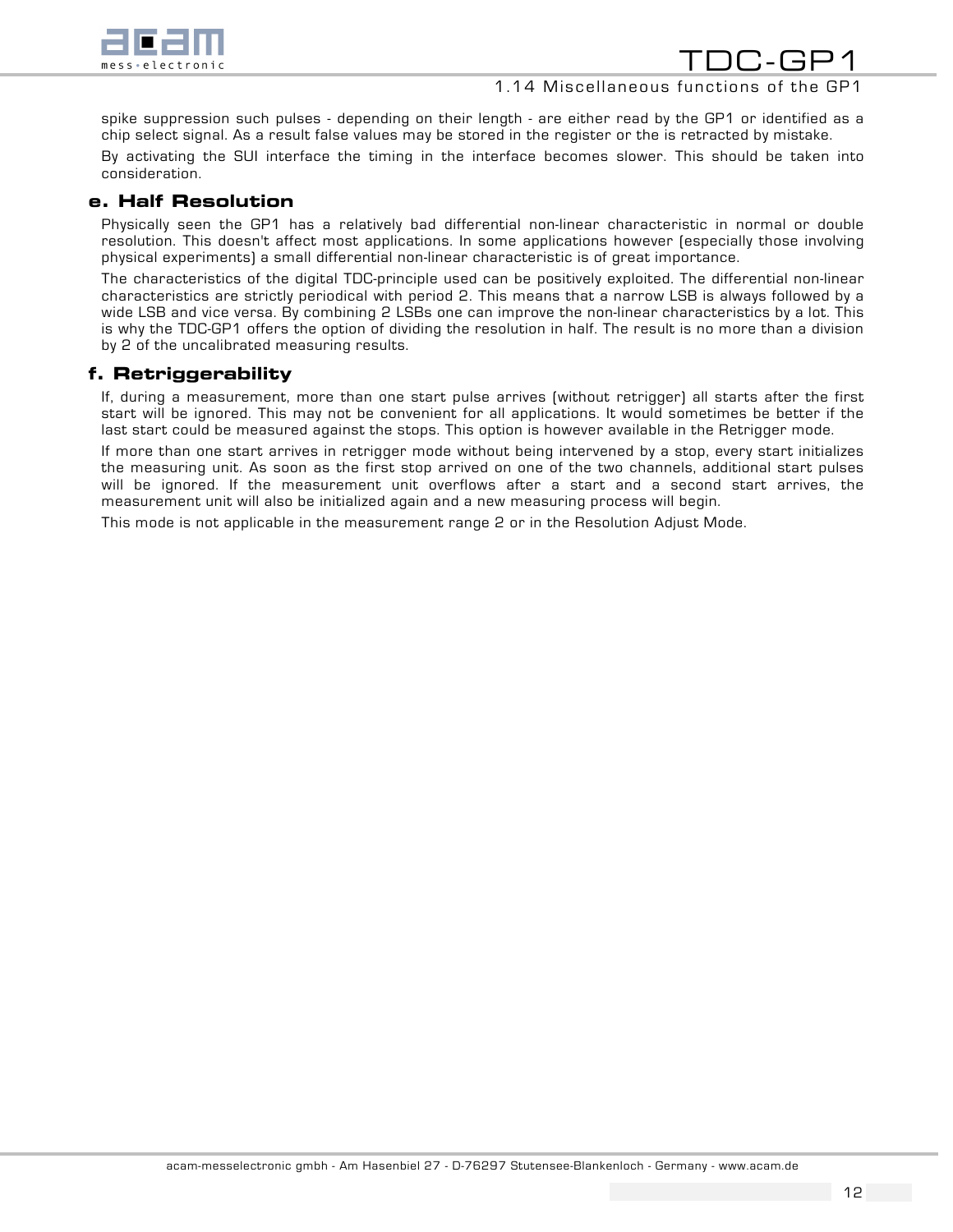

# 2. Details of the GP1

# 2.1 Foreword

The goal of the main section is to describe to the user all possible settings of the GP1. Every possible function is explained in detail here. The appropriate adjustment of the register is explained as well as the functions of important registers including their complete content. The combination of the single features will be explained in detail as far as possible. This section of the manual is an absolute must for anyone who plans to design-in a GP1 or to write software for.

In order to understand the functions of a GP1 it is important to understand the register structure (please see the principle circuit diagram)

# a. Raw Value Registers

2\*6 raw value registers (15 bits) per channel. The resulting values of the measured unit are directly stored in this register. With the exception of the Resolution Adjust Mode all values are uncalibrated, meaning they are depending on production loss, voltage and temperature. Two of these 6 registers are reserved for calibration values.

# b. Result Registers (read only)

8 result registers with 16 bit. These registers are written on by the sequential ALU according to the set calculation mode. One register is necessary for uncalibrated values which are derived directly from the raw values or from the differences of raw values. Two registers are necessary for calibrated values. The result register is continuously written on in a circular manner, after writing to the 8th register the ALU will continue with writing to register one.

# c. Control Registers, Value Registers (write only)

7 control registers, where different process modes and other possibilities can be adjusted, and 4 value registers for the multiplication factor and the PLL adjustment factor.

## d. Status Registers (read only)

2 status registers where important status parameters of the GP1 can be read from.

# f. Value Register (read only)

The PLL in the Set Parameter Mode stores the evaluated division factor for the PLL in this register. This value is helpful for orientation, when resolution adjust is in use.

# 2.2 The Read- and Write Registers of GP1

The control registers in tabular form with short explanations

## 2.2.1 Write registers and addresses

Important remark: The write registers cannot be read.

#### Control register 0

| Address: 0    |                    |                                                                                                   |         |  |
|---------------|--------------------|---------------------------------------------------------------------------------------------------|---------|--|
| lBit No.      | Name               | Description                                                                                       | Default |  |
|               | <b>CAL</b>         | initializes a separate cal run $\rightarrow$ updates the cal values in<br>the raw value registers |         |  |
| 6             | <b>CALIBRATE</b>   | Instructs the ALU to carry out a calibration calculation                                          |         |  |
| 5             | <b>MULTIPLY</b>    | Instructs the ALU to carry out a multiplication                                                   | Ω       |  |
| 4             | MESSB <sub>2</sub> | switches to measurement with predivider, 1= with<br>predivider                                    | Ω       |  |
| $\mathcal{B}$ | EN_CAL_AUTO        | 1= automatic calibration after measurement                                                        | n       |  |
| 2             | EDGE_STP2          | selects edge sensitivity Stop2 - O=rise                                                           | 0       |  |
|               | EDGE_STP1          | selects edge sensitivity Stop1 - O=rise                                                           | Ω       |  |
|               | EDGE_STA           | selects edge sensitivity Start - O=rise                                                           |         |  |

#### Remark: optimum value for  $ADJ < 5:0$  = 0x0d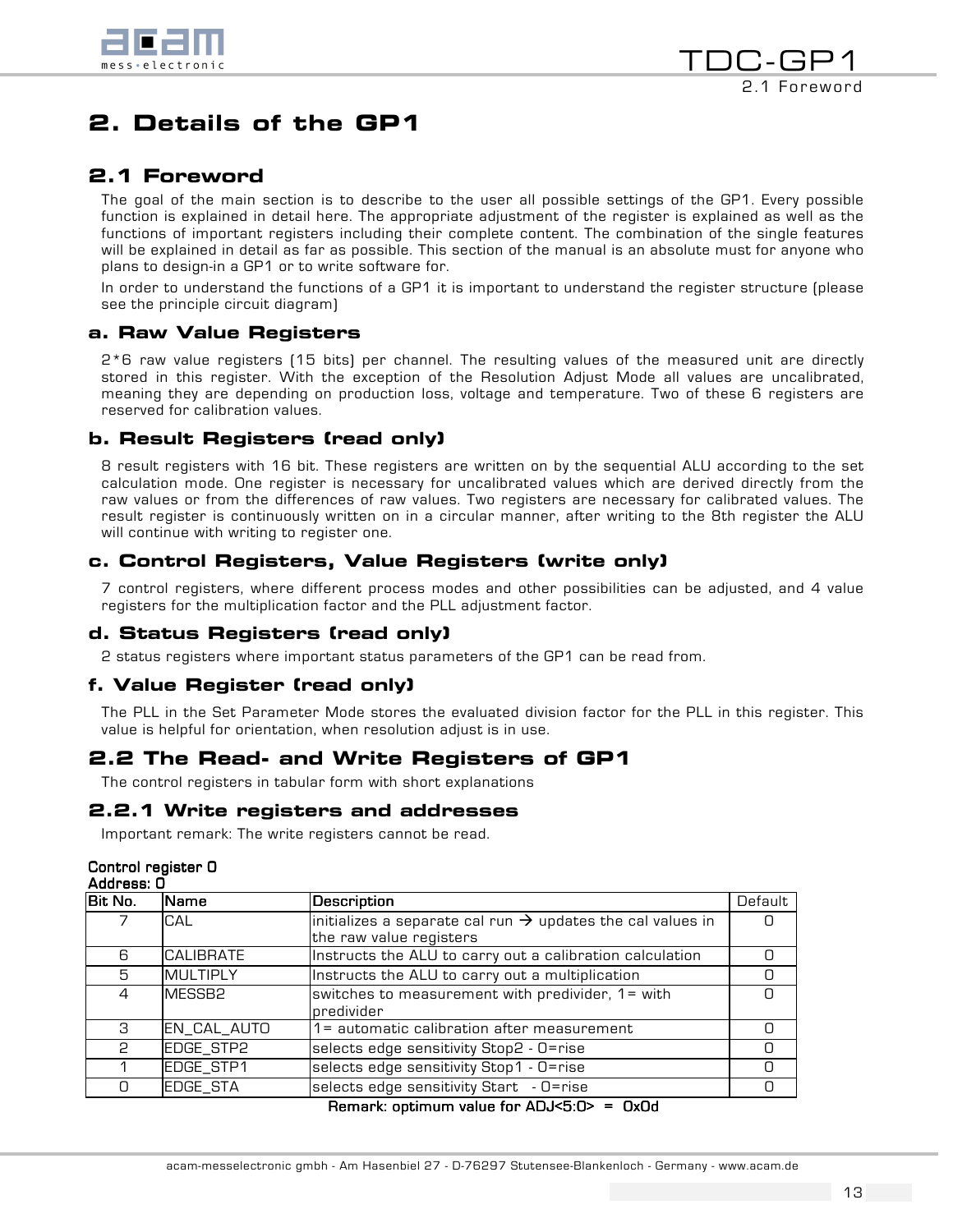

# Control register 1

| ddre-<br>$-$ |  |
|--------------|--|
|              |  |

| Bit No. | <b>Name</b>      | Description                        | Default |
|---------|------------------|------------------------------------|---------|
|         | RESO_ADJ         | switches to resolution adjust mode |         |
| 6       | HIGH_RES         | switches to high resolution mode   |         |
| 5       | ADJ<5>           | Adjustbit 5 of HIGH RES Mode       | Ω       |
| 4       | ADJ < 4          | Adjustbit 4 of HIGH RES Mode       |         |
| З       | ADJ < 3          | Adjustbit 3 of HIGH RES Mode       |         |
| P       | ADJ <sub>2</sub> | Adjustbit 2 of HIGH RES Mode       | Ω       |
|         | ADJ<1>           | Adjustbit 1 of HIGH RES Mode       | Ω       |
| O.      | ADJ < D          | Adjustbit O of HIGH RES Mode       |         |

#### Control register 2

## Instruction register for ALU

| Address: 2 |             | Calculation Instruction: HIT1_IN - HIT2_IN                         |         |
|------------|-------------|--------------------------------------------------------------------|---------|
| Bit No.    | <b>Name</b> | Description                                                        | Default |
|            | HIT2_IN<3>  | Channel Select for upper Nibble: 0= channel1,<br>$1 =$ channel $2$ |         |
| 6          | HIT2_IN<2>  | #Hit for channel selected in bit 7                                 |         |
| 5          | HIT2_IN<1>  | #Hit for channel selected in bit 7                                 |         |
| 4          | HIT2_IN<0>  | #Hit for channel selected in bit 7                                 |         |
| 3          | HIT1_IN<3>  | Channel Select for lower Nibble: 0= channel1,<br>1=channel2        |         |
| P          | HIT1_IN<2>  | #Hit for channel selected in bit 7                                 |         |
|            | HIT1_IN<1>  | #Hit for channel selected in bit 7                                 |         |
| n          | HIT1_IN<0>  | #Hit for channel selected in bit 7                                 |         |

| Control register 3<br>Address: 3 |            | Control register for resolution in resolution adjust mode |         |  |
|----------------------------------|------------|-----------------------------------------------------------|---------|--|
| Bit No. Name                     |            | Description                                               | Default |  |
|                                  | FAK_PLL<7> | <b>MSB</b> division factor of PLL                         |         |  |
| 6                                |            |                                                           |         |  |
| 5                                | $\cdots$   |                                                           |         |  |
| 4                                | $\cdots$   |                                                           |         |  |
| З                                | $\cdots$   |                                                           |         |  |
| P                                | $\cdots$   |                                                           |         |  |
|                                  | $\cdots$   | $\cdots$                                                  |         |  |
|                                  | FAK_PLL<0> | LSB division factor of PLL                                |         |  |

#### Control register 4 Address: 4

| Bit No. | Name           | <b>Description</b>                                                                      | Default |
|---------|----------------|-----------------------------------------------------------------------------------------|---------|
|         | SEL_CLK_TDC<2> | Factor for calibrating clock of TDC (Table in 2.11.3)                                   |         |
| 6       | SEL_CLK_TDC<1> | .                                                                                       |         |
| 5       | SEL_CLK_TDC<0> | $\cdots$                                                                                |         |
|         | NEG_PH_PLL     | Negotiation of phase output of PLL (has to be '1'if the<br>recommended circuit is used) |         |
| З       | SET_PAR_PLL    | 1=Track mode of PLL (Set Par Mode)                                                      |         |
| ς       | SEL_CLK_PLL<2> | Factor for reference clock of PLL (Table in 2.11.3)                                     |         |
|         | SEL_CLK_PLL<1> | $\cdots$                                                                                | n       |
|         | SEL_CLK_PLL<0> |                                                                                         |         |
|         |                |                                                                                         |         |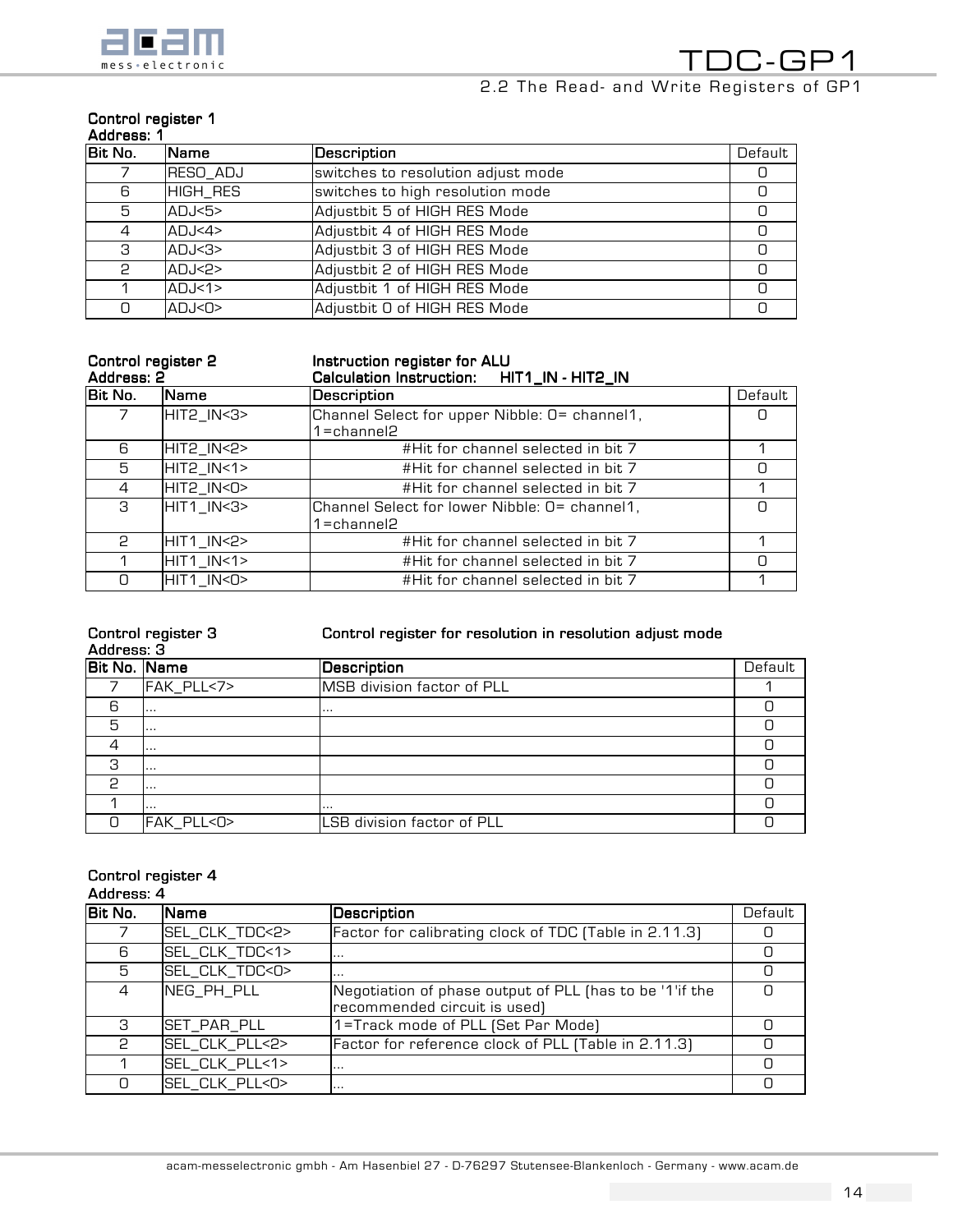

# 2.2 The Read- and Write Registers of GP1

| Address: 5 |                |                                                                      |         |  |
|------------|----------------|----------------------------------------------------------------------|---------|--|
| Bit No.    | <b>Name</b>    | Description                                                          | Default |  |
|            | RLC_NR<2>      | Attitude which one or how many RLC ports will be                     |         |  |
|            |                | Imeasured                                                            |         |  |
| 6          | RLC_NR<1>      |                                                                      |         |  |
| 5          | RLC NR<0>      | ш                                                                    |         |  |
|            | SINGLE_EN      | Measure selected ports = $1, 0 =$ all Ports $[1 \text{ to RLC\_NR}]$ |         |  |
| З          | C_SEL          | Measure capacity ratios $= 1$                                        |         |  |
| P          | SEL_CLK_RLC<2> | Factor for clock of RLC unit                                         |         |  |
|            | SEL_CLK_RLC<1> | н                                                                    |         |  |
|            | SEL_CLK_RLC<0> | $\mathbf{H}$                                                         |         |  |

RLC-Configuration register

# Control register 5

## Control register 6

| Address: |  |
|----------|--|
|          |  |

| Bit No. | <b>Name</b>      | Description                                            | Default |
|---------|------------------|--------------------------------------------------------|---------|
|         | INT_SEL          | Interrupt Select (O= ALU ready, 1= Overflow)           |         |
| 6       | <b>QUEUING</b>   | Enable queuing in measurement range 1                  |         |
| 5       | <b>RETRIG_EN</b> | Enable retrigger mode                                  |         |
|         | NOISE_EN         | Noise enable                                           |         |
| З       | <b>RLC EN</b>    | Starts RLC measurement                                 |         |
| 2       | USE TRANS        | 1= Use of an external transistor at RLC Unit           |         |
|         | SPEED<1>         | Frequency setting BIGALU clock (default: lowest speed) |         |
| Ω       | SPEED<0>         | (see also 2.9.8)                                       |         |

## Control register 7

## <u>Address: 7</u><br>Bit No. **Name** Description **Description** 7 HALF\_RES Half resolution of measuring circuit 1 0 6 **EN\_SUI Enable spike suppression RDN 1** 0 5 EN\_HIT2<2> Number of the possible hits on channel 2 (max. 4) 1 4 EN\_HIT2<1> " 0 3 EN\_HIT2<0> " 0 2 EN\_HIT1<2> Number of the possible hits on channel 1 (max. 4) 1 1 EN\_HIT1<1> " 0 0 EN\_HIT1<0> " 0

### Registers 8-10 Address:8-10

|             |                              | Default |
|-------------|------------------------------|---------|
| Register 8  | Multiolication factor < 7.0  |         |
| Register 9  | Multiplication factor <158>  |         |
| Register 10 | Multiplication factor <2316> | 1281    |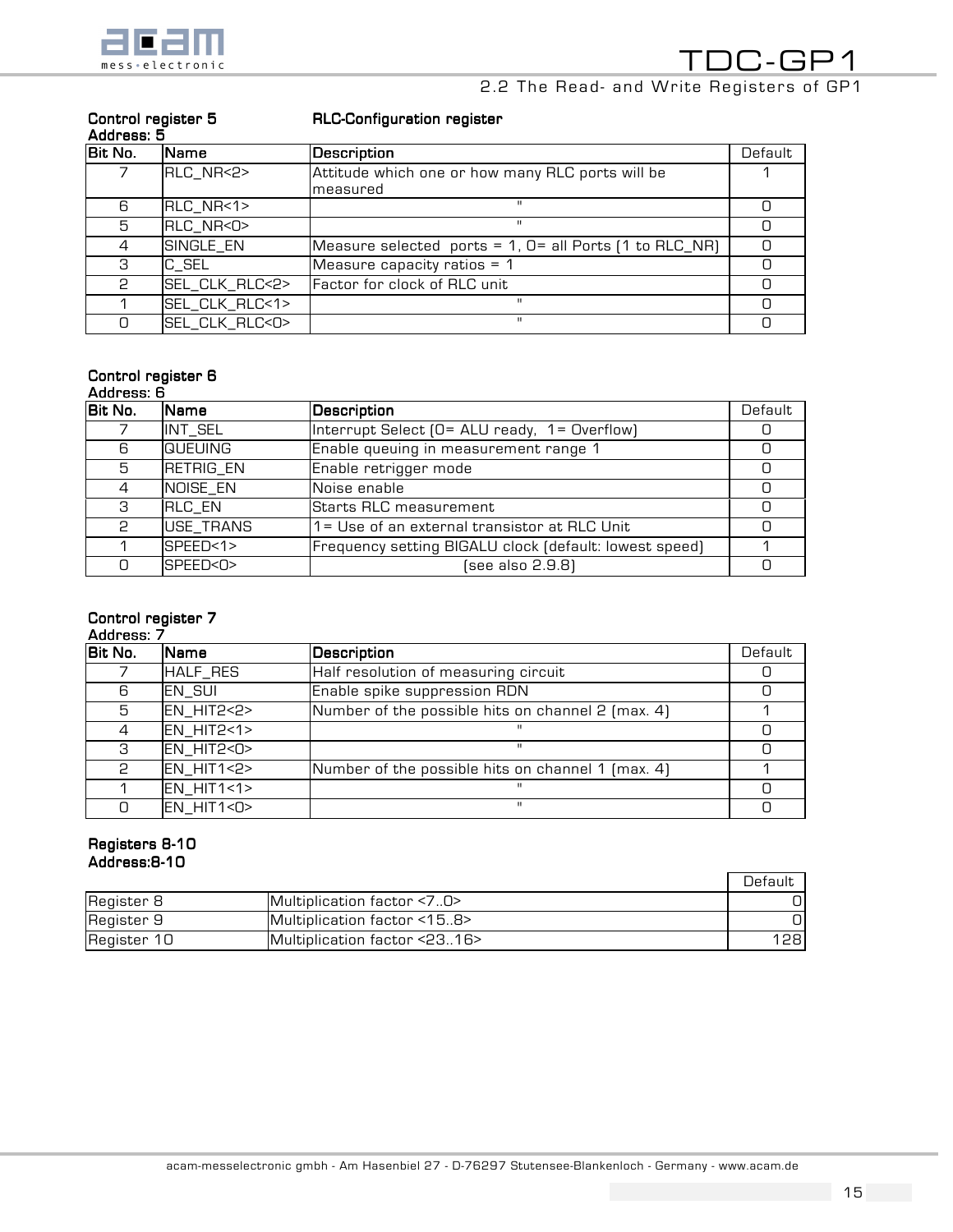

| Address 11:  |             | <b>Special Address for Init</b>           |
|--------------|-------------|-------------------------------------------|
| Bit No. Name |             | Description                               |
|              | POR.        | Power On Reset [1]                        |
| 6            | IPOR.       | Power On Reset (O)                        |
| 5            | POR.        | Power On Reset [1]                        |
| 4            | IPOR.       | Power On Reset (O)                        |
| З            | n.c.        |                                           |
| P            | CLK_NOISE   | Clock for PRBS counter in auto noise unit |
|              | INIT_BIGALU | Init for Bigalu unit                      |
|              | INIT TDC    | Init for TDC unit                         |

# 2.2.2 Read registers and addresses

The GP1 has the following read registers:

| <b>Address</b> | Name              | bits | <b>Description</b>                                                      | with calibrated data |
|----------------|-------------------|------|-------------------------------------------------------------------------|----------------------|
|                | ERG_REGO          | 16   | Result register 1                                                       | Fractional portion O |
|                | ERG_REG1          | 16   | Result register 2                                                       | Integer portion O    |
| P              | ERG_REG2          | 16   | Result register 3                                                       | Fractional portion 1 |
| 3              | ERG_REG3          | 16   | Result register 4                                                       | Integer portion 1    |
| 4              | ERG_REG4          | 16   | Result register 5                                                       | Fractional portion 2 |
| 5              | ERG_REG5          | 16   | Result register 6                                                       | Integer portion 2    |
| 6              | ERG_REG6          | 16   | Result register 7                                                       | Fractional portion 3 |
|                | ERG_REG7          | 16   | Result register 8                                                       | Integer portion 3    |
| 8              | STAT <sub>1</sub> | 8    | Status register 1                                                       |                      |
| 9              | STAT2             | 8    | Status register 2                                                       |                      |
| A              | REF_PLL           | 8    | Register for reference value of the PLL that is won<br>on a SET_PAR run |                      |

#### Occupancy of status registers: Status register 1

Address: 8

| Bit No. | <b>Name</b> | Description                                   |
|---------|-------------|-----------------------------------------------|
| 7       | PLL_LOCK    | Lock indication of the PLL                    |
| 6       | OFL         | Overflow indication of measurement unit       |
| 5       | HIT2_TDC<2> | Indicates number of present hits in channel 2 |
| 4       | HIT2_TDC<1> | Indicates number of present hits in channel 2 |
| З       | HIT2_TDC<0> | Indicates number of present hits in channel 2 |
| P       | HIT1_TDC<2> | Indicates number of present hits in channel 1 |
| 1       | HIT1_TDC<1> | Indicates number of present hits in channel 1 |
| n       | HIT1_TDC<0> | Indicates number of present hits in channel 1 |
|         |             |                                               |

# Status register 2

| Address: 9 |                  |                                                  |  |  |
|------------|------------------|--------------------------------------------------|--|--|
| Bit No.    | Name             | Description                                      |  |  |
|            | N.C.             | not used                                         |  |  |
| 6          | N.C.             | not used                                         |  |  |
| 5          | RLC_END          | lEnd of a RLC measurement                        |  |  |
| 4          | Multiply         | Indication of multiplication (=Bit5 ofRegister0) |  |  |
| З          | <b>Calibrate</b> | Indication of calibration [=Bit6 of Register 0]  |  |  |
| P          | LD_REGS<2>       | pointer position in result register              |  |  |
| 1          | LD_REGS<1>       | pointer position in result register              |  |  |
| n          | LD_REGS<0>       | pointer position in result register              |  |  |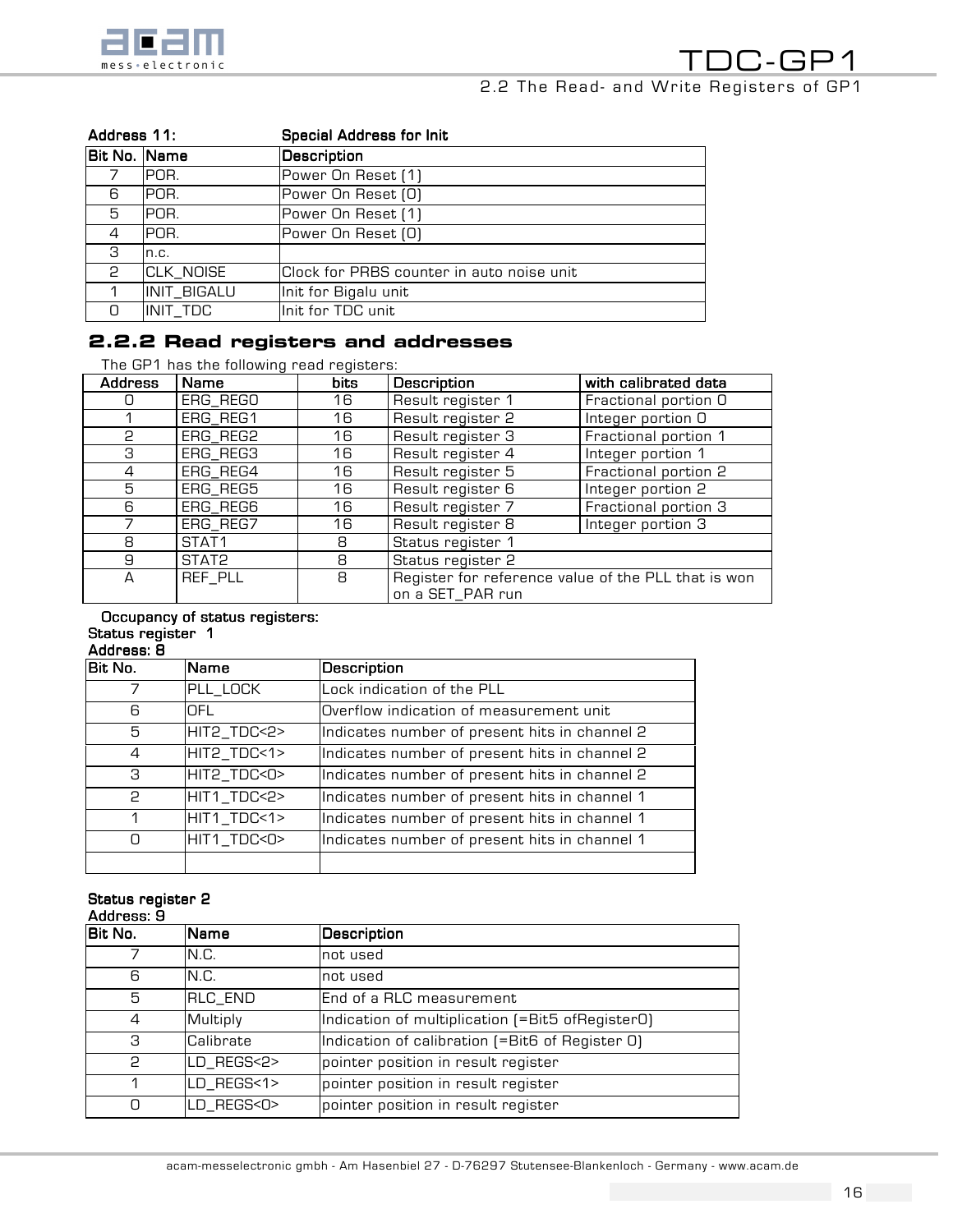

2.2 The Read- and Write Registers of GP1

# 2.2.3 Explanations of read registers

## 2.2.3.1Data structure of the result registers

As one can see from the table above the GP1 has 8 result registers (ERG\_REG0 ... ERG\_REG7)with 16 Bit each.

The data structure and the occupancy of the registers is dependent on whether calibrated or noncalibrated data are stored. For non-calibrated data one result register gets occupied. For calibrated data 2 result registers are needed. In this meaning non-calibrated data include also results that are measured in resolution adjust mode.

#### Data structure of non-calibrated data

To get non-calibrated data one has to set bit 6 (Calibrate) of control register 0 to '0'. Non-calibrated data are of the type 'Signed Integer'. The numbers are available in complements of 2.

| Examples:        |                 |  |  |  |
|------------------|-----------------|--|--|--|
| Register content | resulting value |  |  |  |
| <i>OxOABC</i>    | 2748            |  |  |  |
| <i>OxCOO2</i>    | -16382          |  |  |  |
| 0x7073           | 28787           |  |  |  |
| DxFF12           | -238            |  |  |  |

#### Data structure of calibrated data

Calibrated data are fixed point numbers with 16 bits integer portion and 16 bits fractional portion.

Any calibrated result covers therefore 2 result registers. The fractional portion is in the lower registers and the integer portion digits in the upper ones.

| Examples:          |                 |                                        |  |  |  |
|--------------------|-----------------|----------------------------------------|--|--|--|
| Register contents  | resulting value | Integer portion. Fractional portion    |  |  |  |
| 0x0001.ABCD        | 1.671096        | [result of: 1+43981/65536]             |  |  |  |
| <i>OxFFFE.1234</i> | -1.071105       | (only in measurement range 1)          |  |  |  |
| 0x0067.A001        | 103.62501       | (possible only in measurement range 2) |  |  |  |
| 0xD002.A001        | 53250.62501     | (possible only in measurement range 2) |  |  |  |

From the examples it's obvious that several cases must be distinguished:

- **n** only in measurement range 1 negative results are possible.
- in measurement range 2 only positive results are possible, given as unsigned numbers
- $\blacksquare$  without multiplication, the result in measurement range 1 cannot be bigger than  $\pm$  1.99 as it is not possible to calibrate time differences bigger than twice the period of the calibration clock.

# 2.2.3.2 Reading the result registers

While the status registers and the PLL register are read by standard memory mapping, a quite different procedure is used for the result registers.

#### The following in principle applies to result registers:

Multiple results can be read by selecting the start address and sequentially reading data. An internal address pointer is increased by one after reading if the external address is held constant. To read a result always two 2 read strobes are necessary (without a change of the address). At the 8-Bit bus first the LSByte appears and afterwards the MSByte.

Examples:

1. Reading of all 8 result registers

Procedure: Put the address 0 and attaching 16 read strobes. Now all result registers will be read from LSByte to MSByte.

2. Reading of result register 1 and 3

Procedure: Put address 1 and two read strobes; then put address 3 and two read strobes.

# 2.2.3.3 Explanations of status registers

# Status register 1

Bit 0-5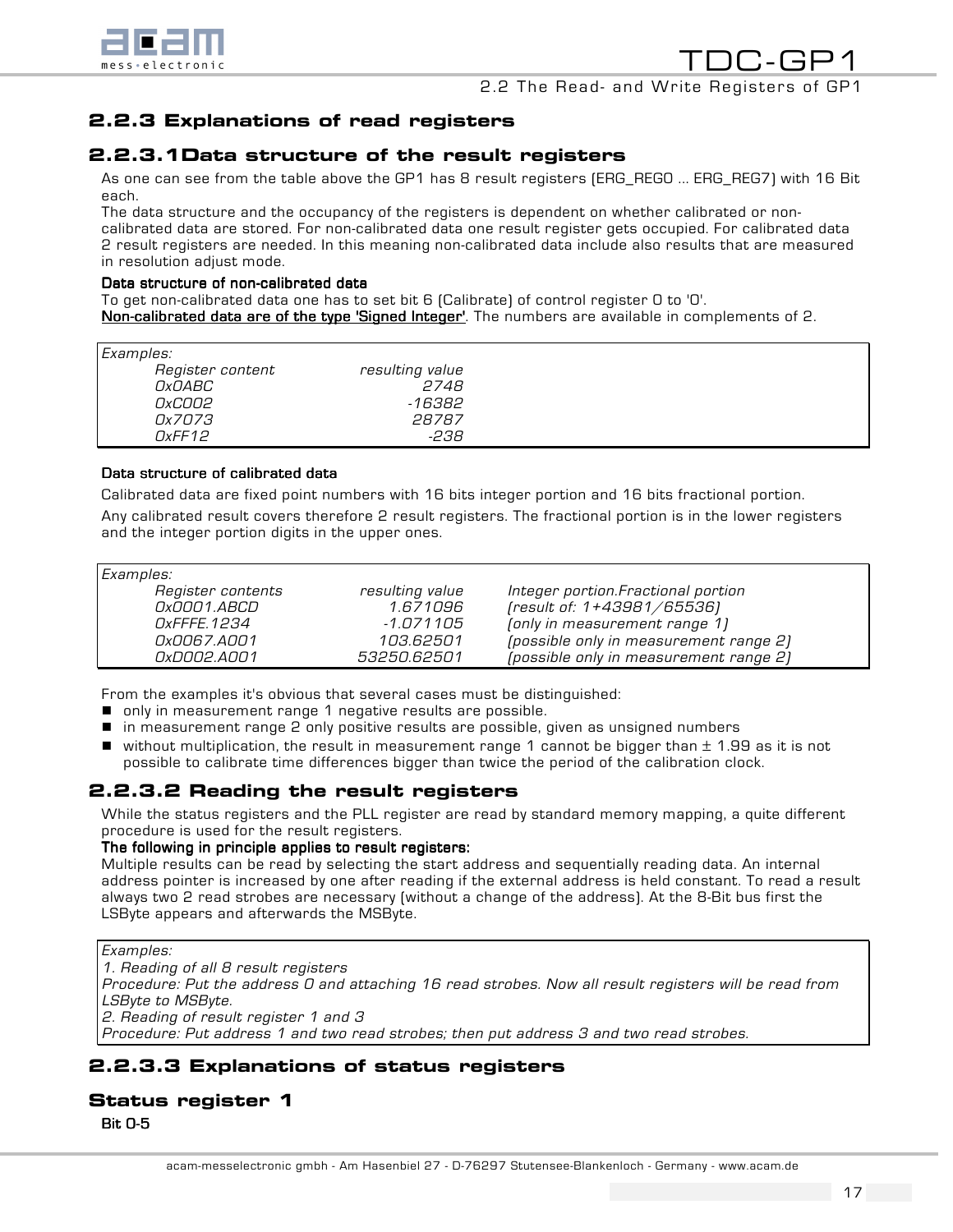

TNC-GF 2.2.4 Initialization

The signals HIT1\_TDC<2:0> and HIT2\_TDC<2:0> show the number hits present on each channel. It is possible for numbers of 0 to 4 respectively. These hit counters increment as soon as the hits are registered by the measuring unit. At the time of the registration these hits cannot be read, they have to be transferred with ALU operations to the result registers.

## Bit 6

Bit 6 indicates an overflow of the measuring unit. I. e. This bit is set to '1' if, during a measurement with a fixed number of allowed hits, the maximum time difference is broken.

## Bit 7

In resolution adjust mode this bit signals that the PLL has locked and the chosen resolution is set.

## Status register 2

#### Bit 0-2

These bits indicate to which address of the result register the address pointer shows. I.e. if it points to '4' then the addresses  $0 - 3$  already contain results, four 16-bit results or two 32-bit results are available.

The value '0' has two meanings: that there is no result or that there are eight 16-bit results. If the interrupt flag (Pin 34) is set to '0' this flag can be used to decide whether there is no result or 8 results. If INTFLAG is '1' there are 8 readable results present.

#### Bit  $3$  and  $4$

These two bits show whether the ALU is prepared for calibration and/or multiplication. They directly reflect the content of bits 5 and 6 of the control register 0. Setting and Reading these bits can be used as a simple test for the microprocessor interface.

#### Bit 5

Bit 5 indicates the end of an RLC-measurement.

## 2.2.4 Initialization

Before starting a measurement, independently of the chosen measurement mode, an initialization of the chip is necessary. In the most elementary case this initialization is a Power On Reset. The GP1 has a comfortable Init command that offers several possibilities of the initialization. The Init command is explained by the table following:

| Address 11: | Special address for Init                  |
|-------------|-------------------------------------------|
| Name        | <b>Description</b>                        |
|             |                                           |
| POR.        | Power On Reset [1]                        |
| POR.        | Power On Reset (O)                        |
| POR.        | Power On Reset [1]                        |
| POR.        | Power On Reset (0)                        |
| n.c.        |                                           |
| CLK_NOISE   | Clock for PRBS counter in auto noise unit |
| INIT_BIGALU | Init for Bigalu unit                      |
| INIT_TDC    | Init for TDC unit                         |
|             |                                           |

#### $\blacksquare$  Init of the GP1 internal measurement unit

The internal TDC unit is initialized with the INIT\_TDC. The hit counter is set to '0', a possible timeout is deleted. The unit is ready for measurement again with the attitudes chosen before. The TDC unity is ready for measurement 30 ns after the positive edge of WRN.

#### $\blacksquare$  Init of the sequential ALU

The sequential ALU is initialized with INIT\_BIGALU. The write pointer is set to '0' means to the first result register, The unity is ready again with the attitudes chosen before. 30 ns after the positive edge of WRN the BIGALU is ready again for calculation.

#### **II** Init of the Auto Noise Counter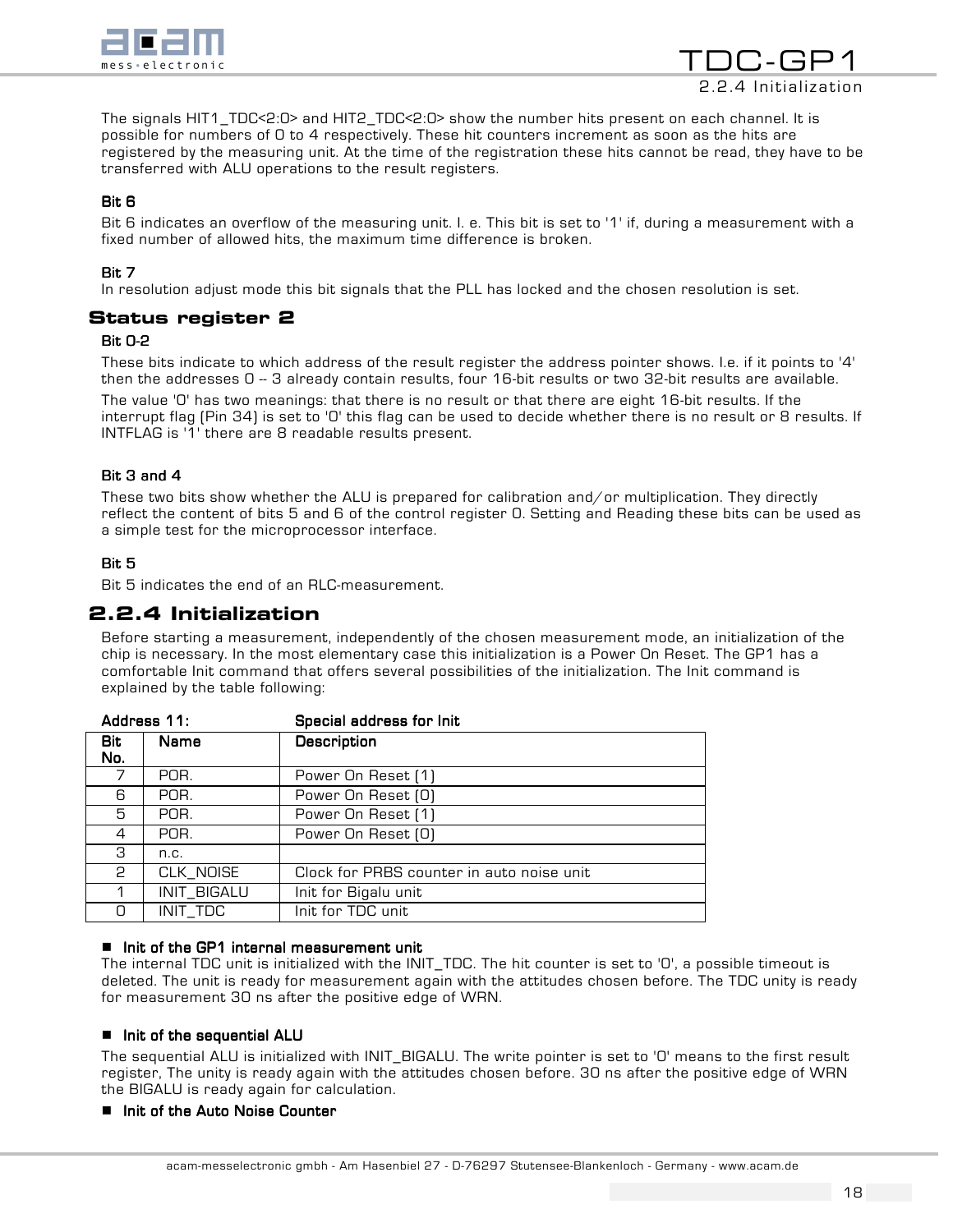

## 2.3 Measuring in measurement range 1

When bit 2 is set to '1' the random counter of the auto noise unit is incremented, independently of whether this unit is enabled or not.

#### **E** Power On Reset

The Power On Reset is executed with a hex 'A' on the top nibble of the data bus. The entire chip is then set in it's basic state, all control and value registers will be initialized in their default values.

The raw value register of the TDC measuring unit and the result registers of the BIGALU can generally not be initialized. They also remain unchanged during a Power On Reset.

The Power On Reset can also be activated via the RST\_N pin with the same effect. This pin is 'low active' (min. duration 50 ns). In case that a Power On Reset is activated via software, additional commands can not processed within 50 ns after a positive edge of the WRN signal because the GP1 is in reset mode at this time.

# 2.3 Measuring in measurement range 1

#### Adjustment of the measurement range:

| Relevant Register: Control register O |                     | Address: O                                         |
|---------------------------------------|---------------------|----------------------------------------------------|
| Relevant Bits:                        |                     |                                                    |
| Effect:                               |                     | $0$ = Measurement range 1; 1 = Measurement range 2 |
| Default:                              | Measurement range 1 |                                                    |

# 2.3.1 Possible measuring sequences and timings

#### Figure 4: Timings measurement range 1



The measurement mode 1 offers a 2 channel TDC with common start and 4-fold multihit capabilities per channel. Figure 4 displays a typical measuring series.

The measuring unit for both channels is started by the sensitive edge of the start pulse. Every channel can receive four independent stops. The times of the events in relation to the common start are stored in 4 raw value registers on each channel. The following timings should be noted (typ.):

- $\blacksquare$  a stop can be received at the earliest 3 ns after the start is activated. Stops that arrive earlier will be ignored  $\rightarrow t_{1 \text{ min}} = 3 \text{ ns}$
- $\blacksquare$  at least 15 ns must lie between 2 events on the same channel (double pulse resolution). If two events are closer, the second event will not be identified because it arrived during the channels recovery time.  $\rightarrow$  t<sub>2 min</sub> = 15 ns
- there are no restrictions or minimum time differences regarding 2 events on different channels

 $\rightarrow$  t<sub>3 min</sub> = 0 ns

 $\blacksquare$  all measured events must arrive within 30.720 LSBs  $[2^{15}\text{-}2^{11}]$  after the start

$$
\rightarrow t_{4\max} \approx 7.6 \text{ }\mu\text{s (typ.)}
$$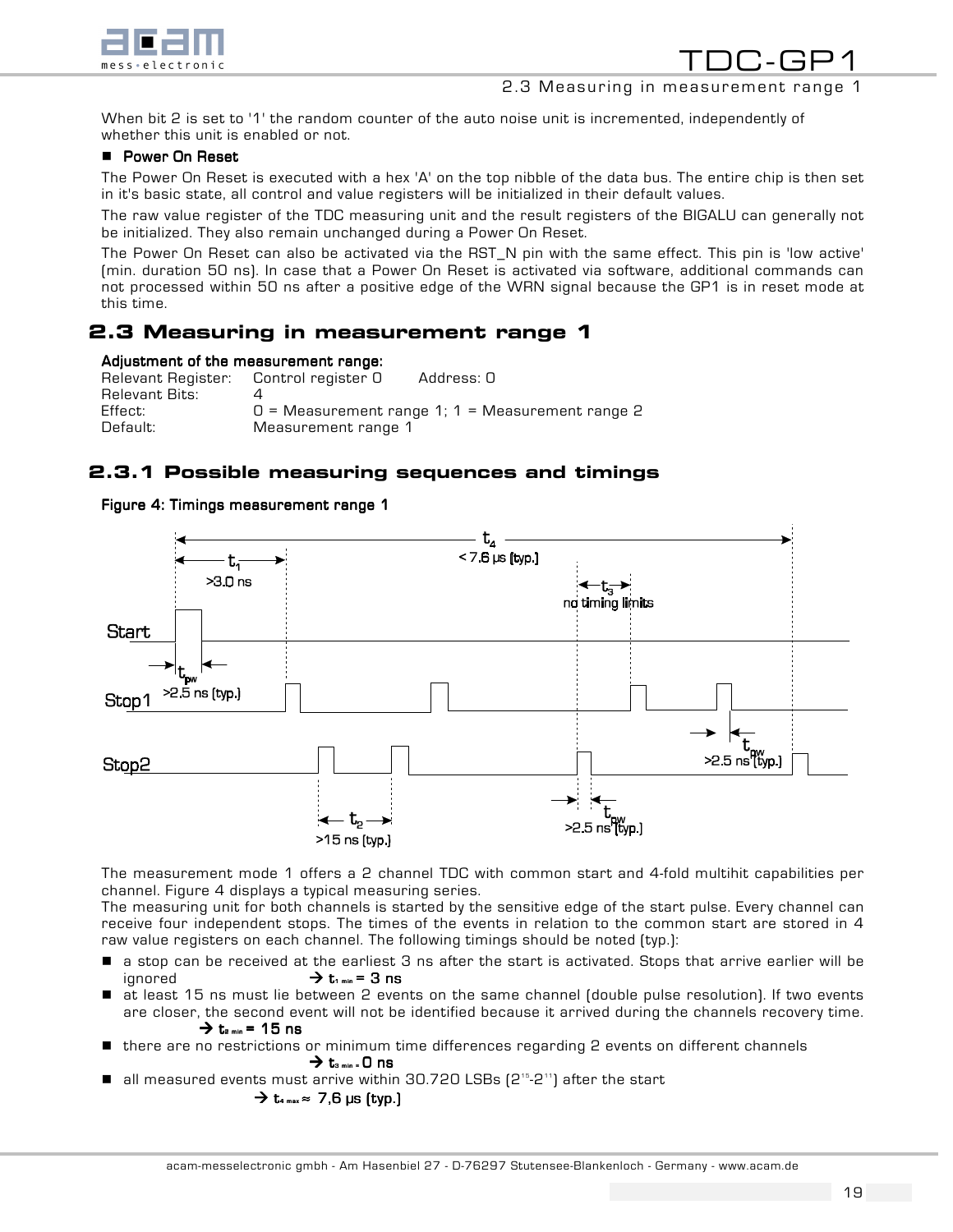

2.3 Measuring in measurement range 1

 $\blacksquare$  the minimum pulse width for the start input and the stops inputs is

 $\rightarrow$  t<sub>r</sub> = 2,5 ns (typ.)

## The minimum pulse width is the same for all operation modes and for positive and negative **pulses**

# 2.3.2 ALU control in measurement range 1

The detailed description of all the possibilities of the ALU is represented in section 2.9 further behind in this manual. Here a summary for measurement range 1.

In measurement range 1 it is possible to

- measure each stop on both channels against start
- measure the stops against each other
- $\Box$  calibrate and/or multiply the result optionally

The content of register 2 controls which events are measured against each other. It exists of two control values each 4 bit long (Nibbles). The calculation rule

Result = Lower nibble - Upper nibble

Whether it will be calibrated and multiplied is fixed in control register 0.

Some examples for clarification (for detailed explanations see section 2.9)

Example 1: Content register 0: 0x60 Content register 2: 0x01

is used.

Result: The first hit in channel 1 minus start is calculated, the result is calibrated and multiplied and written to result registers with 32bits. The complete calculation cycle lasts about 4.2 µs. Make sure that the measurement result is not bigger than twice the cycle duration of the calibration clock. Otherwise the ALU will overflow.

Example 2: Content register 0: 0x00 Content register 2: 0xA3

Result: The 2nd hit of channel 2 is subtracted from the 3rd hit of channel 1. The result is written to the result register with 16 bit. The complete calculation cycle lasts about 180 ns.

# 2.3.2 Control of the measurements, adjustment possibilities

There are several possibilities of controlling and evaluating a measurement series.

Practically all adjustment possibilities can also be used for the other measuring modes. Please regard following advice:

#### $\blacksquare$  Enable the number of hits

Relevant register: Control register 7 Address: 7 Relevant Bits: 5-0 see table Default: 4 hits per channel The number of possible hits can be adjusted in the control register 7 (address 7). The following

adjustments should be made: EN\_HITx<2> EN\_HITx<1> EN\_HITx<0> Number of possible hits

| _ _ _ _ _ _ _ _ _ _ _ | _ _ _ _ _ _ _ _ _ _ _ _ _ _ _ _ _ _ | _ _ _ _ _ _ _ _ _ _ |                                        |
|-----------------------|-------------------------------------|---------------------|----------------------------------------|
|                       |                                     |                     | O Hits, Software Disable of<br>channel |
|                       |                                     |                     | 1 Hit                                  |
|                       |                                     |                     | 2 Hits                                 |
|                       |                                     |                     | 3 Hits                                 |
|                       |                                     |                     | 4 Hits                                 |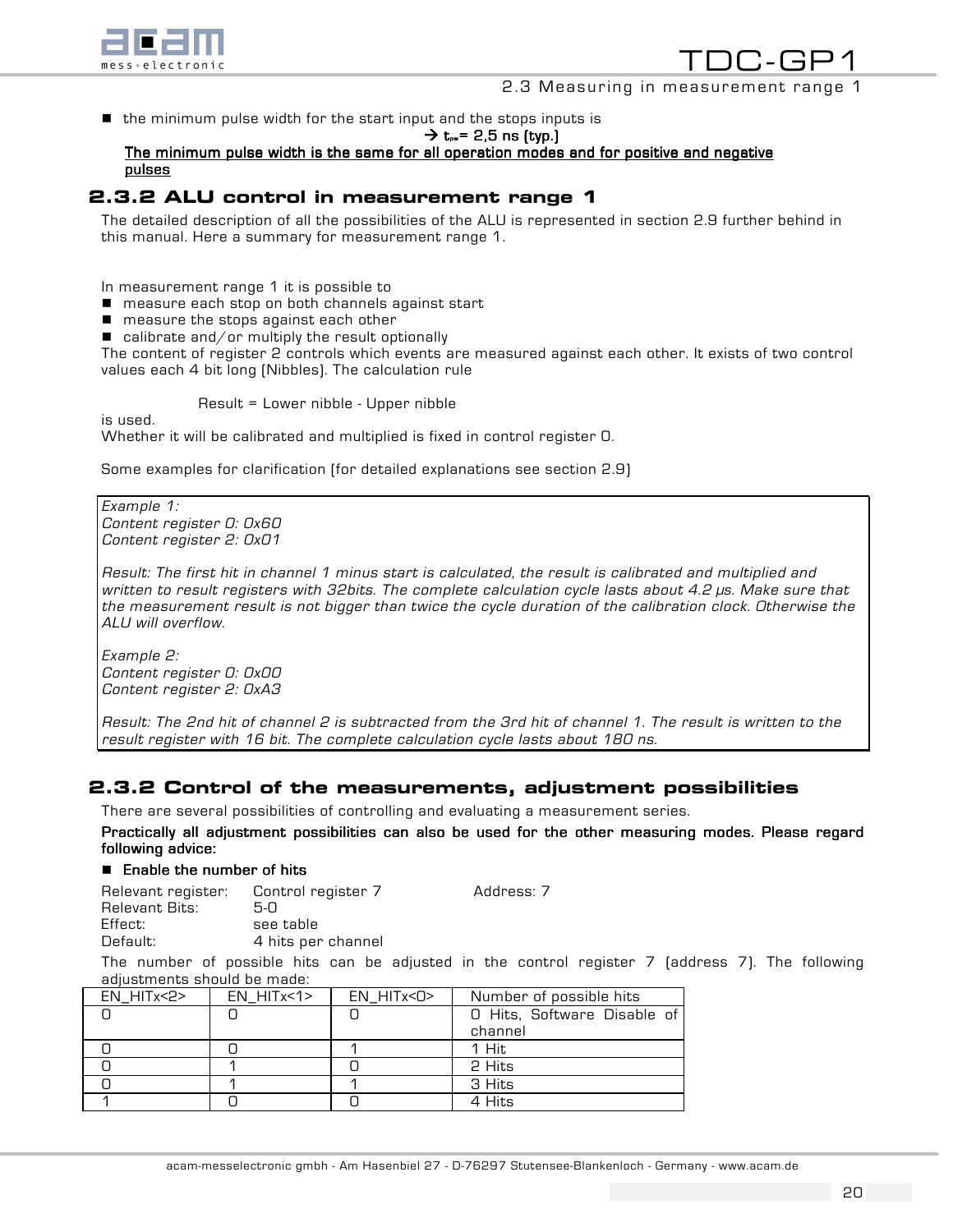

TDC-GP1 2.3 Measuring in measurement range 1

If both channels are set to 0 hits the entire measuring unit is disabled and a start will be ignored. This is valid for all measurement modes.

#### $\blacksquare$  Adjustment of edge sensitivity

| Relevant Register: | Control register O |            | Address: O |
|--------------------|--------------------|------------|------------|
| Relevant Bits:     | 2-N                |            |            |
| Effect:            | $0 = rise$         | $1 = fall$ |            |
| Default:           | rise               |            |            |

This adjustment can independently be used for all measuring modes.

#### ■ Retrigger Mode

| Relevant Register: Control register 6 |                  |                 | Address: 6 |
|---------------------------------------|------------------|-----------------|------------|
| Relevant Bits:                        |                  |                 |            |
| Effect:                               | $Q = \text{off}$ | $1 = \text{nn}$ |            |
| Default:                              | nff              |                 |            |

Every start initializes the measuring unit from the beginning until the first stop arrives. The new start is then considered the beginning of the measurement sequence (a different process happens without retrigger: further starts are ignored after the first start activated the measurement unit). After the first stop is activated on any of the two channels additional starts will be ignored. This enables numerous starts without intervening stops and to measure the last start against the stops.

The retrigger mode makes sense only in measurement range 1. It must be deactivated in measurement range 2 and also has no effect in Resolution Adjust Mode.

In retrigger mode the minimum time from start to a stop is redefined to

 $\rightarrow t$ <sub>1 min</sub> = 6 ns

#### See 5.3 Known problems and solutions: Retrigger

#### **B** Queuing

| Relevant Register: Control register 6 |                  |                 | Address: 6 |
|---------------------------------------|------------------|-----------------|------------|
| Relevant Bits:                        |                  |                 |            |
| Effect:                               | $Q = \text{off}$ | $1 = \text{nn}$ |            |
| Default:                              | ∩ff              |                 |            |

Queuing is considered the ability of using the available hits of both channels with only one stop. If queuing is enabled the second stop input is disabled. If the stop 1 input receives more than 4 stops, the stops will be switched to channel 2. The result is a 1 channel TDC with 8-fold multihit capability.

Queuing is also possible in the Resolution Adjust Mode, not in the measurement range 2.

#### **E** Auto Noise

| Relevant Register: Control register 6 |                  |                 | Address: 6 |
|---------------------------------------|------------------|-----------------|------------|
| Relevant Bits:                        |                  |                 |            |
| Effect:                               | $Q = \text{off}$ | $1 = \text{nn}$ |            |
| Default:                              | ∩ff              |                 |            |

The Auto Noise Unit adds an offset delay to stop 1 and stop 2, which is controlled via a pseudo-random generator. The delays of the stop inputs are independent of each other so that the delay between the stops is varying.

#### The meaning of this adjustment possibility:

If you wish to improve your measuring results by averaging as it is possible in numerous measuring series, it is necessary that the averaged values do not always display exactly the same time difference. Instead they should provide some 'noise' so that different steps of the characteristic curve of the GP1 are involved. This can not happen with very constant time differences. One would constantly hit the same LSB.

Example: While measuring a quartz-accurate clock an increase in accuracy via averaging is not possible without Auto Noise since the measured time difference is practically always the same. As a result the same LSB is constantly hit.

An auto noise unit which is part of the input circuit enables the use of weighted averaging, even for constant time differences. This auto noise unit adds an offset to the characteristic curve. The alteration is controlled via a 7 bit pseudo-random numerical generator. The length of the alteration is several LSBs.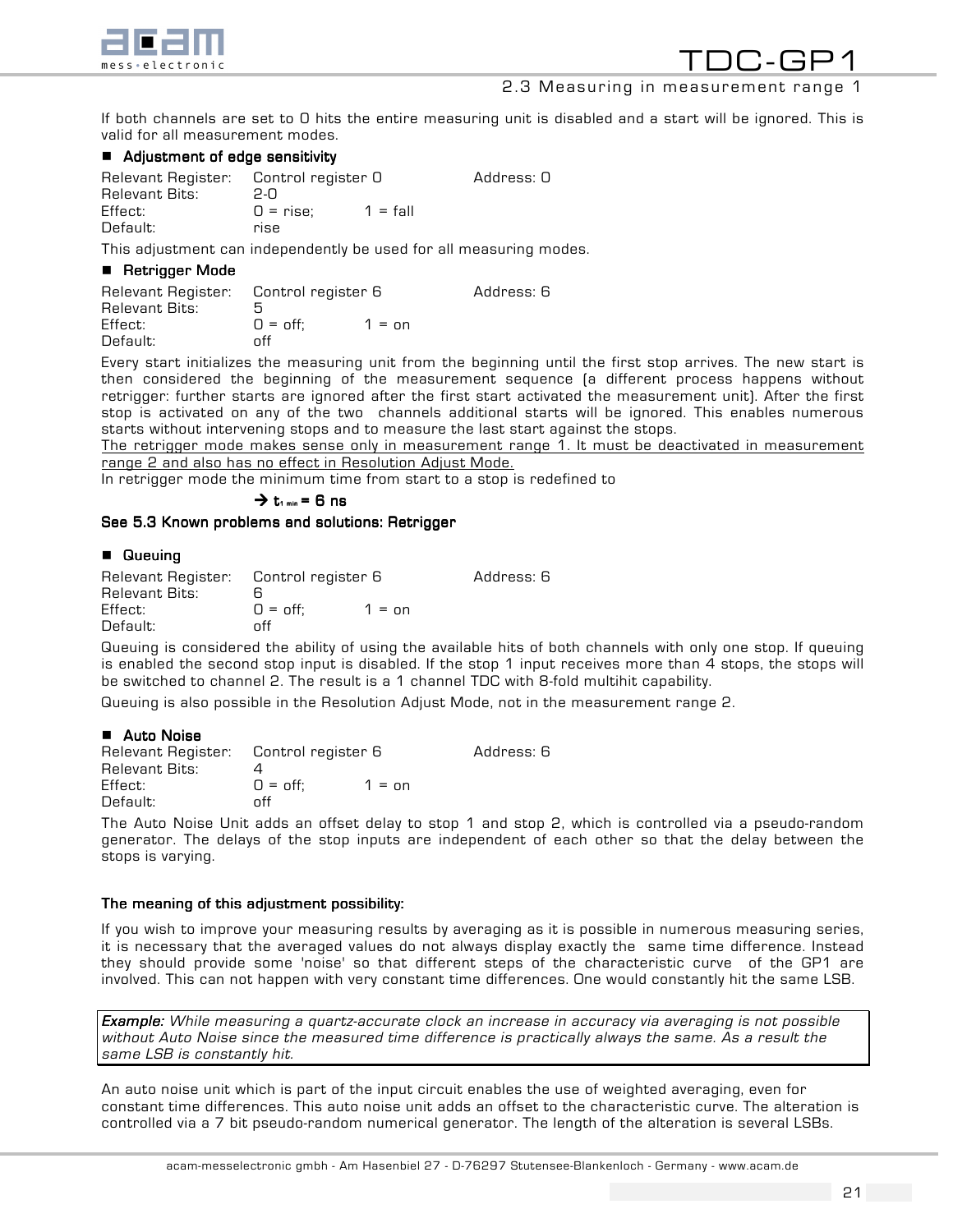

## 2.4 Measuring in measurement range 2

The clocking of the random generator and - as a result - the generation of a new offset value is initialized setting bit 3 in register 11 to '1'. Otherwise the offset value is kept unchanged. This gives all the flexibility to the user he needs when using this option.

The offset must be kept constant during the calibration cycle that belongs to the measured value. This is automatically guarantied when autocalibration is in use. With a separate calibration it must be controlled directly.

Auto Noise is also applicable in measurement range 2. This option makes no sense in Resolution Adjust Mode and should therefore be turned off.

# 2.4 Measuring in measurement range 2

Adjustments in the measurement range:

| Relevant Register:     Control register O |                            | Address: O                |
|-------------------------------------------|----------------------------|---------------------------|
| Relevant Bits:                            |                            |                           |
| Effect:                                   | $0$ = Measurement range 1; | $1$ = Measurement range 2 |
| Default:                                  | Measurement range 1        |                           |

# 2.4.1Possible measuring sequences and timings





A predivider principle is of great advantage for measurements of large time intervals. In this mode the time interval isn't measured directly. The TDC measures the time difference between the start pulse and the next rising edge of the calibration clock. This leads to finecount FC1. Now a counter begins to count the periods of the predivider until the stop pulse arrives. The stop edge restarts the measuring unit and the next edge of the calibration clock stops it. This leads to finecount FC2. If more than 1 stop arrive, the following stops will be handled like FC2. According to the formula in Figure 5 the measured time interval can be calculated, using existing calibration values or calibrated values generated after the measuring process. The GP1's predivider is 16 bits wide. This allows to measure large time intervals > 200 ms with the high resolution of the TDC and corresponds to 30 bit dynamic range.

When using measurement range 2 only one channel is available. The stop 1 input is active. This channel has 4-fold multihit capability in normal resolution. No time differences between stops can be calculated, only against the start event.

The following timings should be noted:

- a stop can arrive 1.5 calibration clock periods +25 ns after the start at the earliest. Stops that arrive earlier will be ignored  $\rightarrow t_{1min} = 1.5$  \* CAL\_CLK + 25ns
- at least 1.5 calibration clock periods +25 ns must lie between two stops. If 2 stops are closer together, the second stop will not be recognized.

 $\rightarrow$  t<sub>2min</sub> = 1.5 \* CAL\_CLK + 25ns

 $\blacksquare$  all measured stops arrive must within  $2^{16}$  calibration clock periods

$$
\Rightarrow t_{\text{3max}} = 2^{16} \times \text{CAL\_CLK}
$$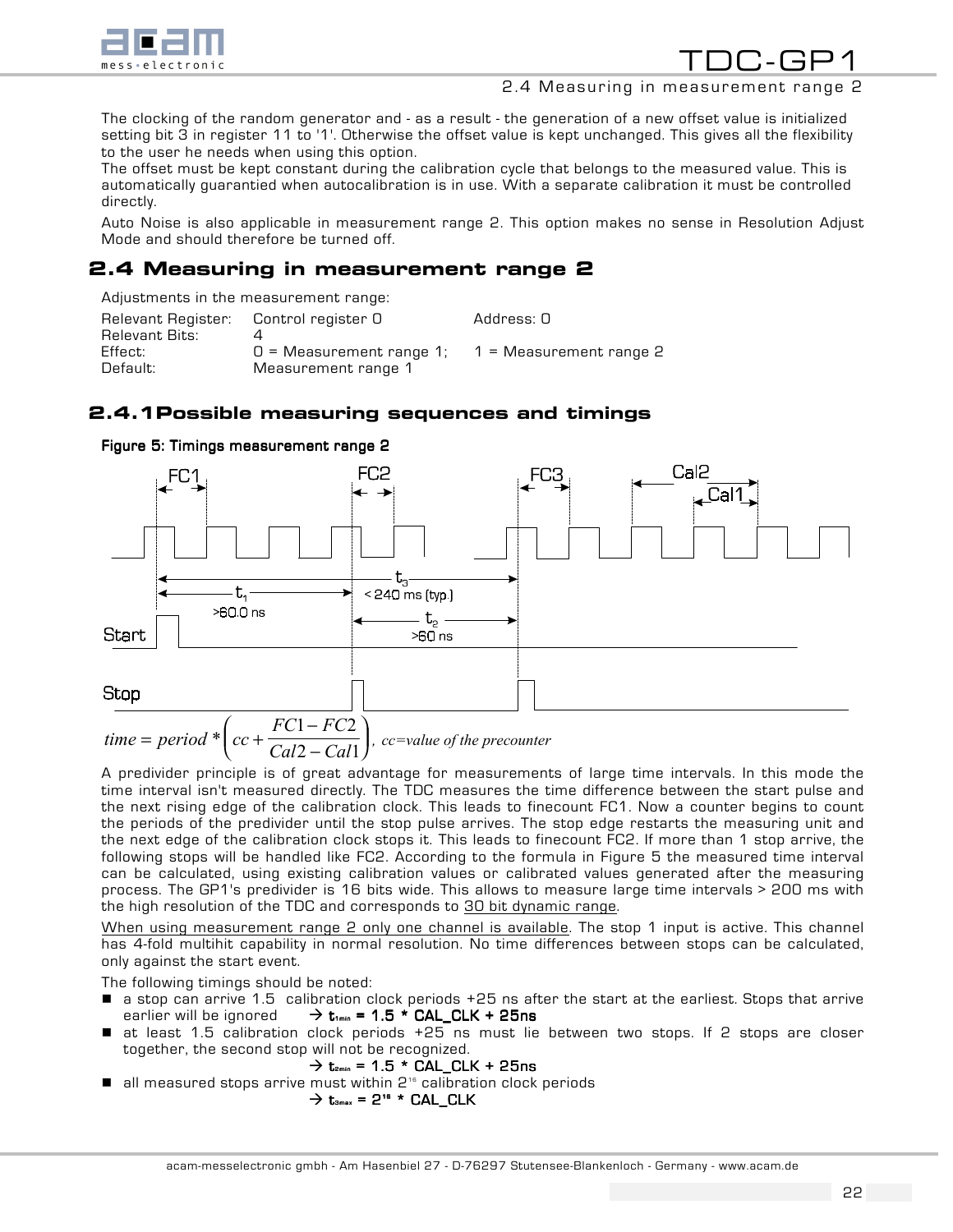

## 2.4 Measuring in measurement range 2

The calibration clock is derived from the external reference clock in combination with the calibration clock divider (register 4, bits 5-7).

## $CAL_CLK = T_{ref} * SEL_CLK_TDC$ .

The higher the value for the clockdivider, the larger is the measurement range  $t_{\sf s\tiny max}$ and the worse is the double pulse resolution  $t_{2min}$ .

| Example 1:                                    |                        | Example 2:                                          |             |
|-----------------------------------------------|------------------------|-----------------------------------------------------|-------------|
| Reference clock 20MHz: Tref                   | $=50ns$                | Reference clock 20MHz: T                            | $=50ns$     |
| l Calibration clock divider                   | = 64                   | Calibration clock divider                           | $= 1$       |
| $\Delta t_{\rm max}$ = 50ns *64 *216          | $= 209.7 \, \text{ms}$ | $\Lambda t_{\rm max} = 50$ ns * 1 * 2 <sup>16</sup> | $= 3.277ms$ |
| $\Delta t_{\rm max}$ = 1.5 * 50ns * 64 + 24ns | $= 4824$ ns            | $\Lambda t_{\rm max} = 1.5 * 50$ ns * 1 + 24 ns     | $=$ 9.9ns   |

A time interval bigger than 200 ms can be measured with undiminished resolution of the GP1 using a lower frequency calibration clock. One should however acknowledge that the absolute precision of the measured time difference is dependent upon the calibration clock.

The upper limit of the measurement range is defined as

 $2*T_{ref}*SEL_CLK_TDC < 30.720*Resolution$  [ $\approx$ 7.6µs).

Behavior of the GP1 at too small time intervals: A time difference that is smaller than [1.5\*CAL\_CLK + 25 ns) cannot be measured with safety. The behavior of the GP1 can be described like this: time intervals between (0.5\*CAL\_CLK+25 ns) and (1.5\*CAL\_CLK+ 25ns) may be measured depending on the phase relationship between the start/stop pulses and the calibration clock. The probability that the value still can be measured decreases at sinking time intervals. Below (0.5\*CAL\_CLK + 25ns) no stop is recognized. It is important to know that no wrong results will occur. If it happens, that a time difference is measured, this will be correct. In case the time difference isn't measured the related stop is ignored an the measuring unit still continuos waiting for stops. If no further stop arrives an overflow of the measuring unit will be indicated.

## 2.4.2 Occupancy of raw value registers with measured values

In order to fully understand several adjustments in measurement range 2 and to successfully control this measurement mode it is absolutely necessary to be aware of how the raw value registers are occupied with measured values.

Each of the two measuring channels has 4 raw value registers where uncalibrated values of the measuring unit can be stored. These registers are occupied in measurement range 2 as follows:

Channel Raw Value register Stored values in measurement range 2 Normal High Resolution 1 | 1 | FC 1 | FC 1 1 2 FC 2 FC 2 1 3 FC 3 FC 3 1 | 4 | FC 4 | FC 4 2 | 1 | FC 5 | FC 1 2 2 | n.c. | FC 2 2 |3 | n.c. | FC 3 2 | 4 | n.c. | FC 4

For completeness the 'High Resolution' Mode is displayed as well.

# 2.4.3 ALU control in measurement range 2

The detailed description of all the possibilities of the ALU is represented in section 2.9 further behind in this manual. Here a summary for the measurement range 2.

In measurement range 2 it's possible to

 $\blacksquare$  measure the stops against start.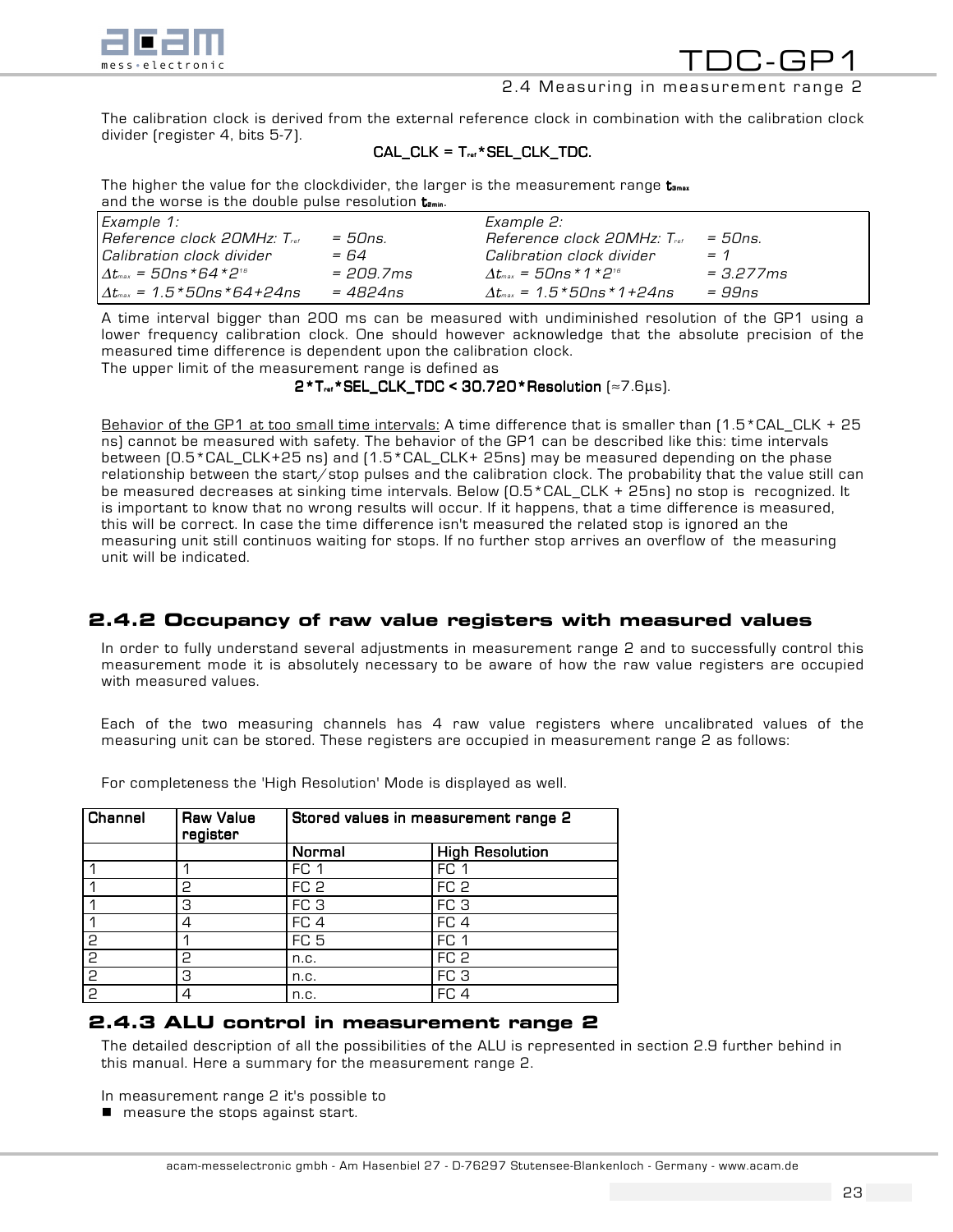

TDC-GP1 2.4 Measuring in measurement range 2

 $\blacksquare$  multiply the result.

It's not possible to measure the stops against each other.

Only calibrated results can be given out. Always the calibrate bit in register 0 must be set.

The control of which event is calculated against start is done in control register 2. It exists of 2 control values each of 4 bit (Nibbles). The calculation rule is

Result = Lower nibble - Upper nibble.

The ALU must be instructed in a way, that for the desired hit the correct finecounts are subtracted according to the formula

$$
\Delta t = CAL \_CLK * \left( CC + \frac{FC1 - FC2}{Cal2 - Cal1} \right)
$$

Some examples for clarification (For a detailed description see section 2.9)



Result: The time difference between the first hit and start is calculated, the result is calibrated and written to the result register with 32 bit. The complete calculation cycle lasts about 2.2 µs.

Example 2: Content register 0: 0x50 Content register 2:  $0x91 \rightarrow FC1$ -FC5

Result: The time difference between the 4th hit and start is calculated, the result is calibrated and written to the result register with 32 bit. The complete calculation cycle lasts about 2.2 µs.

# 2.4.4 Control of the measuring

#### $\blacksquare$  Enable number of hits

| Relevant Register: | Control register 7                                     | Address: 7 |
|--------------------|--------------------------------------------------------|------------|
| Relevant Bits:     | 5-N                                                    |            |
| Effect:            | see table                                              |            |
| Default:           | 4 hits per channel (valid only in measurement range 2) |            |

| $EN$ HIT1<20> | EN HIT2<20> | No. of Hits |
|---------------|-------------|-------------|
|               |             |             |
|               |             |             |
|               |             |             |
|               |             |             |

The 2 finecount values (FC1 and FC2) are necessary for the generation of the measured values. For every further hit an additional FC value will be generated. The FC1 value is necessary for the start pulse and therefore for every measurement.

#### ! Adjustments of edge sensitivity Adjustments sensitivity

Adjustments identical with measurement range 1, please see 2.3.4!!!

#### ■ Retrigger Mode

This mode can not be used in measurement range 2. It is absolutely necessary to turn it off!!!!

## **B** Queuing

Queuing has no effect in measurement range 2.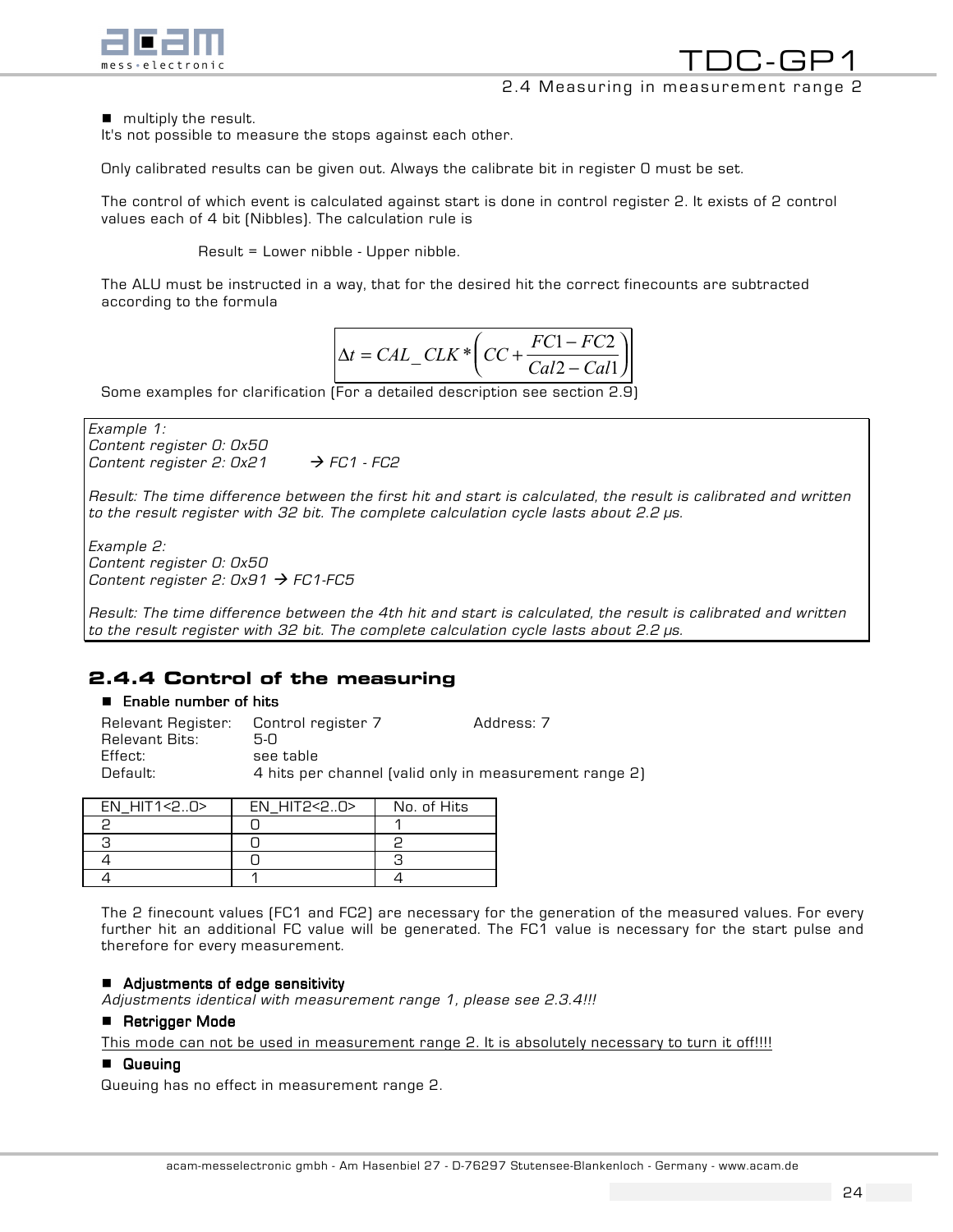

2.5 Measuring in the Resolution Adjust Mode

#### **E** Auto Noise

The Auto Noise Unit functions like in measurement range 1. The only difference is that while using the Auto Noise Unit no 4-fold multihit capability but only 3-fold multihit is given.

ATTENTION: The fourth hit is permitted and will also be accepted. However, since the FC 5 value is found in the second channel, a different offset value is valid. The ALU doesn't take this into account. The results errors are even greater than measuring errors.

The Stop-Enables (pins 37, 42) must be activated for the duration of the measurement.

#### Please note:

Auto Noise only makes sense in measurement range 2 when the start pulse is rigid in phase to the calibration clock. If the start pulse and calibration clock have no specific phase relation the Auto Noise becomes unnecessary. It practically occurs by itself.

# 2.5 Measuring in the Resolution Adjust Mode

#### Adjustments of the measuring mode

| Relevant Register: Control register 1 |                       |                 | Address: 1 |
|---------------------------------------|-----------------------|-----------------|------------|
| Relevant Bits:                        |                       |                 |            |
| Effect:                               | $\Omega = \text{off}$ | $1 = \text{nn}$ |            |
| Default:                              | ∩ff                   |                 |            |

In principle the high resolution of the GP1 is derived from the internal 'gate propagation times'. The gate propagation time is dependent upon voltage, temperature and the manufacturing process. Due to this dependency the resolution of the GP1 is not known and must first be calculated via calibration measurements. In addition, the resolution is not stable, it sways with voltage and temperature. This does not apply in the Resolution Adjust Mode of the GP1. In this mode the resolution of the GP1 can be adjusted quartz-accurately and absolutely temperature stable via Phase Locked Loop. The Phase Locked Loop regulates the core voltage of the GP1 so that the resolution is set exactly to the value programmed.

The Resolution Adjust Mode can be used in measurement range 1 during normal resolution as well as with High Resolution (Please see the limits given in the following section).

#### 2.5.1 Possible measuring sequences and timings

The Resolution Adjust Mode works without the start input. The reason is that the measuring core can principally be found in a different operating mode. The measurement core is working all the time. The first stop pulse that arrives, whether on channel one or two, will be interpreted as start.

#### Figure 6: Timings resolution adjust mode

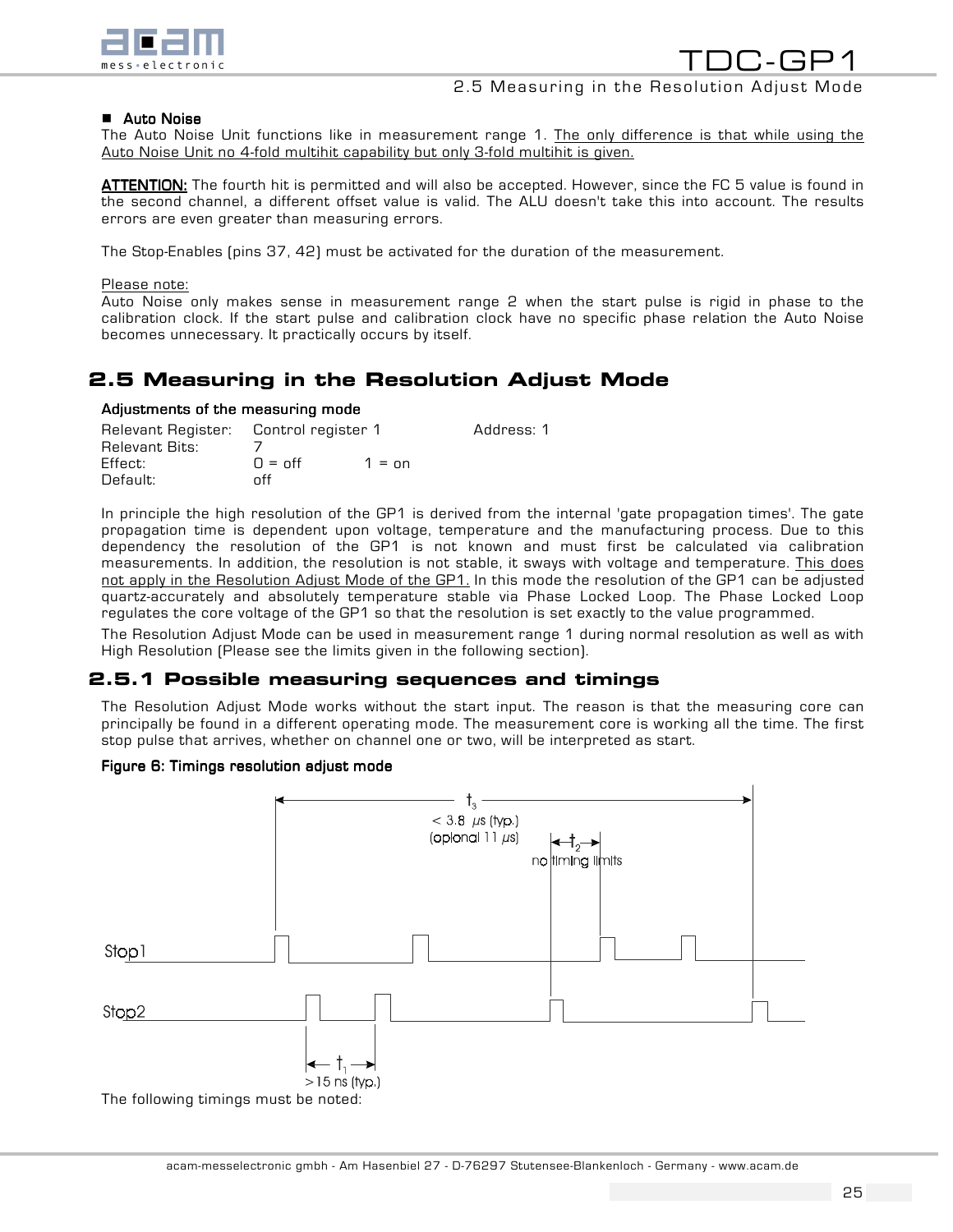

## 2.5 Measuring in the Resolution Adjust Mode

- there must be at least 15 ns time difference between 2 events on the same channel (double pulse resolution). If the events are closer, the second event won't be recognized because it arrives during the recovery time of the channel
	- Measurement range1:  $t_1$  min = 15 ns (typ.)
- no minimum time difference is required between 2 events on different channels
	- Measurement range1:  $t_{2 min} = 0$  ns (typ.)
- $\blacksquare$  all measured events must arrive within 15.360 LSBs (214-211) after the first event on one of the stop inputs

Measurement range1:  $t_{3 max} \approx 3.8$  µs (typ.)

# 2.5.2 ALU control in Resolution Adjust Mode

A detailed description of all the possibilities of the ALU is represented in section 2.9 further behind in this manual. Here a summary for the resolution adjust mode.

In resolution adjust mode it's possible to measure all stop events of both channels against each other. It's not possible to calibrate or multiply.

The control of which events are measured against each other is done in register 2. It exists of two adjustment values each 4 bit long (Nibbles). The calculation rule is:

Result = Lower nibble - Upper nibble. Some examples for clarification (For details see section 2.9)

Example 1: Content register 0: 0x00 Content register 2: 0x21

Result: The 2nd hit on channel 1 is subtracted from the first hit on channel 1, the result is written to the result register with 16 bit. The complete calculation cycle lasts about 180ns.

Example 2: Content register 0: 0x00 Content register 2: 0xA3

Result: The 2nd hit of channel 2 is subtracted from the 3rd hit on channel 1, the result is written to the result register with 16 bit. The complete calculation cycle lasts about 180 ns.

## 2.5.3 Limits in Resolution Adjust Mode

For Resolution Adjust Mode the following restrictions apply. Please note:

#### $\blacksquare$  Measurement range 2 is not allowed

The Resolution Adjust Mode can only be used in measurement range 1. No effective measurements are possible in measurement range 2. Since the construction of the measurements in measurement range 2 always demands a normalization (i.e. a calibration), a similar calculation also becomes necessary in the Resolution Adjust Mode, which would dissolve the positive effect of this mode.

#### ! No calibration value generation possible No calibration possible

In the Resolution Adjust Mode a calibration value generation is not possible and also not necessary.

#### ■ No calibrate or multiply of the ALU

In this mode it is not possible for the ALU to perform a calibration. Multiplication can be done if the calculated value is positive.

#### $\blacksquare$  The measurement range is only half as large as without Resolution Adjust ( 15.360 LSBs)

Interpreting the results in a correct way it is possible to extend the measurement range to the triple (not possible in high resolution mode). See section 2.5.8.

#### ■ No negative results at 'High Resolution '

In the High Resolution mode it isn't possible to calculate negative times. In fact this isn't necessary, because in this mode only multiple hits of one channel are measured and it is known before calculation which event is the first. The hit with the lower hit number can be subtracted from the hit with the higher hit number, not vice versa.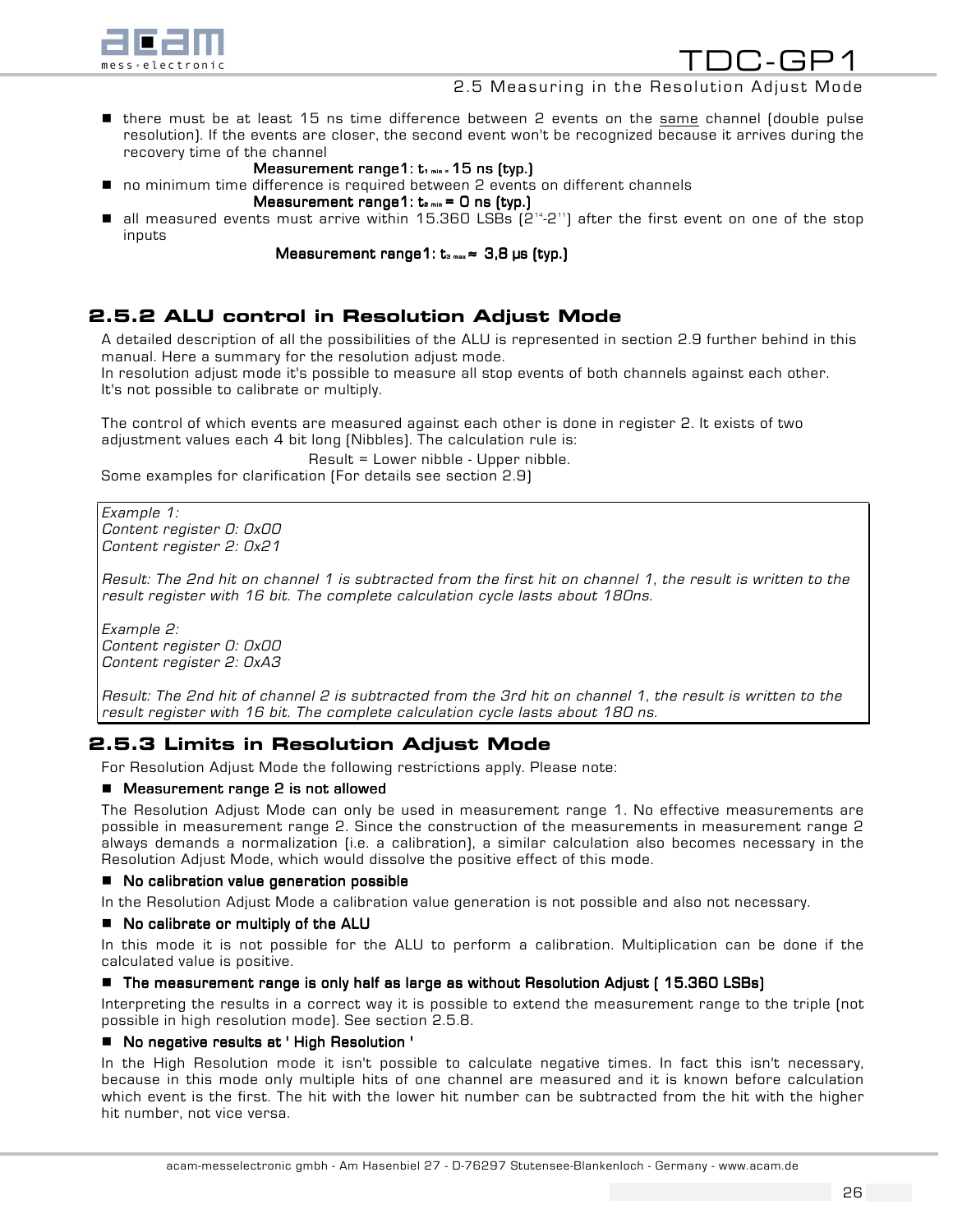

# 2.5 Measuring in the Resolution Adjust Mode

# 2.5.4 External circuit of the PLL

In case the Resolution Adjust mode should be used, an external circuit for the core supply voltage becomes necessary.

#### Figure 7: PLL external circuit



Figure 7 displays an example of an inexpensive external circuit for the core supply voltage of the GP1 running in resolution adjust mode. It should be noted that the core voltage is regulated and not the  $I/O$ voltage of the module. The I/O voltage remains at 5 V. Otherwise the input protection diodes will be overdriven due to the too small voltage caused by the regulation.

Power consumption: The power consumption of the GP1 is higher in the Resolution Adjust mode. It is approx. 25 mA and is practically independent of the measuring rate.

## 2.5.5 Control of the measuring, Adjustment possibilities

#### $\blacksquare$  Adjustments of the measurement mode

| Relevant Register: Control register 1 |                   |                        | Address: 1 |
|---------------------------------------|-------------------|------------------------|------------|
| Relevant Bits:                        |                   |                        |            |
| Effect:                               | $Q = \text{off}:$ | $1 =$ on :Default: off |            |

#### $\blacksquare$  Enable the number of hits

| Relevant Register:<br>Relevant Bits: | Control register 7<br>5-0       | Address: 7 |
|--------------------------------------|---------------------------------|------------|
| Effect:<br>Default:                  | see table<br>4 hits per channel |            |

The number of hits is given by the following table:

| $EN$ HIT $x < 2.0$ | No. of hits |
|--------------------|-------------|
|                    |             |
|                    |             |
|                    |             |
|                    |             |

#### **E** Adjustments of edge sensitivity

Adjustments identical with measurement range 1. Please see section 2.3.4!!!

#### **I** Identification of the adjust mode

Whether the PLL was capable to tune to the selected resolution can be queried from status register 1 bit 7. This bit is set to '1' approx. 10 ms after the PLL locked. For laboratory tests the output phase of the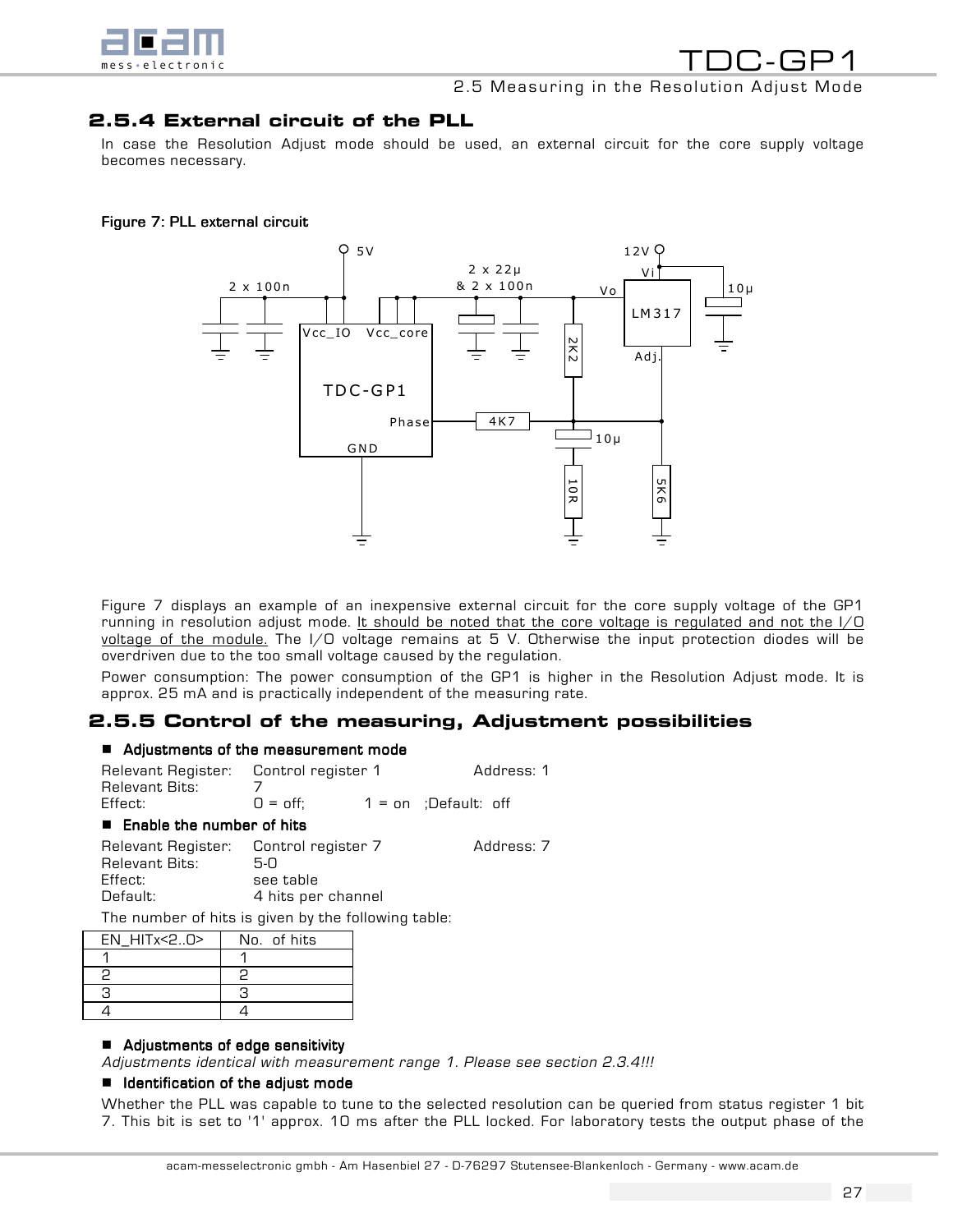

GP1 is a good observation point. In it's locked mode a digital clock with varying duty cycle is sent off from the phase output. It's mean current is responsible for the control voltage of the voltage regulator.

#### $\blacksquare$  Reactions on exceeding the adjustment range

If a resolution is selected too close to the adjustment limits, it may happen that strong temperature changes cause a failure of the regulation loop, indicated by PLL\_LOCK (register 1) changing from '1' to '0'. The control loop can not regulate anymore. The GP1 is now in floating resolution mode. The module switches back to the resolution adjust mode automatically as soon as the adjusted parameters and the operating conditions allow. The GP1 shows the same reaction if the resolution cannot be adjusted after initialization after initialization.

## 2.5.6 Specialties of the Resolution Adjust Mode

As already mentioned the Resolution Adjust Mode has no start. As a consequence only stops can be measured against each other. An absolute measurement of the stops against a specific reference point is not possible. It can however be arranged that the ALU reveals the absolute value of a hit. This value does not make any sense though. The measured time difference can only be revealed in the difference of the single hits.

RLC measurements can be done in the Resolution Adjust Mode too. However, it does not make sense to use the Resolution Adjust Mode if only the RLC ports shall be measured. This option was originally designed to offer the possibility of a RLC measurement without leaving the Resolution Adjust Mode (e g a temperature measurement).

The PLL offers a SET\_PAR Mode (register 4 bit 3). The control loop is not closed in this mode. A clock with a 50% duty cycle is sent out at PHASE, the regulation range is symmetrical. The PLL determines an adjustment value of the PLL control register (register 3) that fits to this duty cycle. This is a good opportunity to get a proposal for the FAK\_PLL value.

If you set the value of the PLL control register (address 3) to 225 and switch the SET\_PAR mode off the calculated value will automatically be used.

Timeout: Also in the Resolution Adjust Modus a timeout is generated. But this has no influence on regular measurements however unlike for the other modes. Only the timeout flag gets set. The measuring isn't interrupted. After a timeout hits are furthermore accepted until the selected number of hits is reached.

## 2.5.7 Extension of measurement range up to 11 µs

If the measurement range of 3.8 µs is not enough, there are possibilities to extend the range up to the triple by correct interpretation of the results. It is made use of the fact, that in resolution adjust mode the GP1 does not stop to measure after a timeout but measures also correctly beyond. Merely the ALU isn't able to calculate the results correctly.

The ALU reacts as follows:

If a calculated value of the ALU exceeds 15.360 LSB the ALU subtracts a constant offset of 30.720 LSB. The result is correct except for this offset. This reveals a very simple possibility to double the measurement range. Because corrected results are negative it is necessary to know definitively the order of the stops. Only positive results can be corrected this way.

2.5.7.1 Correction rules for doubling the measurement range:

If negative results are read out, 30.720 LSB have to be added to the results. The range of the corrected values is 0 to 30.720 LSB, approx. 7.8  $\mu$ s (typ.).

Therefore after 30.720s LSBs the results again are positive. To triple the possible measurement range the overflow bit can be used (status register 1, bit 6).

2.5.7.2 Correction rules to triple the measurement range:

If the selected measurement result is positive and the Overflow Flag = 0, then we are actually in the standard measurement range, the result is so correct.

If the selected measurement result is positive and the Overflow Flag = 1, then we are above the 30.720 LSB. The result has to be increased by 30.720 to get the correct value.

To get the right value of the overflow bit, external circuitry is necessary. The overflow bit has to made visible via the INT Pin of the GP1 (set Bit #7 of Reg 6 to 1) and for every hit the overflow flag has to be saved and the corresponding INT Bit has to be used for the correction of the result.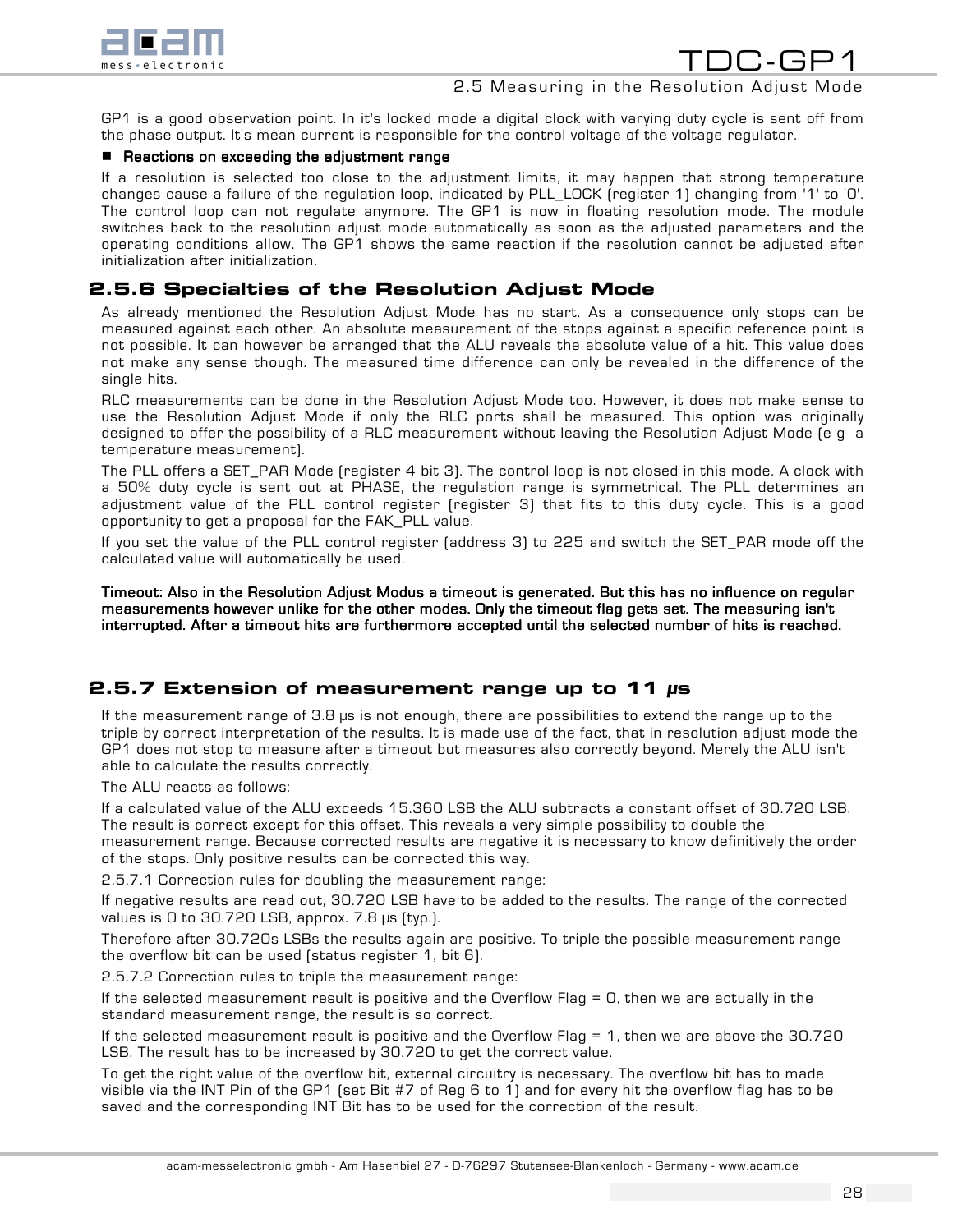

TDC-GP1 2.6 Add on the High Resolution Mode

# 2.5.8 Calculation of the resolution of the GP1

- 3 parameters are necessary for the destination of the resolution.
- $\blacksquare$  the length of the period of the reference clock
- $\blacksquare$  the divider of the reference clock (register 4: bits 2..0)
- the adjusted value of the PLL division register FAK\_PLL (register 3: all bits)

The adjusted resolution of the GP1can be calculated according to the following formula

$$
Resolution = \frac{T_{ref} * 2^{ref}}{120 * PLL_L}
$$

Example: Reference clock = 10 MHz  $\rightarrow$  clock period = 100 ns Division factor of the reference clock:  $2^{\mathfrak s}$  = 32 PLL-adjustment value = 100 (default) These adjustments result in a resolution of 266,66 ps

# 2.6 Add on the High Resolution Mode

The two channels of the GP1 correlate with each other very strongly. This becomes apparent due to their identical resolution for example. The close coupling gives both channels the possibility of being connected with each other so that a 1 channel TDC with twice the resolution is the result. This can be realized with the High Resolution Mode. The stop 2 input is disabled in this mode. Stop pulses on stop 2 have no effect.

The high resolution mode can be used in

- Measurement range 1
- Measurement range 2
- Resolution adjust mode

# 2.6.1 Possible measuring sequences and timings

a. Measurement range 1and measurement range 2

#### Figure 8: Timings high resolution MB1, MB2



The following times should be noted (typ.):

! a stop may occur at the earliest 3 ns channels after a start. Stops that arrive earlier will be ignored.

```
\rightarrow Measurement range1: t<sub>1 min</sub> = 3 ns
\rightarrow Measurement range2: t<sub>1 min</sub> = 1.5 * CAL_CLK + 25ns
```
! double pulse resolution: there must be at least 15 ns between 2 events (measurement range 2: 1.5\*CAL\_CLK+25ns). If the events are closer than the minimum the second event will not be recognized due to the recovery time of the channel

```
\rightarrow Measurement range1: t<sub>2 min</sub> = 15 ns
\rightarrow Measurement range2: t<sub>2 min</sub> -1.5 * CAL-CLK +25ns
```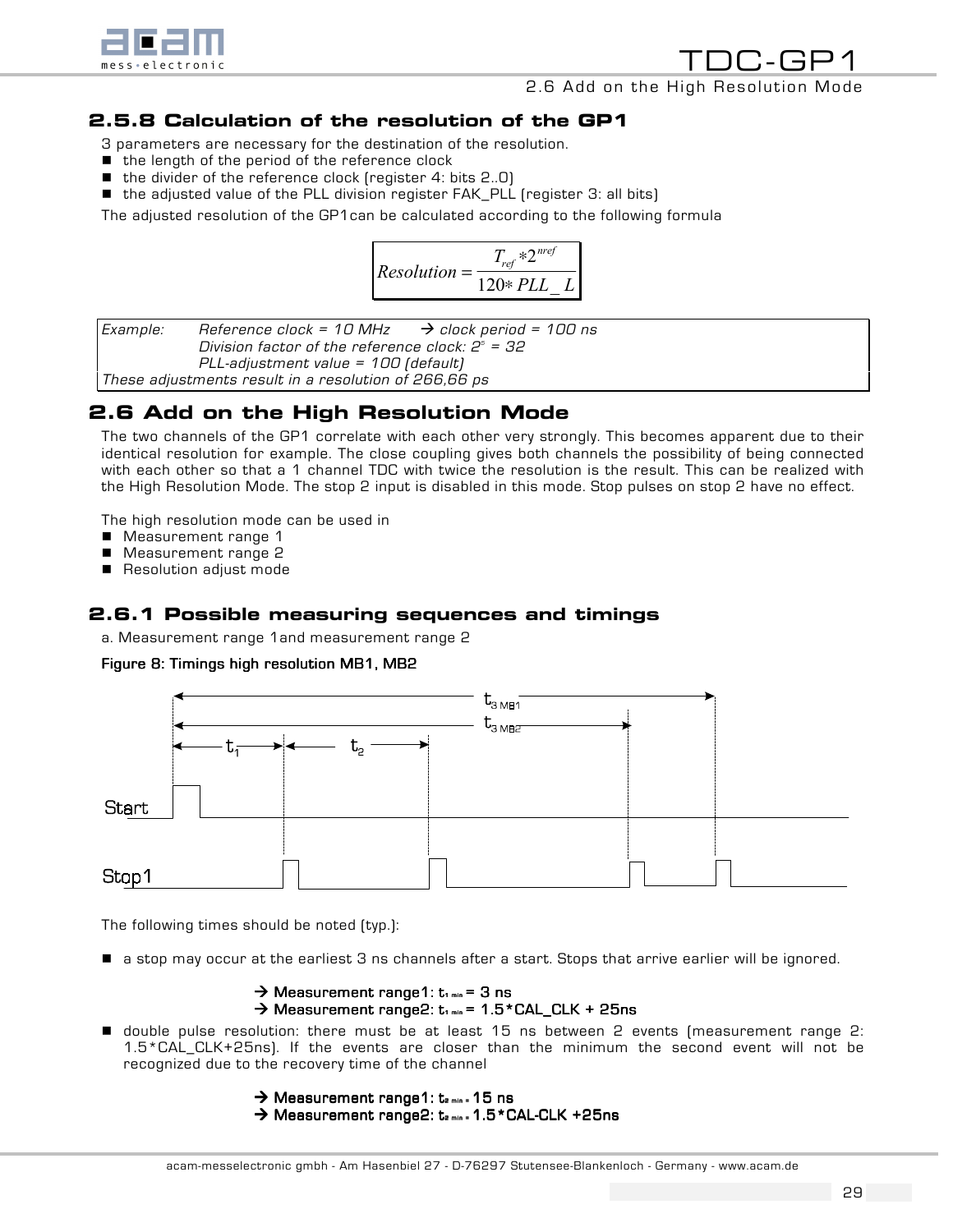

## 2.6 Add on the High Resolution Mode

- all the hits must arrive within 30.720 LSBs (2<sup>15</sup>-2<sup>11</sup>) form the start event (measurement range2: 2<sup>16</sup> \* CAL CLK)
	- $\rightarrow$  Measurement range1: t<sub>3 max</sub>  $\approx$  3,8 µs (typ.)
	- $\rightarrow$  Measurement range2: t<sub>3 max=</sub> 2<sup>16</sup> \* CAL-CLK

# b. Resolution Adjust Mode

Figure 9: Timings High resolution



## Stop1

Only hits arriving at STOP1 can be measured against each other.

The following times should be noted (typ.):

- there must be at least 15 ns time between 2 events (double pulse resolution). If the events are closer than the minimum the second event will not be recognized due to the recovery time of the channel
	- $\rightarrow$  Measurement range 1: t<sub>2 min</sub> = 15 ns
- $\blacksquare$  all of the measured events must arrive within 15.360 LSBs  $[2^{14}\text{-}2^{11}]$  of the start event

#### $\rightarrow$  Measurement range 1: t<sub>3 max</sub>  $\approx$  1,9 µs (typ.)

**I** In high resolution mode no extension of the measurement range according to section 2.5.8 is possible.

## 2.6.2 Control of the measurements, Adjustment possibilities

**E Adjustments in this mode:**<br>Relevant Register: ( Control register 1 Address: 1 Relevant Bits: 6-0<br>Effect: Bit 6 = acti Bit  $6$  = activation,  $0=$ off, 1=on, Default=off Bit 5-0 Adjustment bits, default=0

The value of ADJ is dependent on the production lot. The results are best with

#### $Bit < 5.0$  : 001011

#### ■ Measurement range 1

In measurement range 1 the GP1 is a 1-channel TDC with 4-fold multihit capability.

#### Enable the number of hits

| Relevant Register: | Control register 7 | Address: 7                                                                                             |
|--------------------|--------------------|--------------------------------------------------------------------------------------------------------|
| Relevant Bits:     | 2-0                |                                                                                                        |
| Effect:            | see table          |                                                                                                        |
| Default:           | 4 hits per channel |                                                                                                        |
|                    |                    | In register 7 (address 7) the number of hits per channel is adjusted. The following adjustments apply: |

| $EN$ HIT1<2> | $EN$ HIT1<1> | $EN$ HIT1<0> | Number of possible hits     |
|--------------|--------------|--------------|-----------------------------|
|              |              |              | O Hits, Software Disable of |
|              |              |              | channel                     |
|              |              |              | 1 Hit                       |
|              |              |              | 2 Hits                      |
|              |              |              | 3 Hits                      |
|              |              |              | 4 Hits                      |

The bits EN\_HIT2<2..0> will not be evaluated. The adjustments of the edge sensitivity, retrigger mode and auto noise remain identical to normal resolution. Queuing is not possible.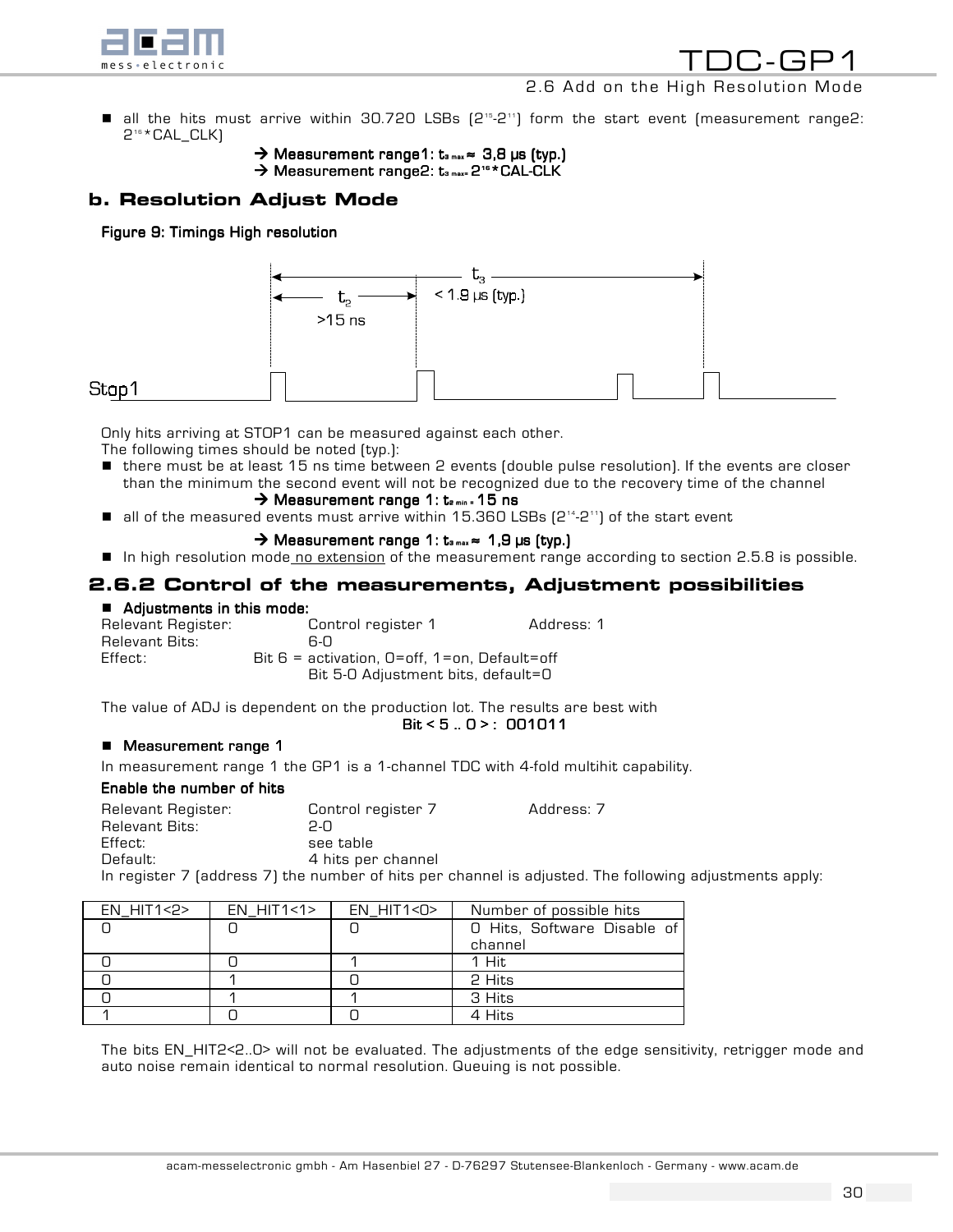

#### **E** Measurement range 2

In measurement range 2 the GP1 is a 1-channel TDC with 3-fold multihit capability in. Together with the start the 3 hits already occupy all raw value registers.

#### Enable the number of hits:

Relevant Register: Control register 7 Address: 7 Relevant Bits: 2-0 Effect: see table Default: 3 hits

The number of hits per channel are adjusted in register 7 (address 7).

The following adjustments apply:

| EN HIT1<2.0> | $FN$ HITP $\leq$ $\cap$ | I number of hits |
|--------------|-------------------------|------------------|
|              |                         |                  |
|              |                         |                  |
|              |                         |                  |

The bits EN\_HIT2<2..0> are not evaluated. The adjustments of the edge sensitivity, retrigger mode and auto noise remain identical to normal resolution.

# 2.7 RLC-Measurements

## 2.7.1 Principle operation

The measurement of several basic physical dimensions can easily be traced back to time interval measurements. This also applies for the 3 basic dimensions of electronics

- $\blacksquare$  R (resistor)
- $\blacksquare$  L (induction)
- C (capacitor)

The GP1 permits this measurements using a very simple external circuits at the related pins. The determination of the quantities is done by ratio measurements (as with most other measurement instruments). The ratio of time differences leads to the ratio of the physical quantities i.e.  $\Delta t_1/\Delta t_2 \propto$ ∆R1/∆R2.

#### Example: Resistor determination

A known capacitor is first discharged through an unknown resistor. A start pulse is generated with the beginning of the discharge. If the voltage at the capacitor is lower than the threshold of the comparator at the SENSE input, a stop pulse is generated. The time difference between start and stop is measured by the TDC.

The entire process is then repeated with a reference resistor of familiar value. The ratio of the two time intervals is the same as the ratio of the two resistors provided that the same capacitor and comparator are used for both measurements.

The same process is used for the determination of the inductors and capacitors.

Due to the high resolution of the TDC this type of measurement happens within few microseconds. The advantage is that short-term changes can be registered quickly. Another advantage is the small energy consumption of such a measuring procedure. For the complete determination of a resistor less than 1 µAs are necessary. As a result with only a few measurements per second the current consumption is in the range of only a few µA. The circuit expenditure is very small and - as a result - also inexpensive. Very exact measurements can be done.

## 2.7.2 Possible Measuring Sequences and Timings

#### **Measurement Sequences**

RLC measurements can be done in 2 different ways

- $\blacksquare$  as a complete measurement from port 1-n  $[n_{max} = 4]$ .
- as a single measurement. Only a selected port is measured here

#### **Measurable Times**

The RLC measurements can be executed in measurement range 1 as well as in measurement range 2. The maximum measurable time depends on the measurement mode.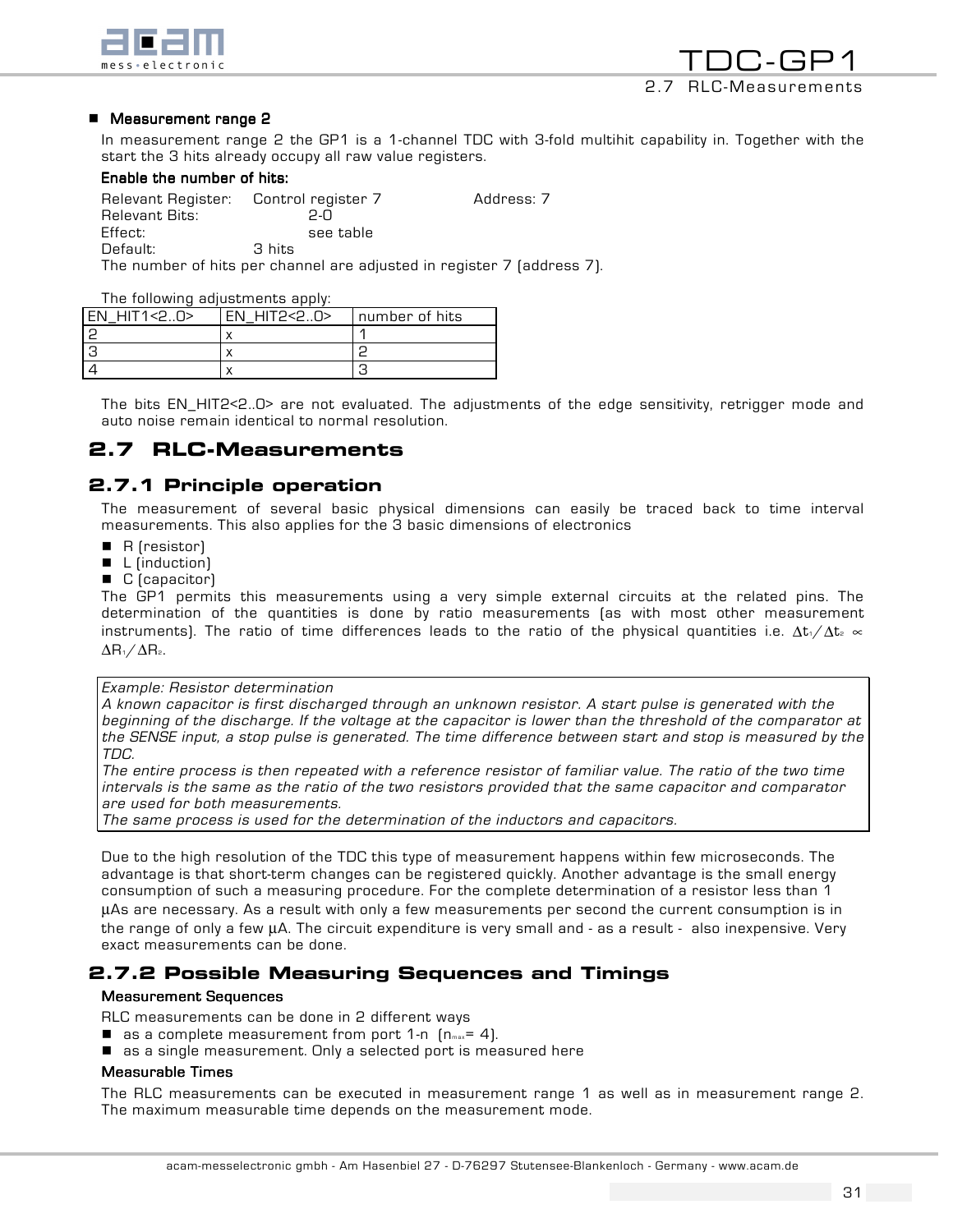



#### **Measuring Process**

The measurement starts with a 0  $\geq$  1 transition at bit 3 of control register 6. After a port is measured, it is optimally calibrated. After that, the calculation of the ALU defined in register 2 will be carried out. After the calculation, the results are stored in the result register of the ALU. At multiport measurements the address is automatically increased. After a measurement cycle has ended, the RLC\_END flag is set so that it can be queried via status register. The entire cycle needs approx. 1000 R-L-C clock cycles plus the measuring time for a measurement with 4 ports. A 1 port measurement needs approx. 250 R-L-C clock cycles plus measuring time.

Example: An RLC-measurement with 4 ports and 10 MHz RLC clock and a measuring time of approx. 10 µs per port needs approx. 140 µs. If the ALU is set for calibration the results of the 4 measurements become visible as 32 bit values in a rising sequence in the result registers 1-8. Every value occupies two 16 bit registers.

## 2.7.3 Control of the Measurements, Adjustment Possibilities

#### $\blacksquare$  Adjustment of the mode:

| Relevant Register: Control register 6<br>Relevant Bits:<br>Effect: | 3. 2<br>Bit $3$ = activation, $0=$ off, $1=$ on, Default=off                        | Address: 6<br>Bit $2 =$ Use of external transistors $0 =$ no, $1 =$ yes, default=no |
|--------------------------------------------------------------------|-------------------------------------------------------------------------------------|-------------------------------------------------------------------------------------|
| Relevant Bits:<br>Effect:                                          | Relevant Register: Control register 5 Address: 5<br>ר-7<br>see further explanations |                                                                                     |

#### ■ Adjustments in register 5

| Register 5     |                      | Address: 5                                                          |         |
|----------------|----------------------|---------------------------------------------------------------------|---------|
| Bit No.        | Name                 | Explanation                                                         | Default |
|                | RLC_NR<2>            | Choice as to which and how many ports should be<br>measured         |         |
| 6              | RLC_NR<1>            | н.                                                                  | 0       |
| 5              | RLC_NR<0>            | $\mathbf{H}$                                                        | Ο       |
| $\overline{4}$ | SINGLE_EN            | Measure selected ports = $1, 0=$ all ports from 1 through<br>RLC NR | n       |
| 3              | $C$ <sub>_</sub> SEL | Measuring capacity ratios $= 1$                                     |         |
| 2              | SEL_CLK_RLC<2>       | Selection of clock for RLC unit                                     | О       |
|                | SEL_CLK_RLC<1>       | н.                                                                  | Ο       |
| 0              | SEL_CLK_RLC<0>       | ш                                                                   | C       |

In Bit 5-7 the number of ports will be adjusted (provided that SINGLE\_EN='0'), If SINGLE\_EN='1' the ports that need to be measured will be selected. The following table applies.

| RLC_NR<20> | SINGLE_EN=0     | SINGLE_EN=1 |
|------------|-----------------|-------------|
|            | Number of ports | Port Number |
|            |                 |             |
|            |                 |             |
| 2          |                 | っ           |
| 3          |                 | З           |
|            |                 |             |

#### C\_SEL

The control of the ports is identical for R and L measurements. For C measurements however the ports must be controlled in a different way. It is therefore necessary to inform the chip if a C measurement will be done. Bit 3 (C\_SEL) is responsible for this. If a '1' is set the ports will be controlled accordingly to Cmeasurements.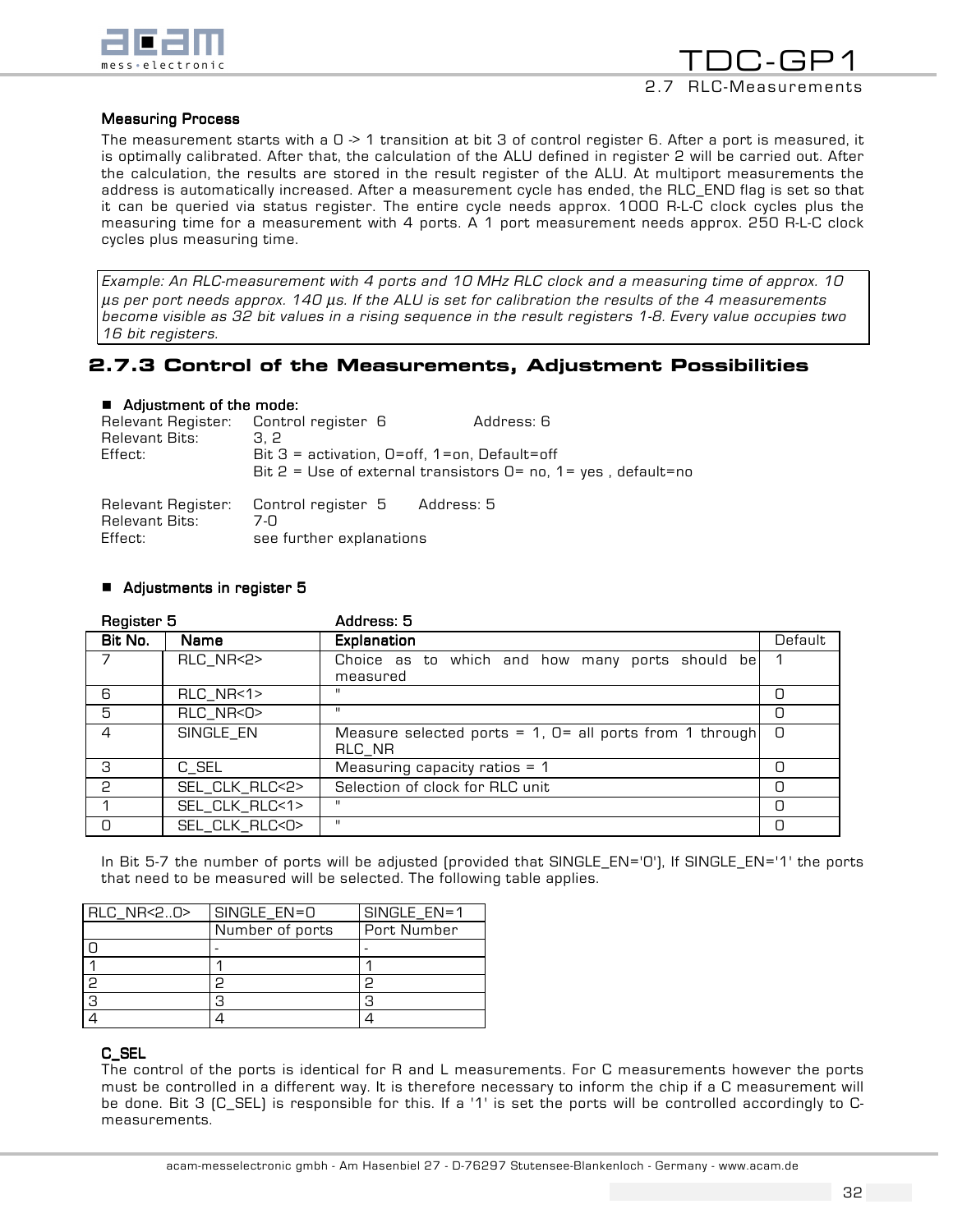

#### SEL\_CLK\_RLC

The controlling unit which regulates the RLC measurements is clocked by the reference clock. This clock can be adjusted according to the requirements through an internal clock divider. The division factor is adjusted with SEL\_CLK\_RLC.

The following table applies.

| SEL_CLK_RLC<20> | Division factor |
|-----------------|-----------------|
|                 |                 |
|                 | 2               |
| 2               |                 |
| З               |                 |
|                 | 16              |
| 5               | 32              |
| ൳               | 64              |
|                 | Ξ,              |

**E** Adjustments in Register 6 **Bit 2 and 3 in Register 6** Bit 2 and 3 in register 6 are additional control bits for RLC measurements:

#### USE\_TRANS

It is recommended not to use the internal chip port drivers during low-value resistivity and inductivity measuring but to use external transistors like a NPN transistor instead. If this possibility is applied, the GP1 must be informed to adjust the driving procedure. If the bit is set to '1' the application of an external transistor is assumed. The necessity of external transistors depends on the resistance and the required accuracy. Typically the internal port drivers have an R<sub>ps</sub>-ON of approx. 15  $\Omega$  at 5 V / 25 °C and the matching is about 1.5  $\Omega$ . The measurement task determines whether this accuracy is sufficient.

#### RLC\_EN

If the bit is set to '1' the RLC measurement begins. The bit must hold at '1' during the entire measurement. At the end of the measurement the TDC stops automatically. The RLC\_END flag is issued by the status register.

The RLC\_EN bit is not automatically set to 'O' at the end of the measurement. If a new RLC measurement shall be started the bit must first be set to '0' and then to '1' again. The bit must remain at '0' for at least 6 RLC clock periods.

## 2.7.4 External Connection of the Ports

The following 3 diagrams show the external connection of ports for R, L and C measurements with and without external transistors.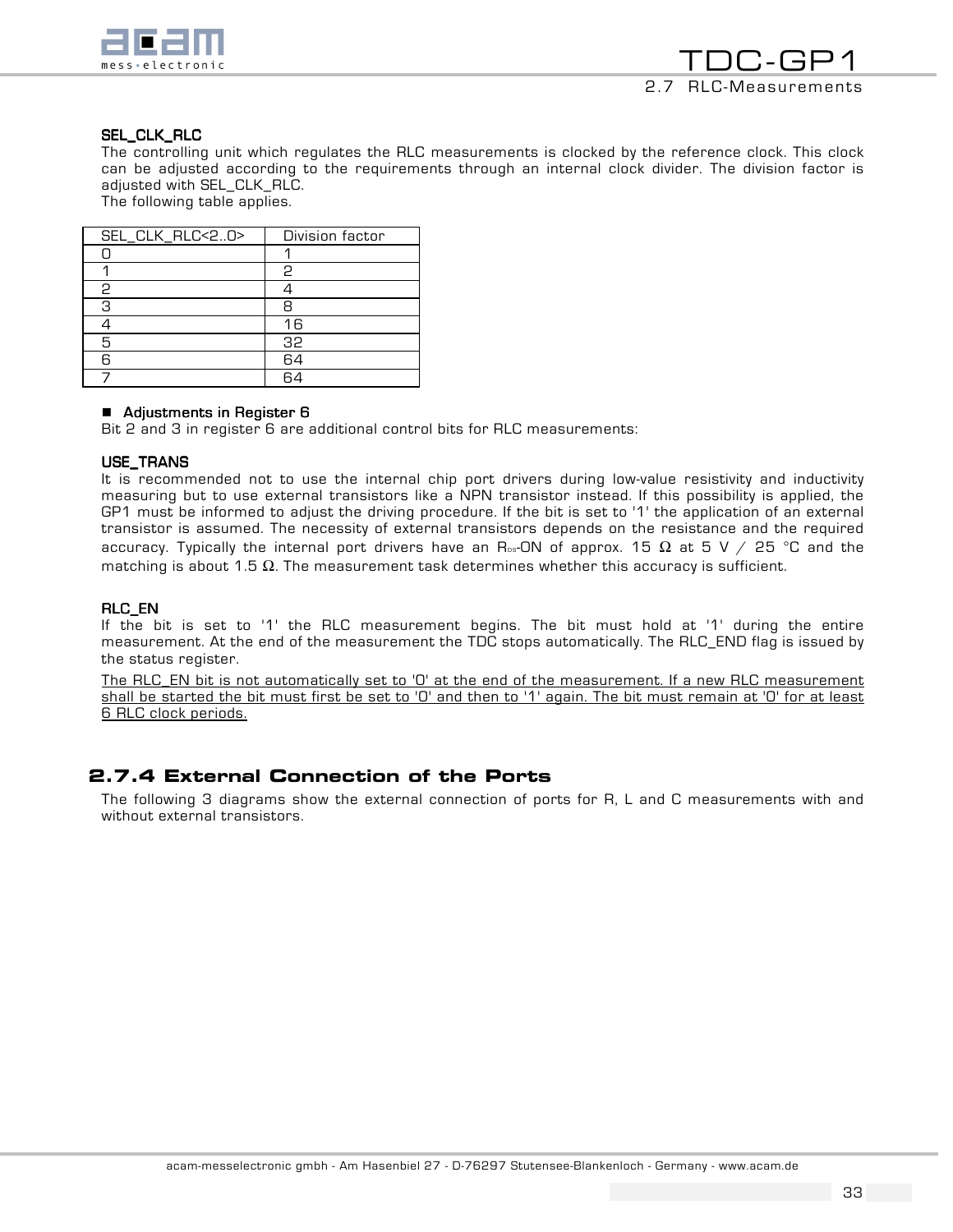

TDC-GP1 2.7 RLC-Measurements



## Figure 10: Resistance measurement with external transistors





Figure 12: Capacity measurement without external transistors

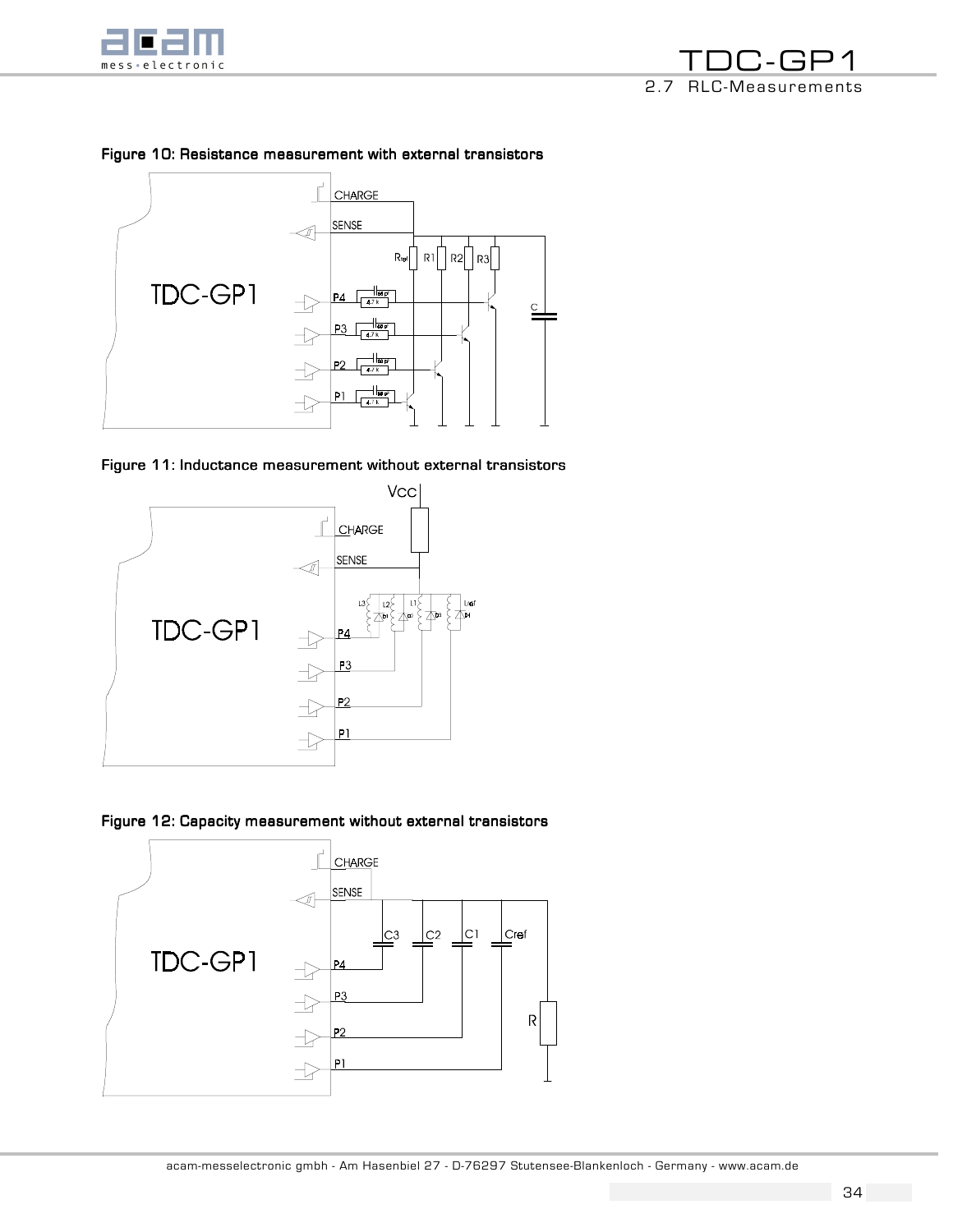

TDC-GP1 2.8 Calibration of the GP1

## 2.7.5 Accuracy of RLC-Measurements

Using the RLC-measurement the ratios of component's values can be determined with a precision about 50ppm in single measurement. Averaging over a set of measurements reduces the standard deviation to <10ppm. To achieve this precision some points should be noted. The achievable precision doesn't depend on the TDC-unit but mainly on a low-noise threshold of the Schmitt trigger and switching transistors with low Rds(on). Therefore note:

- ! during measurements no I/O-operations on the bus are allowed (i.e. polling of status registers). This heavily disturbs the threshold level of the intrinsic Schmitt trigger. As an alternative an external Schmitt trigger at the SENSE-input can be used to cover this problem.
- if low-ohmic resistors have to be measured (i.e. PT500), external transistors, preferably MOSFETs with low Rds(on), should be used. The Rds(on) of the internal port transistors is too high to achieve highest precision.

# 2.8 Calibration of the GP1

(see also chapter 5 'Known Problems and solutions')

- There are 2 different ways to calibrate the GP1
- via command
- $\blacksquare$  automatically after a start/stop event

During a calibration process one and two clock periods of the calibration clock will be measured in a multihit process. The results are stored in special calibration value registers which restore up-to-date values during every calibration process. A separate calibration process is automatically triggered by setting bit 7 in register 0. The bit is automatically set to '0' after the calibration finished. If automatically calibration is selected, the calibration is triggered after reaching the selected number of hits on both channels.

Figure 13



# 2.8.1 Control of the Measurement, Adjustment Possibilities

#### **E** Separate calibration

| Relevant Register:<br><b>Relevant Bits:</b><br>Effect:<br>Default:           | Control register O<br>$1 =$ calibration in process           | Address: 0 |
|------------------------------------------------------------------------------|--------------------------------------------------------------|------------|
| ■ Auto calibration<br>Relevant Register:<br><b>Relevant Bits:</b><br>Effect: | Control register O<br>З<br>$1 =$ Auto calibration is enabled | Address: 0 |

# 2.8.2 Effects of the Adjustments

#### **Separate Calibration**

After setting this bit start and stop signals are derived from the calibration clock with the period of the calibration clock. In a multihit process 2 hits are generated which represent one and two calibration clock periods. After a separate calibration run the CAL bit is automatically reset to '0' after the run has finished. For a separate calibration only the register 0 must be rewritten.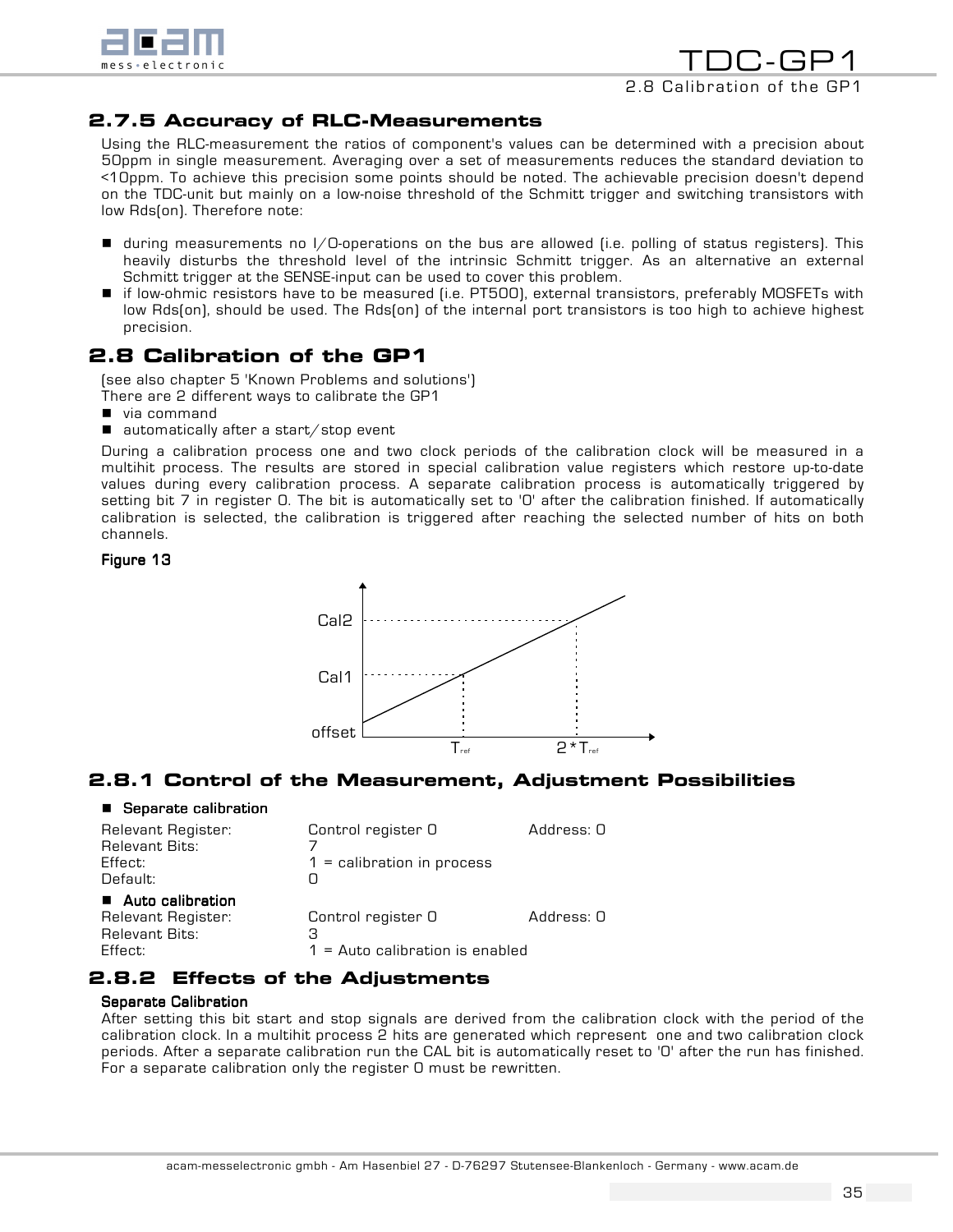

TDC-GP1 2.9 Calculation Possibilities of the GP1

#### **Auto Calibration**

If only a few measurements occur or if there is plenty of time between the measurements the automatic calibration is an effective alternative. This option starts an automatic calibration after the number of selected hits has been reached. The process is the same as for separate calibration.

In general the calibrated values can be read out for control reasons. This option is described in the section 'Calculation possibilities of the GP1'

# 2.9 Calculation Possibilities of the GP1

The past sections spent most of their time with the measuring possibilities of the GP1. The next sections are dedicated to the calculation possibilities of the GP1 and the control of the micro-controller interface.

As already mentioned, only the 8 result registers of the GP1 and the status registers are accessible. The sequential ALU takes the data from the raw value registers and transfers them to the result register. The handling of the measured values by the sequential ALU can be controlled in very broad ranges by the control register 0, 1 and 2.

## 2.9.1 ALU Control

The elementary control register for the selection of the hits is register 2. Two words 4 bits each are available here which serve the selection of the hits.

| Register 2  |                 | Address: 2                                         |         |
|-------------|-----------------|----------------------------------------------------|---------|
| Bit No.     | Name            | <b>Explanation</b>                                 | Default |
|             | HIT2_IN<3>      | channel select for upper nibble O=chan.1, 1=chan.2 | 0       |
| 6           | HIT2_IN<2>      | hit-no. for channel selected in bit 7              |         |
| $5^{\circ}$ | $HIT2$ $IN < 1$ | hit-no. for channel selected in bit 7              |         |
| 4           | HIT2_IN<0>      | hit-no, for channel selected in bit 7              |         |
| 3           | $HIT1$ $IN < 3$ | channel select for lower nibble 0=chan.1, 1=chan.2 | n       |
| 2           | $HIT1$ $IN < 2$ | hit-no, for channel selected in bit 3              |         |
|             | $HIT1$ $IN < 1$ | hit-no, for channel selected in bit                |         |
| n           | HIT1_IN<0>      | hit-no, for channel selected in bit                |         |

Every calculation in the sequential ALU begins with the following function

#### $HIT1$ \_IN  $-$  HIT2\_IN

The hit selected in the higher nibble is subtracted from the hit selected in the lower nibble.

#### Nibble format:

The top bit of the appropriate nibble selects the channel number. Nomenclature: 0 = channel 1; 1= channel 2

The lower 3 bits display the hit numbers of the respective channel.

| Examples:                       |  |                   |                            |
|---------------------------------|--|-------------------|----------------------------|
| Content of Reg. 2: Oxa4 Effect: |  | 4th Hit channel 1 | minus 2nd Hit of channel 2 |
| Content of Reg. 2: 0x13 Effect: |  | 3rd Hit channel 1 | minus 1st Hit of channel 1 |
| Content of Reg. 2: Ox3b Effect: |  | 3rd Hit channel 2 | minus 3rd Hit of channel 1 |

If the top nibble's content is set to '0' the time difference between start and stop is written to the result register (MB1).

| Examples:                       |                   |
|---------------------------------|-------------------|
| Content of Reg. 2: 0x04 Effect  | 4th Hit channel 1 |
| Content of Reg. 2: OxOc Effect: | 4th Hit channel 2 |

#### **Calibration values**

The calibration values can also be accessed via selection in register 2. The following applies for the lower 3 bits of a nibble:  $6 = \text{CAL } 1$ ;  $7 = \text{ CAL } 2$ . The top bit selects the channel.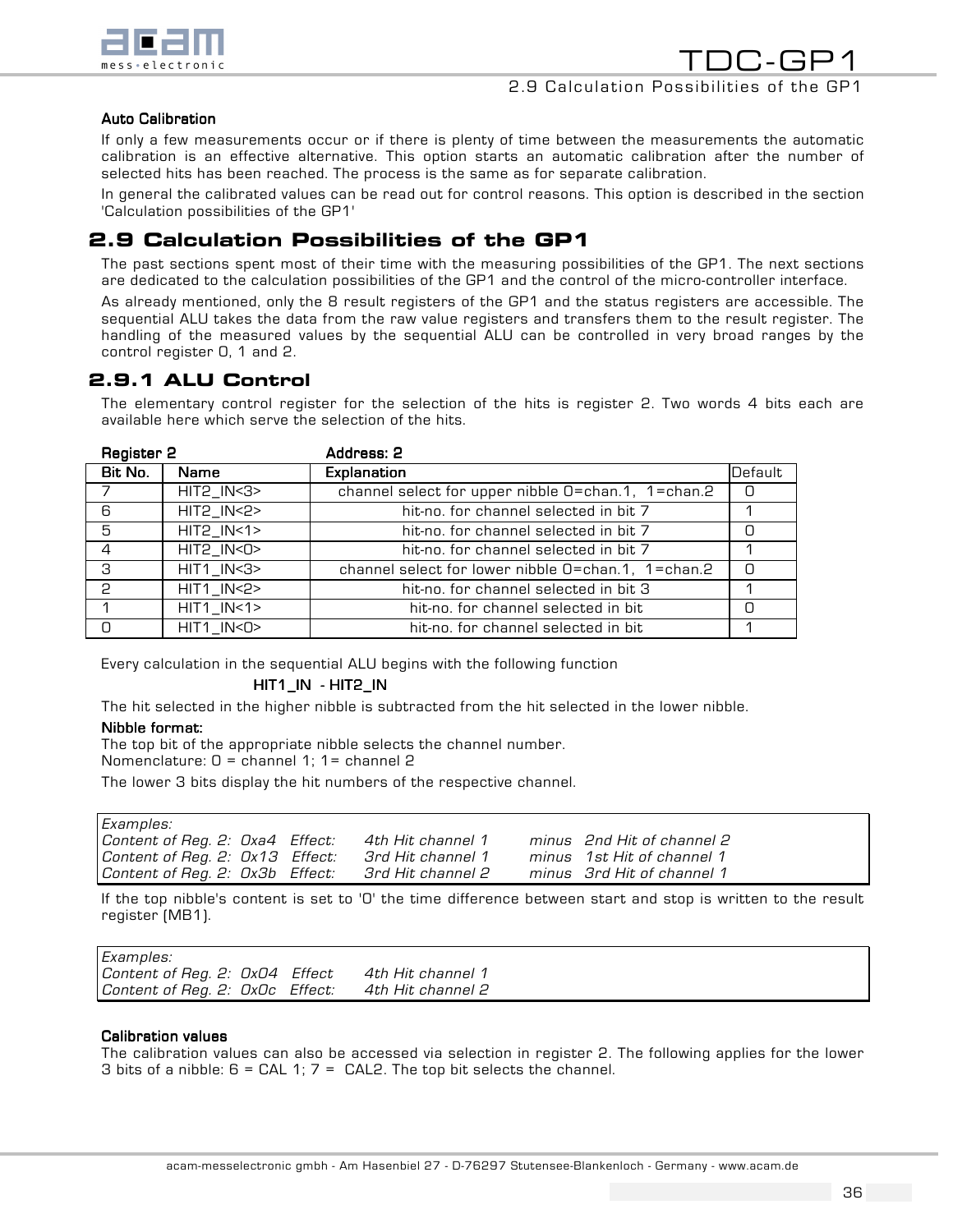

### 2.9 Calculation Possibilities of the GP1

| Examples |  |                                                                             |
|----------|--|-----------------------------------------------------------------------------|
|          |  | Content of Reg. 2: OxOf Effect: CAL 2 of channel 2                          |
|          |  | Content of Reg. 2: 0x06 Effect: CAL 1 of channel 1                          |
|          |  | Content of Req. 2: 0x67 Effect: CAL 2 of channel 1 minus CAL 1 of channel 1 |

#### Register O

After the mathematical operations defined in register 2 the selected operations selected in bits 5 and 6 of register 0 will be processed. If bit 6 of register 0 is set to '1' the result of the prior operation will be calibrated. In addition, if bit 5 of register 0 is set at '1' the result will be multiplied with the value of the 24 bit multiplication register.

Attention: It is not permitted that a value is multiplied without a previous calibration. This normally makes little sense since it involves uncalibrated values. It is however possible if one can guarantee that the value to be multiplied is smaller than 15,360. In this case be aware that the result will be 32 bit long again.

# 2.9.2 The Multiplication Register

The multiplication factor is stored in a 24 bit multiplication register which can be accessed via microcontroller interface. The following addresses apply:

#### Register 8-10 Address:8-10

|                       |                             | <b>IDefault</b> |
|-----------------------|-----------------------------|-----------------|
| Register 7, Address 7 | Multiplication factor<70>   |                 |
| Register 8, Address 8 | Multiplication factor<158>  |                 |
| Register 9, Address 9 | Multiplication factor<2316> | 128             |

The MSB of the 24 bit value has the value 2°. Multiplication factors 0 through 2 can be set. The default value after Power On Reset is '1'.

## 2.9.3 Calculation Rules in Measurement Range 1

The following calculation rules apply for measurement range 1

| $\Gamma$ AI 2 – $\Gamma$ AI 1 |
|-------------------------------|

Definitions:

| 1. VAL[HIT2_IN] - VAL[HIT1_IN] : | Calculation instruction of register 2                                                                                                                                                                                                                                                                                                                                                                                                                        |
|----------------------------------|--------------------------------------------------------------------------------------------------------------------------------------------------------------------------------------------------------------------------------------------------------------------------------------------------------------------------------------------------------------------------------------------------------------------------------------------------------------|
| 2. $2 * \text{CAL1-CAL2:}$       | Offset correction                                                                                                                                                                                                                                                                                                                                                                                                                                            |
| 3. <i>CAL2-CAL1</i> :            | Gradient of the calibration line                                                                                                                                                                                                                                                                                                                                                                                                                             |
| $4. \; MULT.$                    | Multiplication factor                                                                                                                                                                                                                                                                                                                                                                                                                                        |
| 5. <i>ERG</i> :                  | Result which is stored into result register                                                                                                                                                                                                                                                                                                                                                                                                                  |
|                                  | $\mathbf{R} \cdot \mathbf{I} = \mathbf{R} \cdot \mathbf{R} \cdot \mathbf{I} = \mathbf{R} \cdot \mathbf{R} \cdot \mathbf{I} + \mathbf{R} \cdot \mathbf{I} + \mathbf{R} \cdot \mathbf{I} + \mathbf{R} \cdot \mathbf{I} + \mathbf{R} \cdot \mathbf{I} + \mathbf{R} \cdot \mathbf{I} + \mathbf{R} \cdot \mathbf{I} + \mathbf{R} \cdot \mathbf{I} + \mathbf{R} \cdot \mathbf{I} + \mathbf{R} \cdot \mathbf{I} + \mathbf{R} \cdot \mathbf{I} + \mathbf{R} \cdot \$ |

If the calibrate and multiply bits in register 0 are set to '0', only operation 1 will happen. If the calibrate is set at '1' the division will be carried out. If the multiply is set at '1' the entire mathematical instruction will be carried out.

## 2.9.4 Calculation Rules in Measurement Range 2

The following calculation rules apply for measurement range 2

| $\textsf{H}_{ERG} = \textsf{MULT} * \left( \textsf{CC} + \frac{(\textsf{VAL}( \textsf{HTT1} \_ \textsf{I}) - \textsf{VAL}( \textsf{HT72} \_ \textsf{I}) \right)}{\textsf{H}_{ERG}}$ |  |               |  |
|-------------------------------------------------------------------------------------------------------------------------------------------------------------------------------------|--|---------------|--|
|                                                                                                                                                                                     |  | $CA12 - CA11$ |  |

Definitions:

- 
- 

1. VAL(HIT1\_IN) - VAL(HIT2\_IN) : Calculation instruction of register 2 2. CAL2-CAL1: Gradient of the calibration line 3. CC: Value of the predivider (Coarse Count) 4. MULT: A CONSERVENT Multiplication factor<br>The FIG MULT: Multiplication factor of the Multiplication factor of the Multiplication factor of the Multiplica Result which is written into result register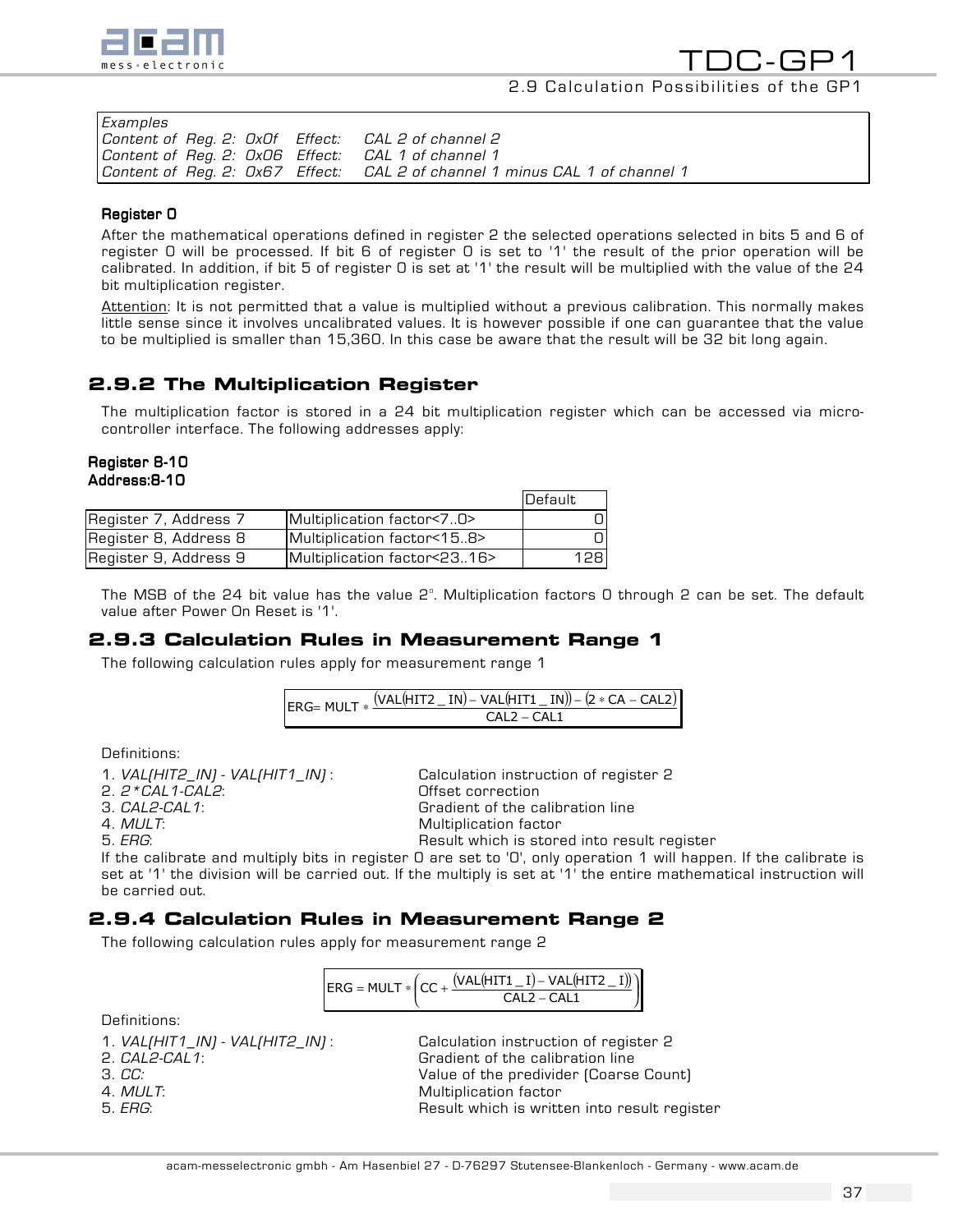

# 2.9 Calculation Possibilities

The CALIBRATE bit (bit 6 register 0) should always be set to '1' in measurement range 2 so that the result makes sense.

The result is written into the result register as a multiple of the calibration clock period.

## 2.9.5 Specialties of Measurement Range 1

Due to the internal structure of the ALU, a calibrated value (without multiplication) must be smaller than 2. This requires that the measured time intervals must be smaller than twice the calibration clock period  $[=T_{ref}/$ clock divider).

#### Figure 14



This makes sense as for higher values the influence of the gradient's accuracy would be to immense.

It is important that the period of the calibration clock (= Tref/clock divider) measures at least half of the maximum time interval.

The ALU has an overflow indicator in order to prevent misuse. If the ALU overflow occurs during the calculation the bit with the value  $2^7$  is set to '1' in the result register. Normal results never exceed 128 because even with the multiplication by 2 a correct result will never be larger than 4.

## 2.9.6 Specialties of measurement range 2

Measuring mode 2 is completely different in the way of measurement. This is reflected in the calculation possibilities. We have 2 finecounts that are generated with the measuring unit and one coarse count that displays the number of periods of the calibration clock:

Hits can't be calculated against each other in measurement range 2. Only the differences to the start event can be calculated.

The adjustments in register 2 have to follow the placement of the finecounts in the raw value registers. (see 2.4.2).

| <b>Channel</b> | value<br>Raw<br>register | Stored values in measurement range 2 |                        |
|----------------|--------------------------|--------------------------------------|------------------------|
|                |                          | Normal                               | <b>High Resolution</b> |
|                |                          | FC 1                                 | FC 1                   |
|                | 2                        | FC <sub>2</sub>                      | FC <sub>2</sub>        |
|                | З                        | FC <sub>3</sub>                      | FC <sub>3</sub>        |
|                |                          | FC <sub>4</sub>                      | FC <sub>4</sub>        |
| C              |                          | FC <sub>5</sub>                      | FC <sub>1</sub>        |
| 2              | P                        | n.c.                                 | FC <sub>2</sub>        |
| 2              | З                        | n.c.                                 | FC <sub>3</sub>        |
| P              |                          | n.c.                                 | FC <sub>4</sub>        |

Only the finecounts of interest must be set in register 2. The ALU itself generates the address for the coarse count.

Example:Hit 3 shall be calculated. Therefore FC1 - FC4 must be calculated. Therefore the value 'h41' must be written into register 2.

Attention: If finecounts are generated that don't make any sense the ALU will nonetheless accept them without failure message and a (senseless) result will be generated. The result does not automatically appear to be false. Be careful!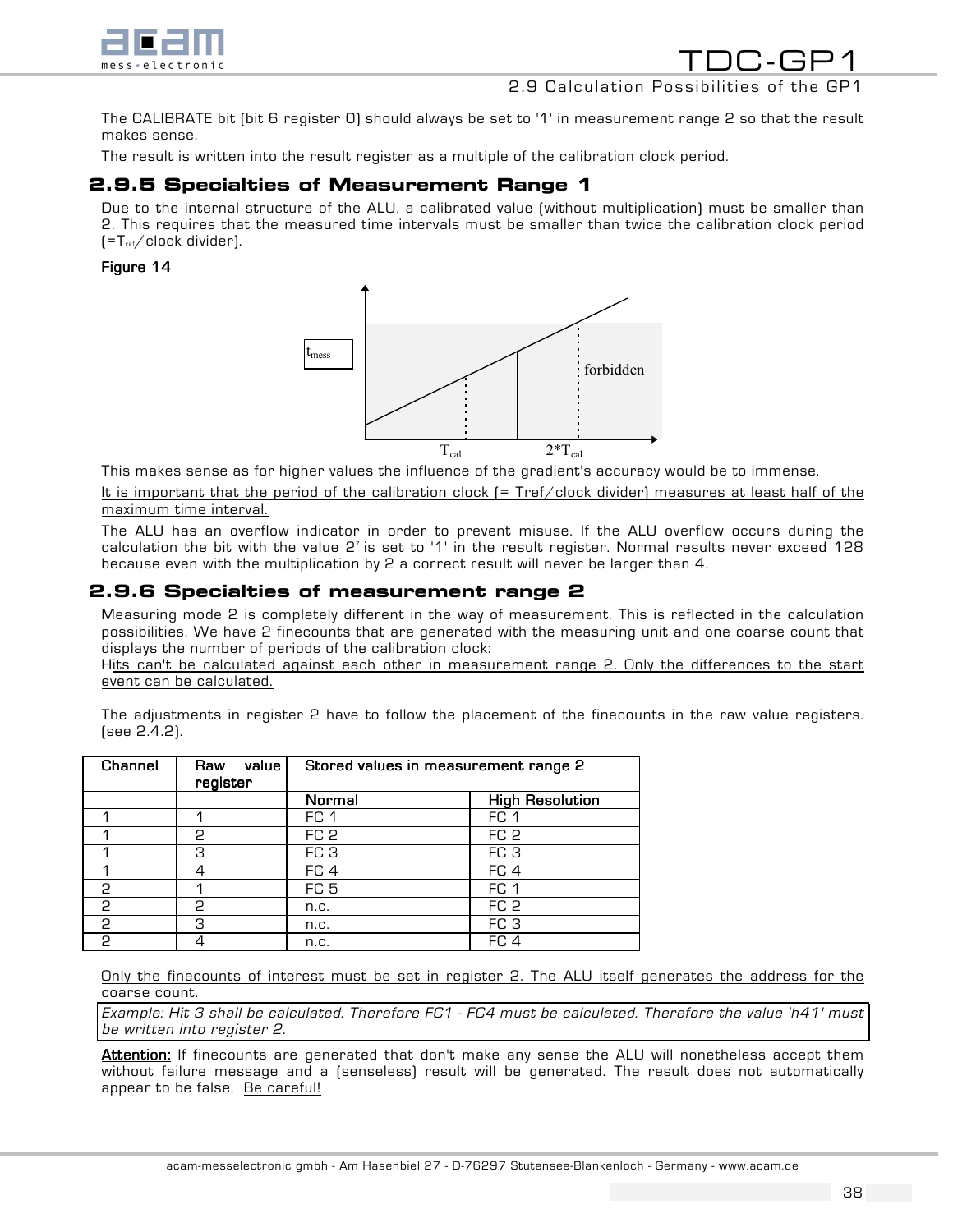

## 2.9 Calculation Possibilities of the GP1

## 2.9.7 Specials of Resolution Adjust Mode

In Resolution Adjust Mode one can measure only the time differences between stop events (there is no start). The read out of the raw values makes no sense. The ALU accepts the addressing of absolute values ('0' in top nibble) in register 2 without any failure message and will store a senseless value in the result register. The Resolution Adjust Mode permits the calibration value register to be read out at any time. But no calibration run can de performed and the registers can not be written.

# 2.9.8 Calculating Times of the ALU

The calculating times of the ALU depend on the used mode, the selected value of the speed parameter of the BIGALU clock in control register 6 (SPEED<1:0>) and the operating voltage of the core. For the speed control use register 6 with the following table:

| SPEED < 1:0 | speed<br>factor | remark                      |
|-------------|-----------------|-----------------------------|
|             |                 | not allowed                 |
|             |                 | middle attitude             |
|             | 1.37            | slowest attitude (default)  |
|             | - 7             | redundant with adjustment 2 |

Multiply the following times with this factor.

When using speed=1, a core supply voltage of 5 V, 25 °C ambient temperature and assuming typical process parameters following table for calculation times is valid:.

| Table: time1                    |                 |                         |
|---------------------------------|-----------------|-------------------------|
| Mode of                         | <b>High Res</b> | <b>Calculation time</b> |
| calculation                     |                 |                         |
| <b>HITx to Start</b>            | no              | 140 ns                  |
| HITx - HITy                     | no              | 180 ns                  |
| <b>HIT<sub>x</sub></b> to Start | ves             | $182$ ns                |
| HITx-HITy                       | ves             | 263 ns                  |
| + Calibration                   |                 | $+2000ns$               |
| +Multiplication                 |                 | $+2000$ ns              |
|                                 |                 |                         |

Remarks:

- ! for calibration and multiplication the given values have to be added to the previous times
- in Resolution Adjust mode only HITx-HITy is possible

Under acceptance of the worst case production process above times are 1.4 (Kp) times longer, in best case they are 0.61 shorter.

For different core voltages use following table

| Table: Kv |      |
|-----------|------|
| VDD       | Κv   |
| 5.5 V     | 0.94 |
| 5.N V     | 1.NO |
| 4.5 V     | 1.07 |
| 3.3V      | 1.39 |
| 3.0 V     | 1.54 |
| 27'       | 1 74 |

For different temperatures use following table

| Table: Kt |      |  |  |
|-----------|------|--|--|
| Temp      | Кt   |  |  |
| 125 °C    | 1.26 |  |  |
| 85 °C     | 1.15 |  |  |
| ்ட<br>70  | 1.11 |  |  |
| 25 °C     | 1.00 |  |  |
| -25 °C    | 0.87 |  |  |
| -40 °C    | 0.82 |  |  |
| -55 °C    | በ.79 |  |  |

The following formula applies to the calculation of the resulting ALU calculation time

Time=time1\*Kp\*Kv\*Kt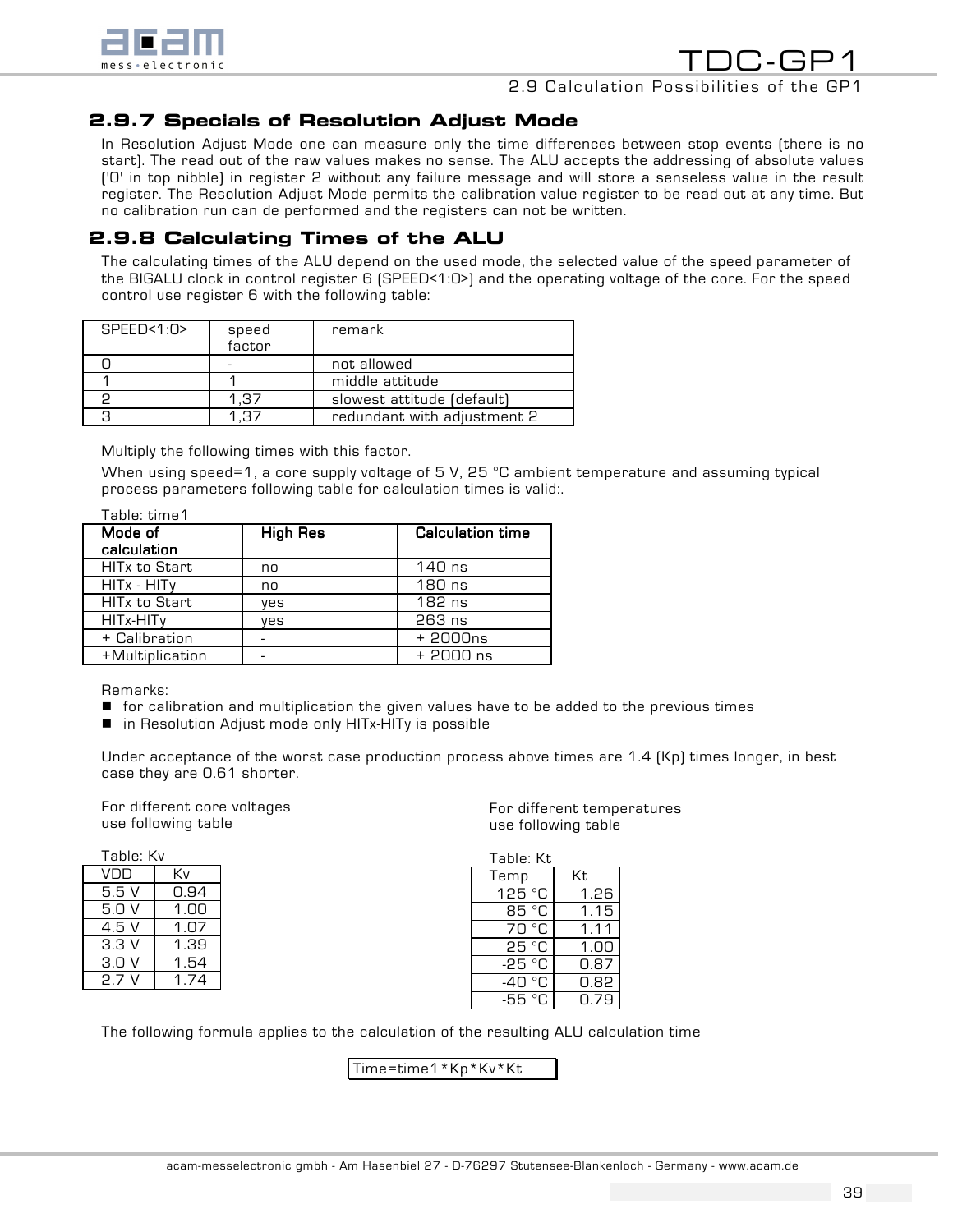

## 2.10 The micro-controller

# 2.10 The micro-controller interface

The GP1 offers a 8 bit micro-controller interface that is designed in accordance with common standards. It offers a

- 8-bit bi-directional data bus
- 4-bit unidirectional address bus

and the following control signals

- **U** WRN (writing in the GP1, low active)
- RDN (reading from the GP1, low active)
- CSN (Chip Select, low active)
- ALE (Address Latch Enable, '1': the Address Latch is transparent)

## 2.10.1 Timing - Writing into the GP1

While writing in the GP1 two situations should be differentiated

- $\blacksquare$  with ALE, necessary for common data / address bus
- $\blacksquare$  without ALE, for separated data / address bus, the ALE signal can constantly be set to '1'. Naturally it is possible to work with ALE for separated data/address buses as well.

The following diagrams show the necessary timings.





Figure 16: Writing without ALE and separate data/address bus (ALE constantly set at '1')

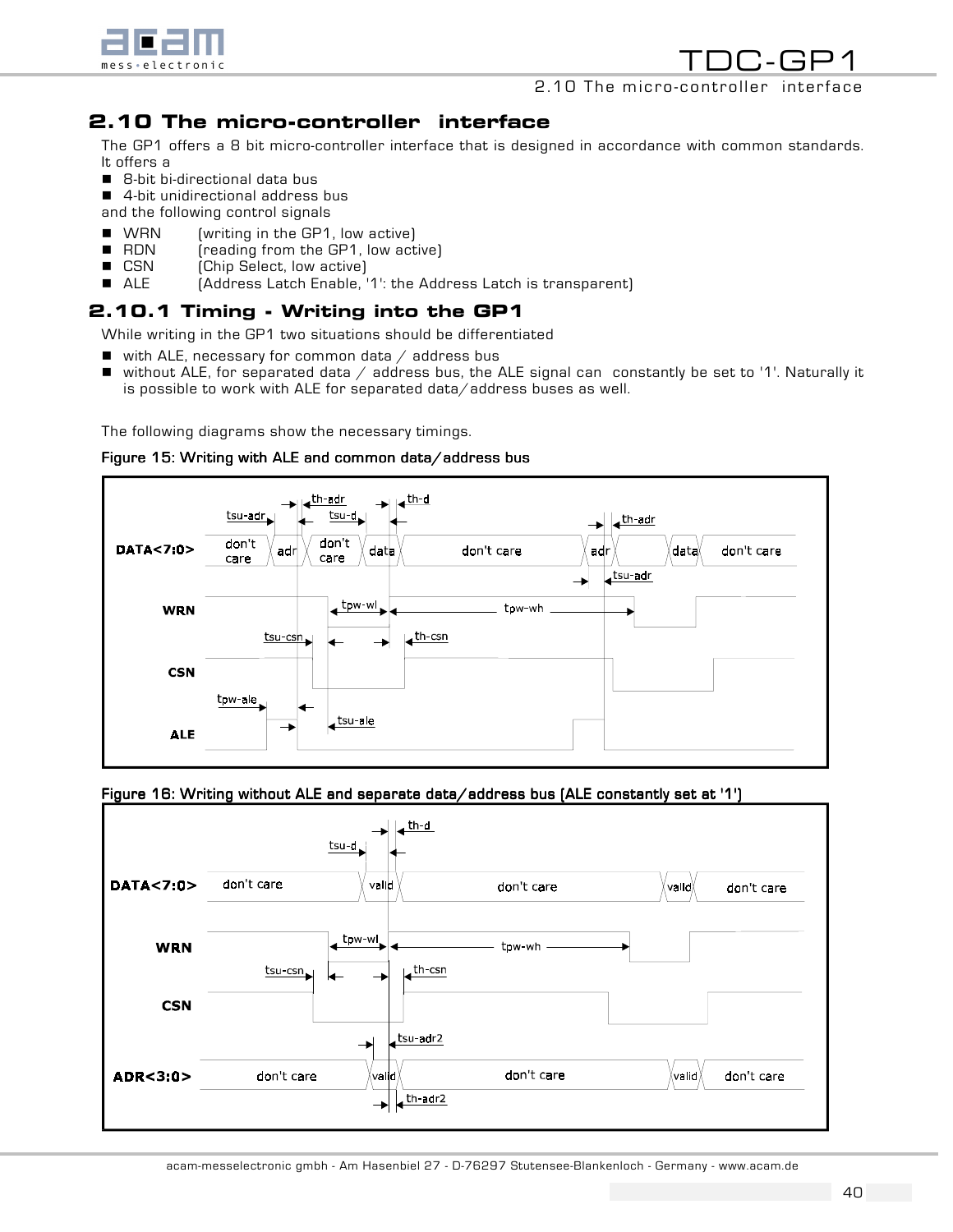

TDC-GP1 2.10 The micro-controller interface

#### The following timings apply:

| <b>Name</b> | Definition                                        | Values without SUI<br>(default) | with<br><b>Value</b><br>SUI |
|-------------|---------------------------------------------------|---------------------------------|-----------------------------|
| tsu-d       | Setup-time dates to positive edge WRN<br>$>10$ ns |                                 | no change                   |
| th-d        | Hold-time dates to positive edge WRN              | $> 0$ ns                        | no change                   |
| tsu-csn     | Setup-time neg. edge CSN to neg. edge WRN         | $> 0$ ns                        | no change                   |
| th-csn      | Hold-time pos. edge CSN to pos. edge WRN          | $> 0$ ns                        | no change                   |
| tsu-adr     | Setup-time address to negative edge ALE           | $>10$ ns                        | no change                   |
| th-adr      | Hold-time address to negative edge ALE            | $> 3$ ns                        | no change                   |
| tpw-wl      | Pulse-width of negative WRN pulse                 | $>25$ ns                        | $>40$ ns                    |
| tpw-wh      | Pulse-width positive phase WRN                    | $>25$ ns                        | $>40$ ns                    |
| tsu-ale     | Setup-time neg. edge ALE to neg. edge WRN         | $> 0$ ns                        | no change                   |
| tpw-ale     | Pulse-width ALE                                   | $>20$ ns                        | no change                   |
| tsu-adr2    | Setup-time address to positive edge WRN, case 2   | $>10$ ns                        | no change                   |
| th-adr2     | Hold-time address to positive edge WRN, case 2    | $> 3$ ns                        | no change                   |

#### Attention:

These times apply in the standard mode of the micro-controller interface at  $5V \pm 10\%$  supply voltage.

- ! When using spike suppression interface (SUI) look at the right column.
- ! When using a lower supply voltage for the core the selected values will become larger. Taking the times above and multiplying them by 2.5 will result in times valid for the whole supply voltage range.

# 2.10.2 Timing - Reading from the GP1

The same basic requirements apply for the reading from the GP1 as do for the storing. It is necessary again to differentiate between the different modes:



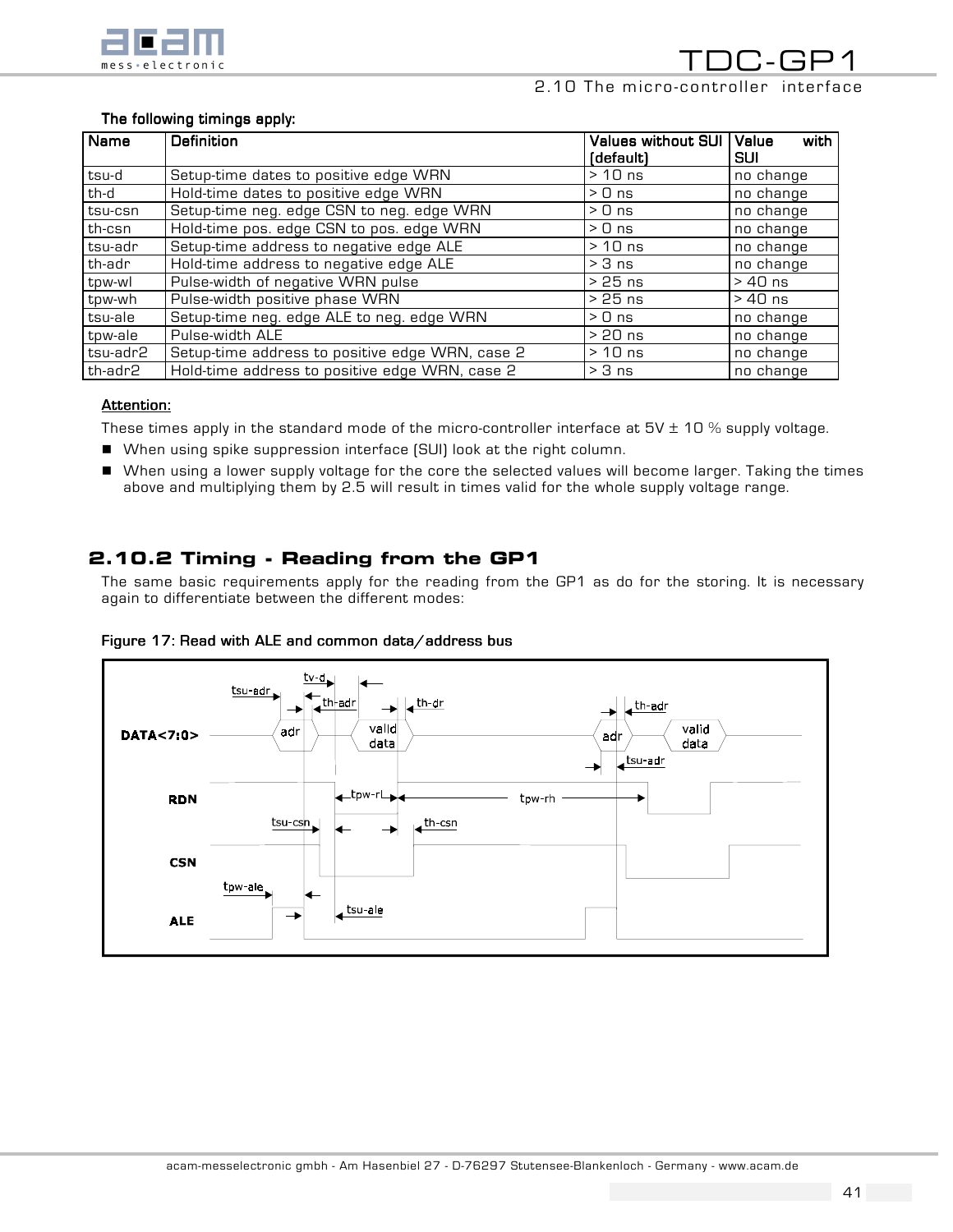

2.10 The micro-controller interface

#### Figure 18: Read without ALE and separate data/address bus (ALE constantly set at '1')



#### The following timings apply

| Name    | Definition                                      | without<br><b>Values</b><br><b>SUI (Default)</b> | <b>Values with SUI</b> |
|---------|-------------------------------------------------|--------------------------------------------------|------------------------|
| tv-d    | Time till data is stable from negative edge RDN | $<$ 18 ns                                        | $<$ 30 ns              |
| th-d    | Hold-time data at positive edge RDN             | $> 2$ ns                                         | $> 5$ ns               |
| tsu-csn | Setup-time neg. edge CSN to neg. edge RDN       | $> 0$ ns                                         | no change              |
| th-csn  | Hold-time pos. edge CSN to pos. edge RDN        | $> 0$ ns                                         | no change              |
| tsu-adr | Setup-time address to negative edge ALE         | $>10$ ns                                         | no change              |
| th-adr  | Hold-time address to negative edge ALE          | $> 3$ ns                                         | no change              |
| tpw-wl  | Pulse-width of negative RDN pulse               | $>25$ ns                                         | $>25$ ns               |
| tpw-wh  | Pulse-width positive phase RDN                  | $>25$ ns                                         | $>25$ ns               |
| tpw-ale | Pulse-Width ALE                                 | $>20$ ns                                         | no change              |
| tsu-ale | Setup-time neg. edge ALE to neg. edge RDN       | $> 0$ ns                                         | no change              |
| tv-adrd | Setup-Time Address to stable data               | $>20$ ns                                         | no change              |
| th-adr2 | Hold-Time Address to positive edge RDN, case 2  | $> 3$ ns                                         | no change              |

#### Attention

These times apply in the standard mode of the computer interface at  $5 \text{ V} \pm 10 \text{ %}$  supply voltage

- When using the spike suppression unit (SUI) look at the right column.
- ! When using a lower supply voltage for the core the selected values will become larger. Taking the times above and multiplying them by 2.5 will result in times valid for the whole supply voltage range.
- 2.10.3 Testing Communication

A simple method to test the communication between TDC-GP1 and microcontroller is to write 0x60 into register 0 and toread from status register 9. The calibrate and multiplicate bits have an image in bits 3 and 4 of this status register.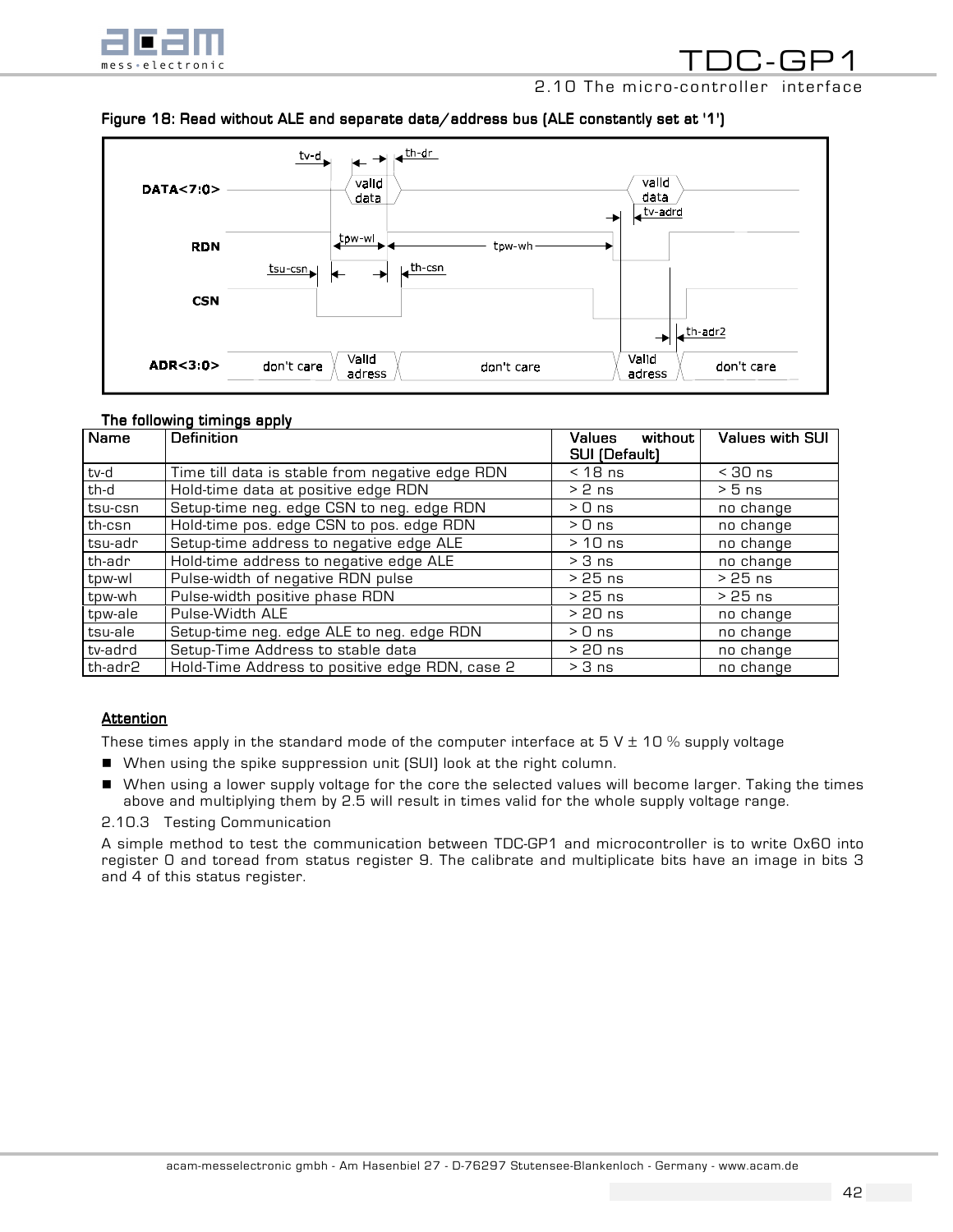

# 2.11 Additional Functions of the GP1

# 2.11.1 Enable Measuring Channels

Every channel offers an enable pin (EN\_STOP1, EN\_STOP2). These pins allow to enable/disable the stop inputs of both channels independently at any time. A '1' at these pins enables the stop inputs. The pins do not affect the start input. The pins can be used in a way that single stops can be faded in or out via external hardware.

Attention: In measurement range 2 the stop enables must be '1' for the duration of the measurement.

In measurement range 1 and resolution adjust mode the enable inputs show the following timings:

Table: Setup/Hold enable timing

|            | min.     |          | max  |
|------------|----------|----------|------|
| Setup Time | $1.4$ ns | $2.2$ ns | 4ns  |
| Hold Time  | 4 ns     | 6 ns     | 11ns |

Typically the enable input must be activated 2.2 ns before the active edge of the stop pulse of interest and last for min. 6ns. Injuries of these times may lead to wrong measurement results.

# 2.11.2 Interrupt Flag

At pin 34 the GP1 offers an interrupt signal. Two interrupt sources are available which can be selected:

- $\blacksquare$  at least one of the result registers has been written on (default)
- **D** overflow of the measuring unit

The selection of the interrupt source is done in control register 6 bit 7. The default setting makes possible a very fast read out via external hardware. This can be started by the positive edge of the interrupt flag. Using this possibility measuring rates of approx. 4 million measurements per second can be achieved.

# 2.11.3 Division Factors for Internal Clocks

The 3 internal clocks can be derived from the reference clock connected to pin 3

- $\blacksquare$  the calibration clock for the measuring unit
- the reference clock for the PLL
- $\blacksquare$  the clock for the control of the RLC unit

Each of these clocks can be adjusted independently. There are division factors up to 64. They permit the flexible adjustment of the GP1 to the appropriate conditions and measurement tasks.

The division factors are adjusted in registers 4 and 5. The following adjustments apply for the division factors

| SEL_CLK | Division factor | Comment               |
|---------|-----------------|-----------------------|
|         |                 |                       |
|         | っ               |                       |
| 2       |                 |                       |
| З       |                 |                       |
|         | 16              |                       |
| 5       | 32              |                       |
| ട       | 64              | at $SEL_CLK_RLC = 32$ |
|         |                 |                       |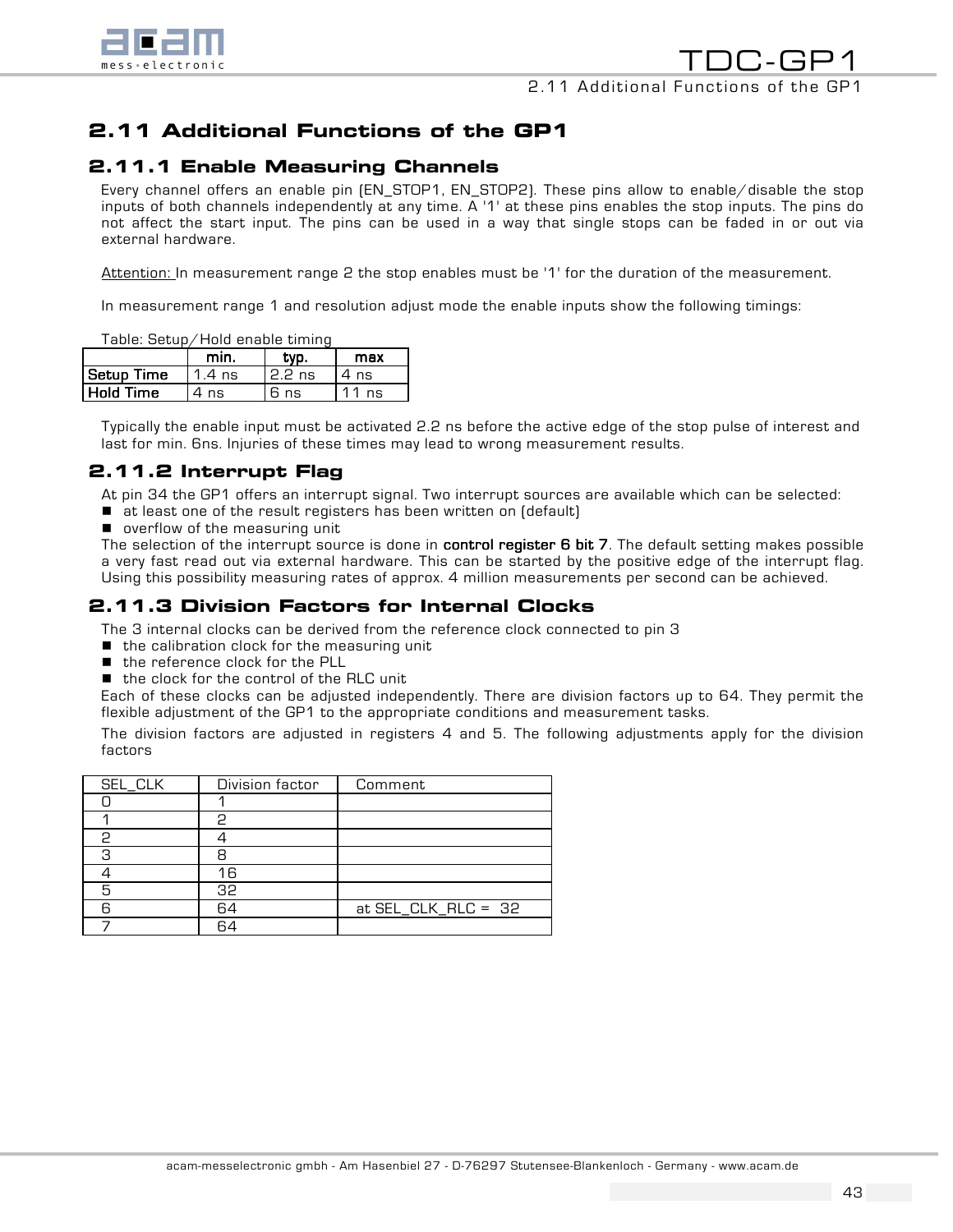

# 2.12 Further Details

# 2.12.1 Recommended Operating Conditions

Outside of this range a smooth function of the circuits cannot be guaranteed.

| Parameter               | Symbol | minimum      | maximum     | Unit |
|-------------------------|--------|--------------|-------------|------|
| Supply Voltage          | VDD    | 2.7          | 5.5         |      |
| Input Signal Voltage    | Vi     | Π            | VDD         |      |
| Ambient temperature     | Тa     | -40          | $+85$       | C    |
| HI input voltage        | VIH    | * VDD<br>0.7 | VDD         |      |
| LOW input voltage       | VIL    |              | $0.3 * VDD$ |      |
| pos. Trigger spg        | Vp     |              | $0,8*VDD$   |      |
| neg. trigger spg        | Vn     | $0,2*VDD$    |             |      |
| <b>Hysteresis</b>       | Vh     | 1.0          |             | V    |
| Input rise/fall time    | tr, tf | Π            | 200         | ns   |
| Input Schmitt rise/fall | tr, tf | Π            | 10          | ms   |
|                         |        |              |             |      |

# 2.12.2 Absolute Maximum Ratings

An exceeding of these values may directly result in the immediate destruction of the circuit or the impairment of it's long-time reliability.

| Parameter            | Symbol | Minimum | Maximum    | Unit                     |
|----------------------|--------|---------|------------|--------------------------|
| Supply voltage       | vnn    | -0.3    | 7.N        |                          |
| Input signal voltage |        | -0.3    | $VDD+0.3V$ |                          |
| Input pin current    |        | $-10.0$ | $+10.0$    | mA                       |
| Storage temperature  | `st    | -55     | $+125$     | ்C                       |
| Lead temperature     |        |         | 300        | $^{\circ}$ C for 10 sec. |

# 2.12.4 Current Consumption

The current consumption depends on the measurement mode. Following values can be expected (@5V/25°C)

■ Quiescent current

The circuits typical quiescent current is ap. 1.5µA.

■ Current consumption without resolution adjust

In this case the current consumption is dependent in a strongly linear manner on the active measuring time of the highspeed TDC-core. During measurements this unit needs about 20mA.

There is an additional amount coming from the ALU2 and the reference clock.

Typical values for currents are

- TDC-core ap. 20mA in active state

- ALU2 ap. 5mA during calculation

- reference clock unit ap. 90µA/MHz

 $Example: 1000 measurements per second, measuring time 1  $\mu$ s, measurement range 1, calibration and$ multiplication, 10MHz reference clock

current consumption TDC-core: the unit is  $1 \text{ms/s}$  active  $\rightarrow 20 \mu A$ 

current consumption reference clock::  $10MHz \rightarrow 10*90\mu A = 0,9mA$ 

current consumption ALU: 1000 calculations/s with  $4\mu s$ /calculation = 40ms active time  $\rightarrow$  5mA\*0,04 = 200µA

In this mode the GP1 has a total current consumption of 1.2mA

■ Current consumption with resolution adjust

In this mode the current consumption of the reference clock and the ALU2 remain the same. The current consumption of the TDC-core and additionally the PLL increases to 25mA and dominates the total consumption. It should be noted that the consumption decreases linearly with the core voltage, so that it will depend on the adjusted resolution.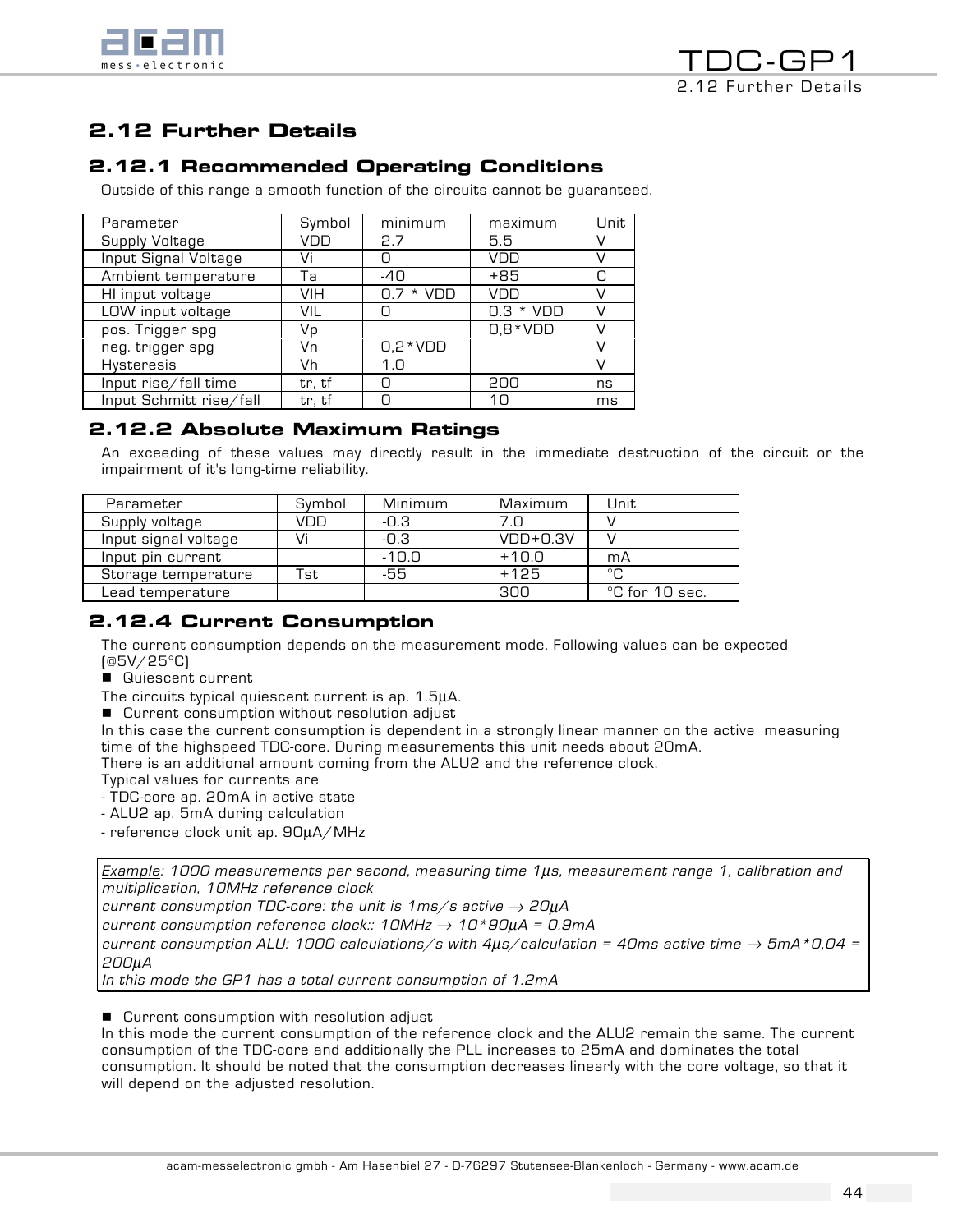

TDC-GP1 2.12.4 Package 44-TQFP

# 2.12.4 Package 44-TQFP

Available sockets:

 Yamaichi IC51-467.KS-11787 IC149-044-\*52-55



## 2.12.5 Pinout

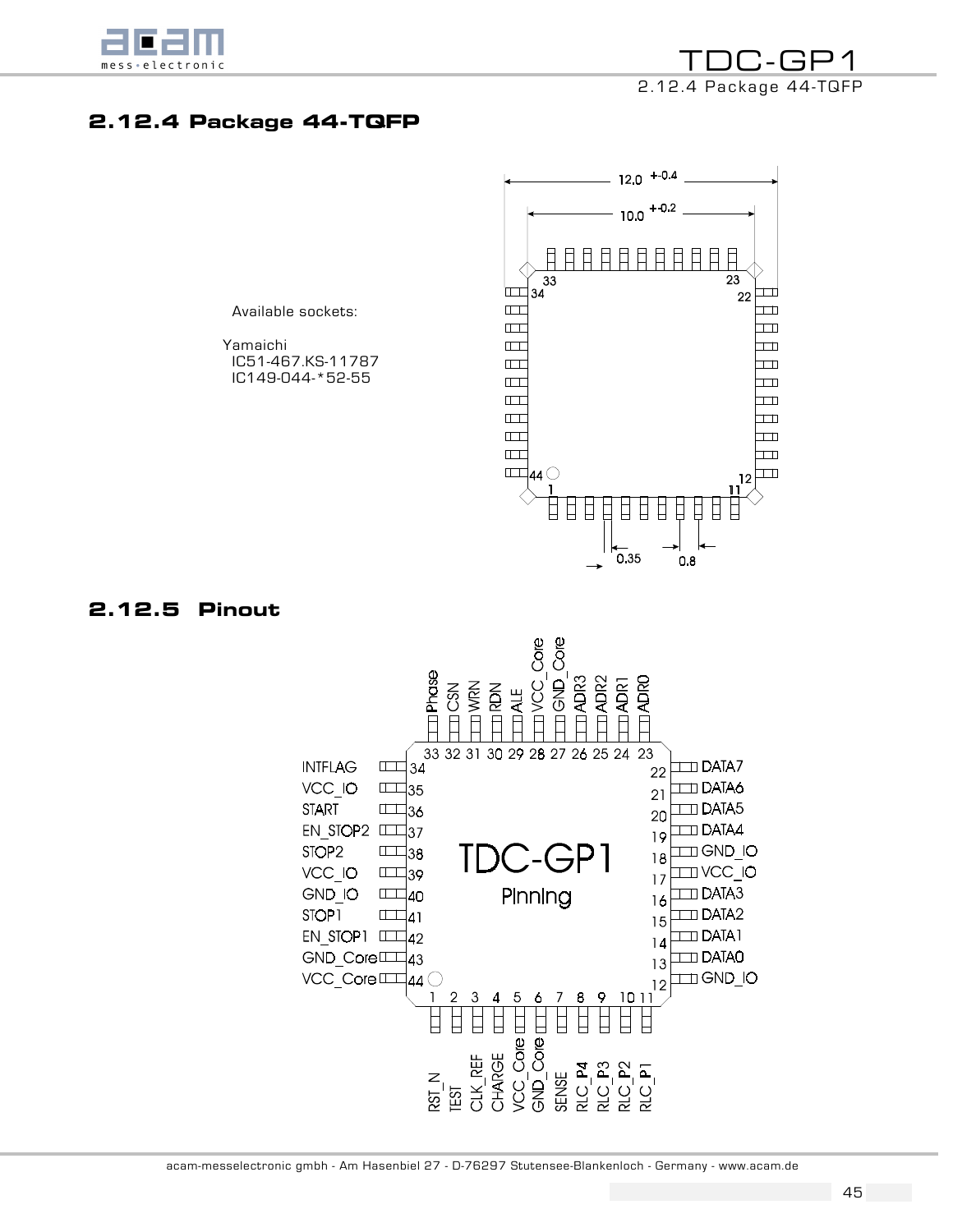

# 2.12.6 I/O Buffer Types

The following buffer types were used for the I/O signals.

| <b>Names</b>                                                                                                                      | Direction                                     | Buffer type                                                                   |
|-----------------------------------------------------------------------------------------------------------------------------------|-----------------------------------------------|-------------------------------------------------------------------------------|
| RLC_P1  RLC_P4, CHARGE<br><b>SENSE</b><br>STOP1, STOP2, EN_STOP1, EN_STOP2<br>START, WRN, RDN, CSN, ALE, ADRO-3<br>RST_N, CLK_REF | <b>OUTPUT</b><br><b>INPUT</b><br><b>INPUT</b> | 16 mA CMOS Tri State<br><b>CMOS Schmitt-Trigger</b><br>CMOS                   |
| <b>PHASE</b><br>INTFLAG<br>DATA 0  DATA 7                                                                                         | OUTPUT<br><b>OUTPUT</b><br><b>BIDIR</b>       | 4 mA CMOS<br>8 mA CMOS Slew Rate controlled<br>8 mA CMOS Slew Rate controlled |

#### Attention: Attention: Attention:

None of the input buffers and I/O buffers has an internal pull up or pull down. All signals must therefore be connected and the data bus is not allowed to float for longer periods of time. Otherwise there may be danger that the buffer will oscillate. This may result in higher energy consumption and the loss of all functions of the GP1.

# 2.12.7 Design of the Power Supply

The TDC-GP1 is a fully digital device without analogous components. Because it uses the analogous gate delay for it's functioning, such analogous values as a good power supply are essential for a good measuring quality. At the beginning of a measurement current climbs from practical 0 within a few nanoseconds to a value of approx. 25 mA. This short-term current rise cannot be compensated by voltage regulators. A high capacitive and poorly inductive power supply is necessary. The size of the blocking capacities must primarily be brought into line with the maximum measurement time in the application. The maximum measurement time is the sum of all singles times of a measurement.

#### A good reference value for the blocking capacities is  $30$  µF per 1 µs measurement time.

Example: Suppose a 2 MHz precounter clock in measurement range 2. The absolute length of the time difference isn't important in measurement range 2. When adding all runtimes of the high speed measuring unit including calibration, we'll have 4 calibration clock cycles = 2 µs. Therefore a blocking capacity of 60 µF is useful.

It is recommended to divide these capacities into several components (e.q. 3\*22µF) and to use capacities with low self-impedance and low serial resistance. The use of additional ceramic capacitors (e.q. 100 nF) may also be good, but no considerable effects could be observed. One has to take care of a good voltage distribution with low self-impedance on the PCB. Multilayer PCBs with separate layers for Vcc and GND give good results, but a careful layout on a 2 layer PCB is sufficient also.

# 2.12.8 MIN/MAX Timings

The times of the chip, and this includes resolution also, are subject to 3 different parameters

- **I** tolerances in manufacturing process
- supply voltage variations
- **E** temperature variations

The resulting times can be derived from

## $Tpd = T_{pd}[\text{typ.}] * K_{p} * K_{v} * K_{r}$

Kp = Prozesscoefficient Kv = Voltagecoefficient KT = Temperaturecoefficient

The following table applies to the process coefficient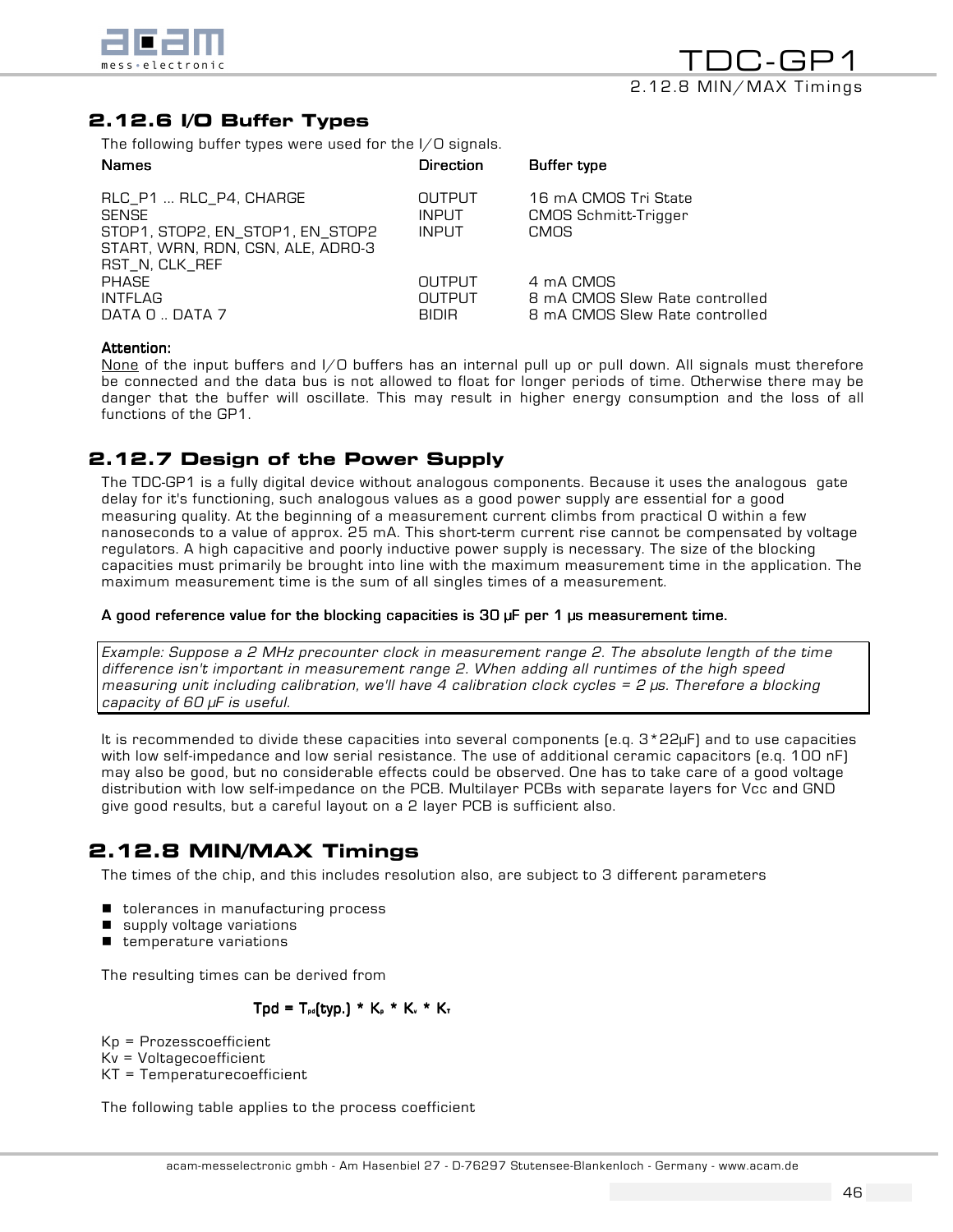

The following table applies to the temperature

Table: Kp

| Process<br>condition | Value |
|----------------------|-------|
| Best-Case            | 0.61  |
| Typical              | 1 ∩   |
| Worst-Case           | 14    |

The following table applies to the voltage

| Table: Kv |      |  |  |
|-----------|------|--|--|
| VDD       | Kv   |  |  |
| 5.5V      | 0.94 |  |  |
| 5.0V      | 1.00 |  |  |
| 4.5 V     | 1.07 |  |  |
| 3.3V      | 1.39 |  |  |
| 3.0V      | 1.54 |  |  |
| 2.7 V     | 174  |  |  |

| Table: Kt |      |  |  |  |
|-----------|------|--|--|--|
| Temp      | Кt   |  |  |  |
| 125 °C    | 1.26 |  |  |  |
| 85 °C     | 1.15 |  |  |  |
| 70 °C     | 1.11 |  |  |  |
| 25 °C     | 1.NO |  |  |  |
| -25 °C    | 0.87 |  |  |  |
| -40 °C    | 0.82 |  |  |  |
| -55 °C    | በ.79 |  |  |  |

Considering all parameters we have the following possible resolutions of the TDC-GP1

| Best-Case  | (-40 C, 5.5 V, Best-Case Process):        | 120 ps   |
|------------|-------------------------------------------|----------|
| Typical    | [ 25 C, 5 V , typical process):           | 220 ps * |
| Worst-Case | (85 C, 4,5 V, Worst-Case Process): 380 ps |          |

\* The resolution mentioned in this manual as typical 250ps is a result of averaging over the last production lots (this is not identical to the typical process value).

With the help of above tables it's possible to calculate the resolution for any application and the expected operating conditions.

Example: the core voltage may be 4V at 25  $^{\circ}$ C. Regarding the process variations the following resolution values can be expected

Best-Case: Tpd= 220ps \* 0,61\* 1.20 \* 1,0 = 161 ps Typical: Tpd= 220ps \* 1.0 \* 1,20 \* 1.0 = 264 ps Worst-Case: Tpd= 220ps \* 1.4 \* 1,20 \* 1.0 = 369 ps

Remark: The Kv Factor of 1.20 at 4 Volts is interpolated from the data in the tables.

Such a big tolerance over the lots however is possible but very improbable. The resolution sways (out of experience) due to process changes between - 10  $\%$  and + 25  $\%$ .

Chips from one production lot sway about  $+5\%$  around the lot's typical value.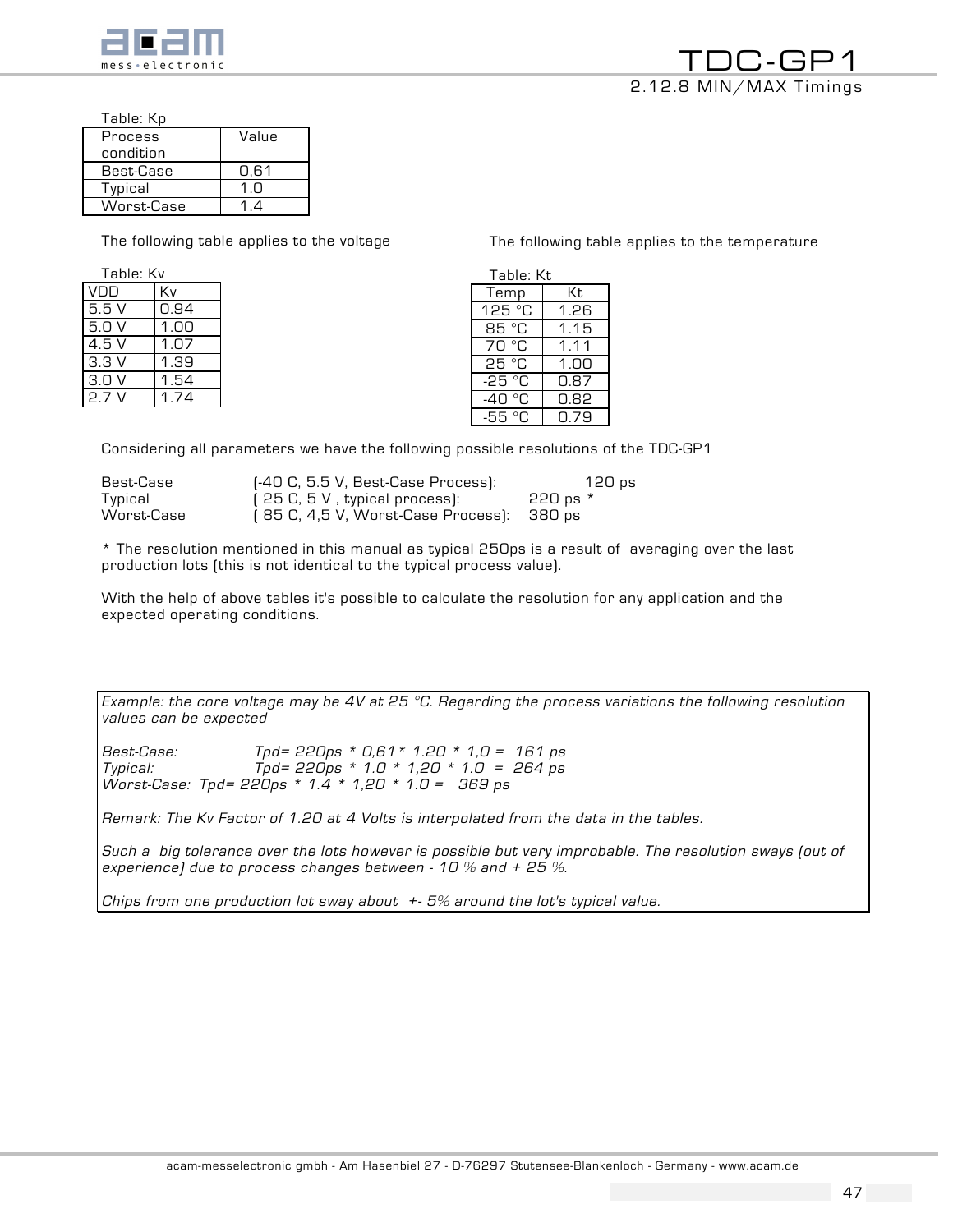

```
TDC-GP1
  3.1 Application 1
```
# 3. Applications

On the following pages you'll find some applications for the external circuitry of the TDC-GP1 and some software routines for typical examples. In this section no really new information is given. The aim is to enable the user to deepen the previous information.

# 3.1 Application 1

In this simple working example following parameters are used

- $\blacksquare$  µP interface with common Data/Address bus
- no RLC measurement
- no Resolution Adjust

## Figure 19: Principle circuit



#### Additional remarks:

- ! without Resolution Adjust Vcc and GND Pins of the Core and the I/O Buffers can be connected together.
- $\blacksquare$  the possible operating voltage is 2,7 V ... 5,5 V
- $\blacksquare$  if the RLC is not used, Sense (Pin 7) must be driven by Vcc
- RST\_N (low active) can also be driven directly by Vcc. Power on Reset via software possible.
- not connected pins may float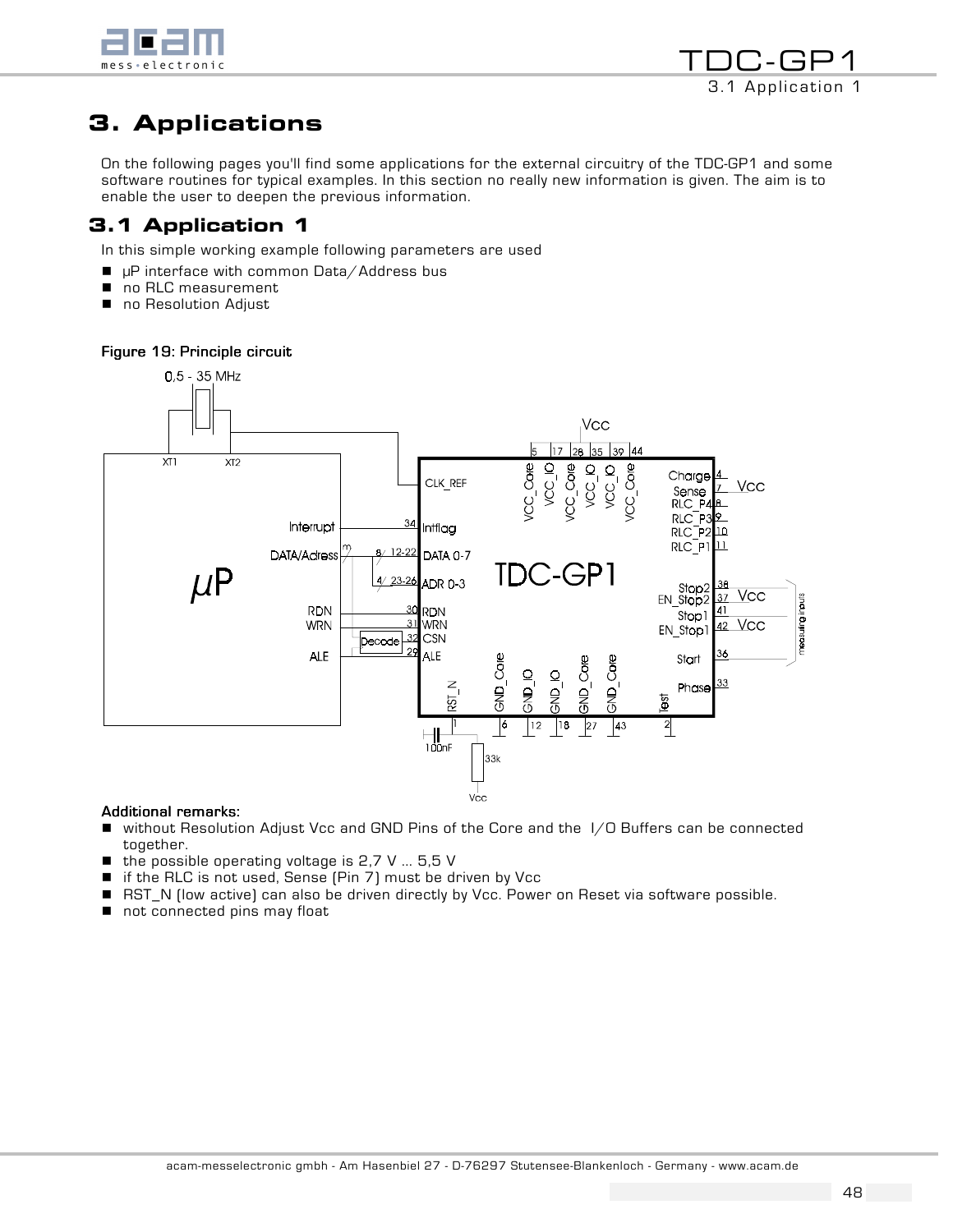



# 3.2 Application 2

In this simple working example following parameters are used

- $\blacksquare$  µP interface with separated Data/Address bus
- no RLC measurement
- Resolution Adjust Modus is active

## Figure 20: Principle circuit



#### **Additional Remarks:**

- $\blacksquare$  In the Resolution Adjust mode Vcc of the Core and the I/Os must be separated
- ! for detailed schematic of the external resolution adjust circuit please refer 2.6.2 (page 24)
- Start Input (pin 36) without any function; must be connected to ground
- the core voltage can be driven from 2.7 V.... 5.5 V
- If the RLC is not used, Sense (Pin 7) must be driven by Vcc
- not connected pins may float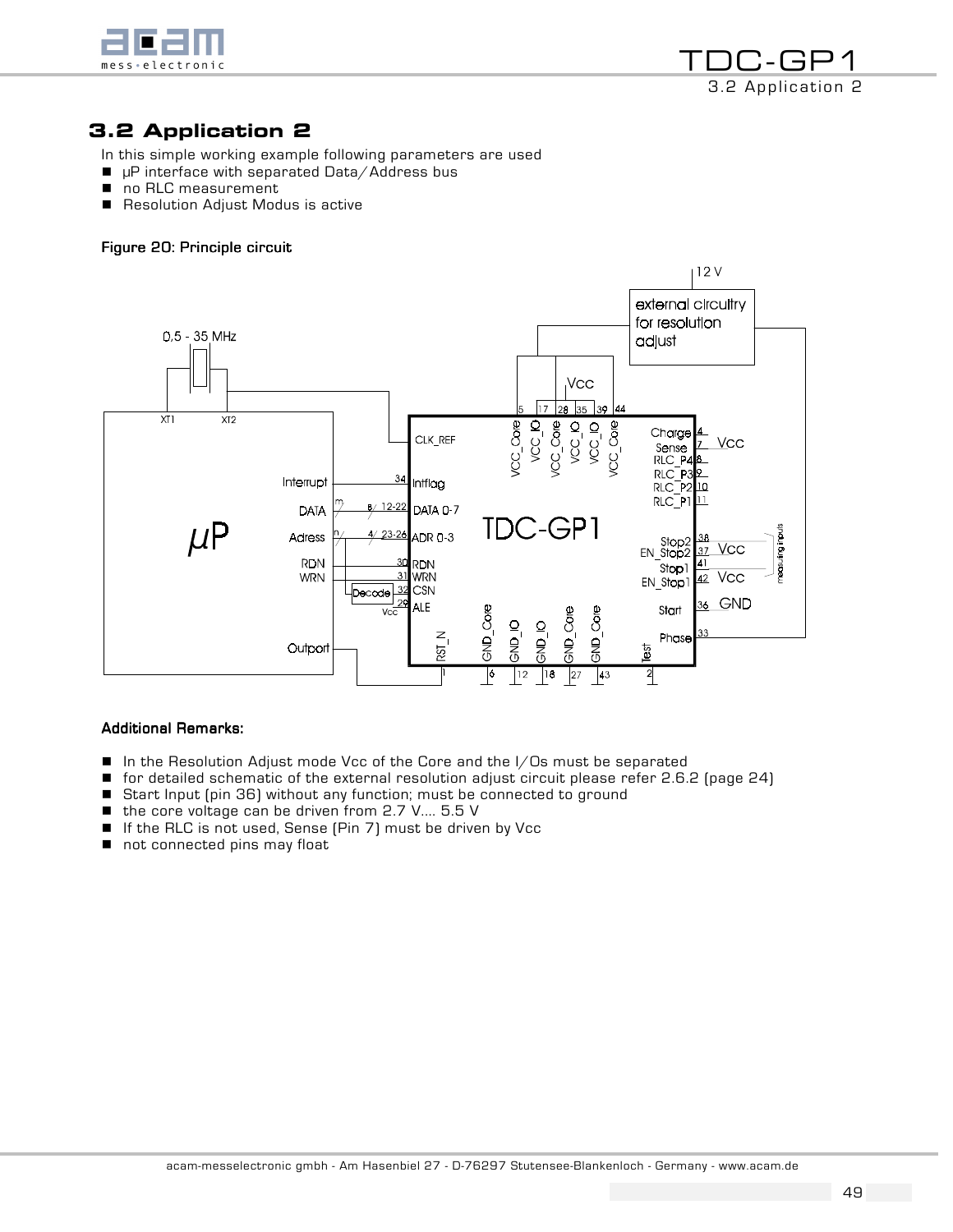

# 3.3 Single Measurement MB2

The following C-routine will give an example how to setup the TDC-GP1 for single measurements in measurement mode 2:

Configuration: Comment:

```
output_byte(Reg7,0x00); Disable of stop inputs 
output_byte(Reg11,0x07); Init TDC and ALU 
output byte(Reg0,0x78); example 2
                                     autocalibration + multiplication 
output_byte(Reg2,0x21);<br>
output byte(Req4.0xC0);<br>
SEL CLK TDC = 6
output_byte(Reg4,0xCO);
Range = 2^16*50ns*64 = 209ms<br>cutput byte(Req7,0x02);<br>enable 2 hits on channel 1
                                    enable 2 hits on channel 1
Measurement: 
while(!quit) 
{ 
  output byte(Reg11,0x07); Thit TDC and ALU
  valid = 0; while(valid==0) 
   { 
      valid=input(INTFLAG); Check Interrupt Flag 
   } 
   nk0=input_byte(Reg0); Lower byte xxxx.xxXX
   nk1=input_byte(Reg0); Higher byte xxxx.XXxx 
   vk0=input_byte(Reg0); Lower byte xxXX.xxxx 
  vk1=input_byte(Reg0); Higher byte XXxx.xxxx
  vk1=vk1*256; shift left
   vk1=vk1|vk0 XXXX.xxxx 
   nk1=nk1*256; shift left 
   nk1=nk1|nk0 xxxx.XXXX 
  result = 50.0 * ((float) (vk1) + (float) (nkl) / 65536.0); 20MHz reference clock -> 50ns 
printf("result=%6.3fns\n",result); Print result<br>} end while
                                    end while
```
# 3.4 Reading multihits

When writing software for multihit applications this should be regarded:

As soon as a measurement is finished, the ALU is starting the calculation defined in Register 2. The result is written to the output register.

Afterwards, as soon as a new value is written to Register 2, the ALU starts for the new calculation. The result is written to the next result register address. The timing could be as follows:

Enable 3 hits on channel1 Reg2: 0x01 Hit 1 - Start Init TDC Check INT FLAG (wait until the measurement is finished) Reg2: 0x02 Hit 2 - Start Wait for 3us (time, the ALU needs for calculation) Reg2: 0x03 Hit 3 - Start Wait for 3us (time, the ALU needs for calculation) Set address pointer to zero With calibrated values read 12 times (4 Bytes each value, the addresses are automatically incremented)

More information on writing software can be found in the ATMD-manual.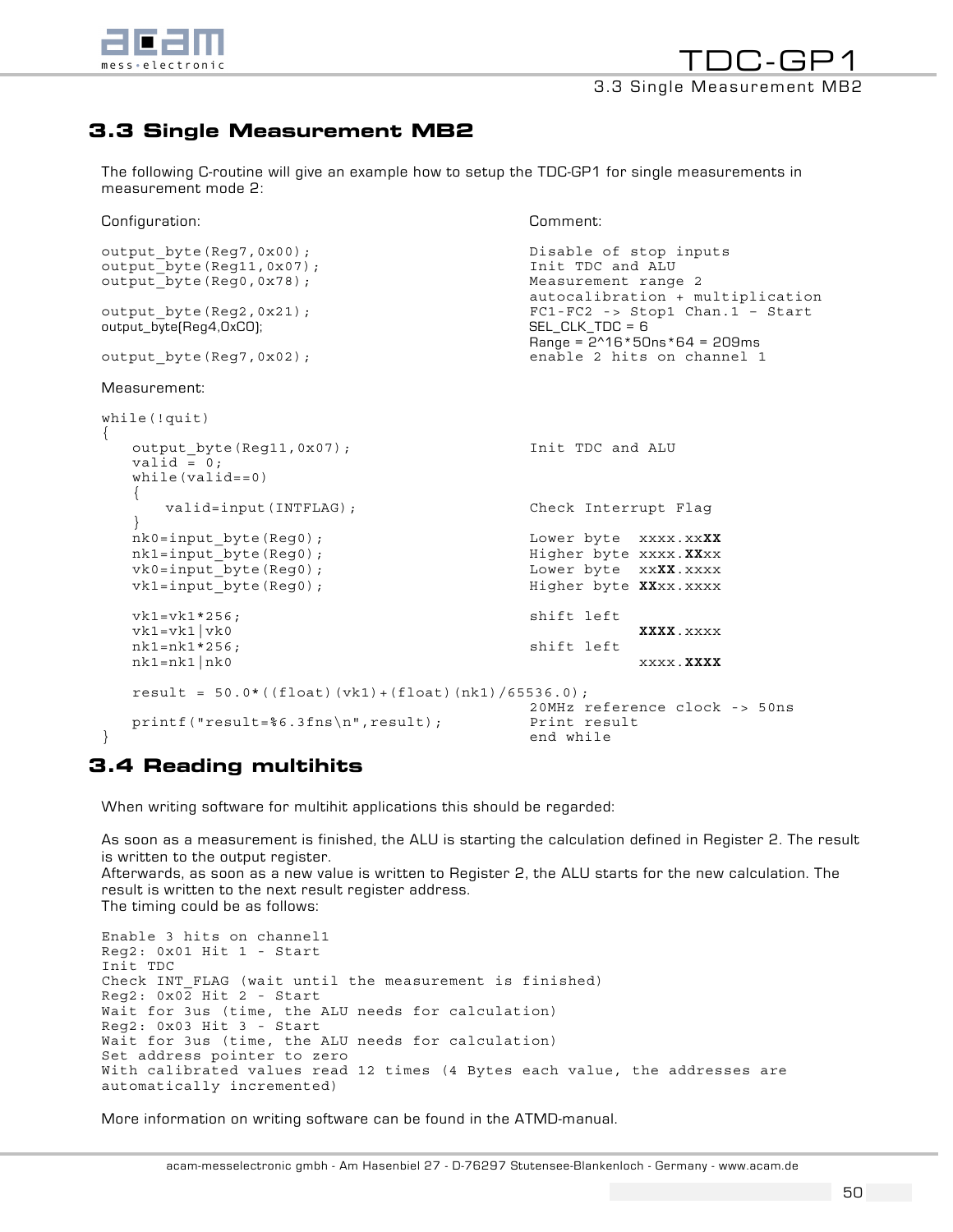

TDC-GP1 4.1 Meanings of the Terms 'Precision' and 'Resolution'

# 4. Measurement Results and Diagrams

The following pages show the real performance of the TDC-GP1. The power and the limits of the device are pointed out. All results presented here are evaluated with the prototypes of the GP1 implemented in the ATMD measurement system.

# 4.1 Meanings of the Terms 'Precision' and 'Resolution'

At first, we want to make some remarks on the meaning of the two terms. When talking about resolution, we mean the smallest digital unit or LSB of the time-to-digital converter (in analogy to ADCs). This is in conformity with electronics' usage and different to scientific usage. The precision of a measuring is defined by different parameters, in detail:

# 4.1.1 Standard Deviation

The standard deviation is the standard square fault about a row of measurement results to the arithmetical mean average value of these measurement results. It is a good value for the noise which is caused by quantization effects and other randomly distributed sources of inaccuracy. If the assumption of statistically distributed results is fulfilled, the standard deviation can be decreased by averaging with the square root of the number of samples.

For example: If it is possible to take the average value of 100 measurements, the standard deviation of these value will be  $1/10$ th (square root of 100) of the standard deviation of a single value.

# 4.1.2 Systematic Errors

Systematic errors belong to measured values that appear at the same point of the characteristic curve for all the time. When measuring the same time interval, also the measuring errors have the same quantity.

Values with systematic errors aren't distributed around the averaged value by chance. Therefore these errors can't be eliminated by averaging. They are the 'more unpleasant' faults which are very heavy to remove.

# 4.1.2 Offset Errors

The offset error is a constant error value which is added/subtracted from the measuring value over the complete measurement range. Offset errors belong to the systematic errors but nevertheless they are described separately here.

# 4.2 Attainable Standard Deviations of the TDC-GP1

The attainable results for the standard deviation are dependent on the used measuring mode. It can be calculated with the following standard deviations of the measurement results in the different modes.

- Measurement range 1 without Resolution Adjust normal resolution: ca. 0,5 0,6 LSBs
- Measurement range 1 without Resolution Adjust high resolution: ca. 0,6 0,7 LSBs
- Measurement range 2 without Resolution Adjust normal resolution: ca. 0,7 0,8 LSBs
- ! Measurement range 2 without Resolution Adjust high resolution: ca. 0,8 0,9 LSBs
- ! Measurement range 1 with Resolution Adjust normal resolution: ca. 0,7 0,8 LSBs

**E** Measurement range 1 with Resolution Adjust high resolution: Please note:

These values can be drastically improved using averaging. (as mentioned above)

When working without Resolution Adjust it is necessary that the measured time difference has a jitter of several LSBs to enable this effect.

If this is not the case, the auto noise unit can be used to get a pseudo jitter. With this method an improvement of the result in the range of factor 5-10 can be achieved. Beyond this, systematic errors of the Auto Noise unit themselves are noticeably and prevent an increase of the measuring precision.

Optimal stochastic prerequisites are available with Resolution Adjust. In this mode it is possible by averaging to increase the precision of the result considerably. A standard deviation of less than 1 ps can be achieved. As well it isn't necessary that the incoming signal is noisy. The GP1 produces the necessary statistics by itself in this mode.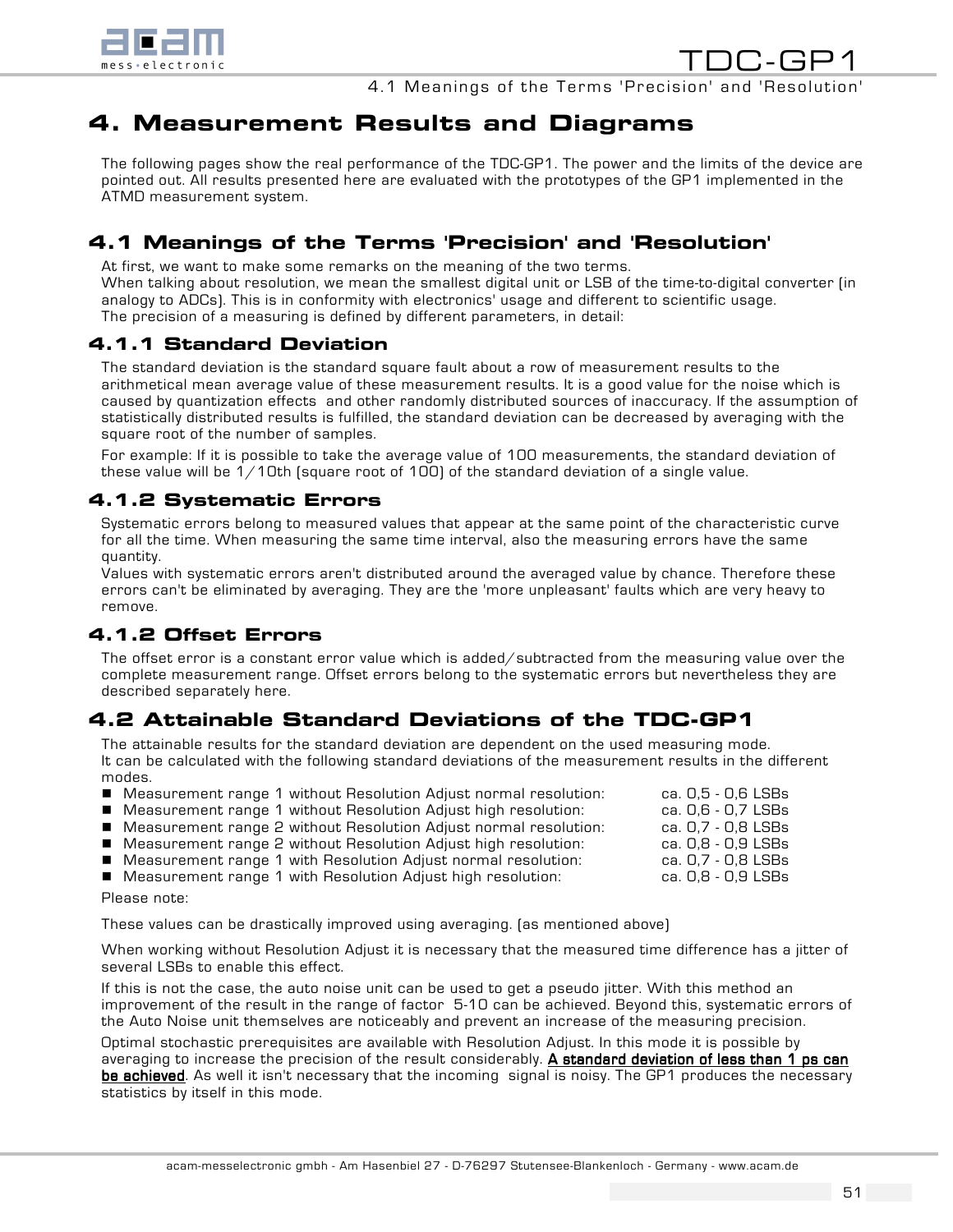

TDC-GP1 4.3 Offset Errors of the GP1

# 4.3 Offset Errors of the GP1

Also for the offset errors one must precisely distinguish between the measuring modes. It can be calculated with following offsets depending on the operating mode

- Measurement range 1 without Resolution Adjust normal resolution: < 1,2 LSB
- Measurement range 1 without Resolution Adjust high resolution: < 2,0 LSB
- Measurement range 2 without Resolution Adjust normal resolution: < 0,5 LSB
- Measurement range 2 without Resolution Adjust high resolution:  $\leq$  C,8 LSB
- Measurement range 1 with Resolution Adjust normal resolution:  $\leq$  C,3 LSB
- Measurement range 1 with Resolution Adjust high resolution: < 0,1 LSB

Pay attention to the principle difference here between the modes using or not using Resolution Adjust operation. Without Resolution Adjust the offset is temperature-dependent and is held within the mentioned ranges by calibration. With Resolution Adjust the offset is much more stable and less sensitive to temperature fluctuations. The temperature drift is less than approx. 0.1 LSB in normal resolution over the whole temperature range and with high resolution even less than approx. 0.03s LSB. The offset then is nearly independent of temperature fluctuations!!

# 4.4 Systematic Errors of the GP1

Figure 21



**accuracy TDC-GP1, AV 10.000 Dat.: 10.5.97**

Above diagram shows the measured deviation of the GP1 in comparison to a reference device in the time domain of 100 -- 200 ns. The GP1 was driven with Resolution Adjust and normal resolution. To be able to recognize systematical errors, high averaging rates are necessary to filter out the effects of quantization noise. An averaging rate of 10.000 was chosen. Note the subdivision of the Y-axis into 10ps/Div. There are systematic deviations in the characteristic of the curve of approx. 10 ps peak-to-peak.

Detailed examinations have turned out that these small faults don't come from the GP1 but from the reference device obviously. We can state therefore, that the systematic errors of the GP1 can't be measured because they are lower than the achievable precision of our reference equipment. In any case they are clearly smaller than 10 ps. Therefore it makes sense to increase the accuracy of the result by averaging when working with the GP1.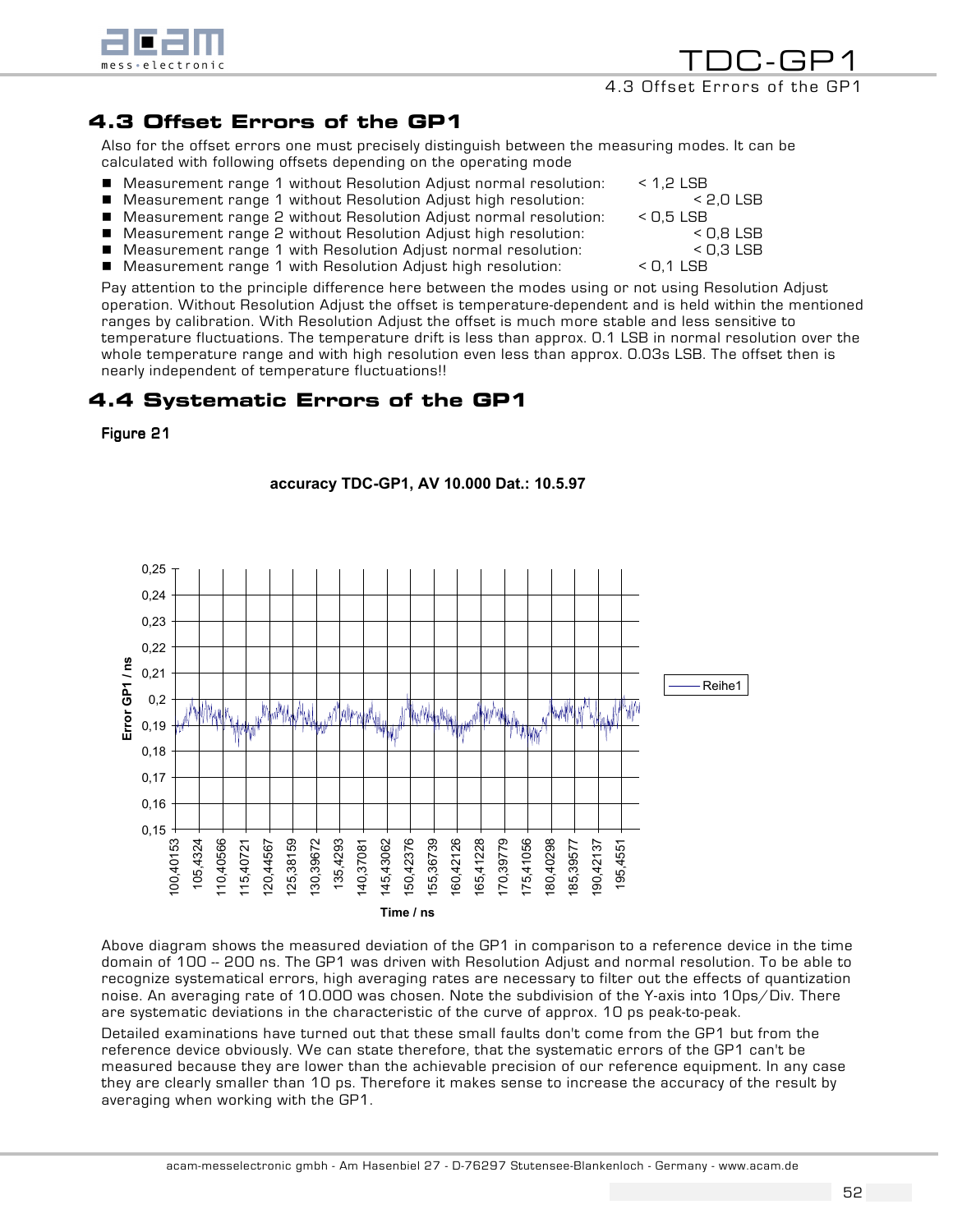

```
TDC-GP1
   4.5 Histograms
```
# 4.5 Histograms

For some applications in research and industry the GP1 is used for the building histograms. In this case the differential non-linearity is primarily of great importance. It is recommended to use the Resolution Adjust mode. The better results will be achieved.

Diagram 1 shows a histogram with normal resolution and resolution adjust. Clearly the periodicity of the width of the single LSBs can be recognized. A narrow LSB follows a broad LSB and vice versa. Also further periodical deviations are seen, recurring all 30 LSBs. The differential nonlinearity in this mode is approx. 50 %.

## Figure 22:



**Histogramm, normres, resoadj, Dat.: 7.5.97**

If a very good differential nonlinearity is needed, the half resolution mode with resolution adjust should be used. This mode adds 2 neighboring LSB inside the GP1. This mode is selectable via the control registers. The result is shown in Figure 23. The differential nonlinearity goes down to approx. 2 %. The disadvantage is the doubling of the resolution, in this case on 485 ps. The quality of the histogram is very good now and no wishes should remain.

Anyway, high resolution mode and half resolution mode can be combined. The result can be seen in Figure 25: it's a 1-channel TDC with typ. 250ps LSB and a differential non-linearity better than 10%.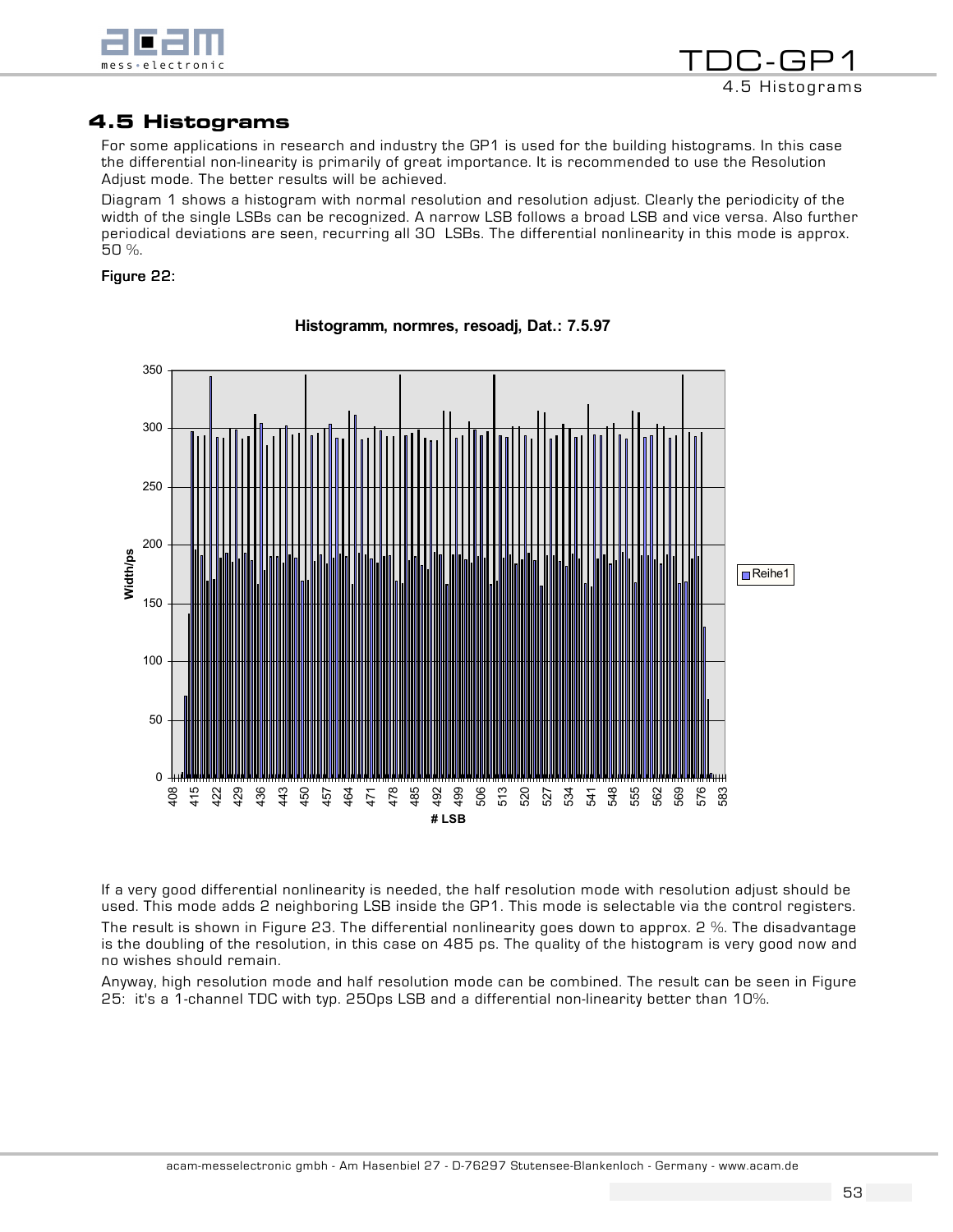

Figure 23: Histogram, halfres, resadj.



Figure 24: Histogram, half+high res, resoadj.



7-GP1 4.5 Histograms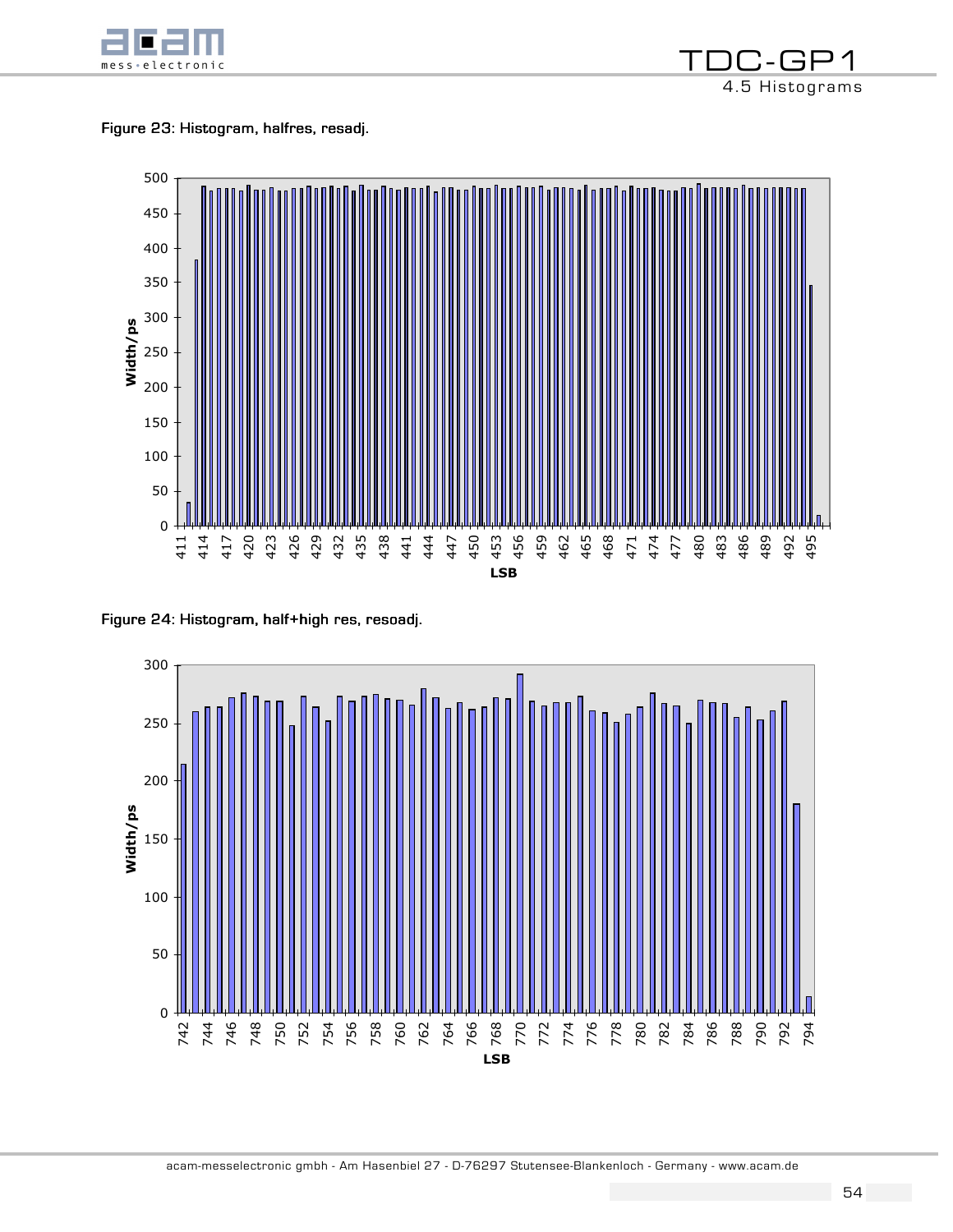

# 5. Known Problems and Solutions

# 5.1 Generation of the Calibration Values

**Concerns:** - separate calibration with control register O Bit 7 - automatic calibration with control register 0 Bit 3

#### Description:

If a calibration run is finished and there is a new start pulse before the TDC is initialized, the measurement unit will start measuring again. Stop hits eventually appearing now won't be limited by time out or hit enable(register 7). If the number of stop pulses is high enough even the calibration values will be overwritten.

This happens only for a further start pulse. If only stop pulses come after a calibration, they will be ignored.

This problem doesn't concern the Resolution Adjust mode.

#### Example:

A typical case where this leads to considerable problems, is the measuring of a frequency with the TDC-GP1. In this case normally the clock to measure is given on start and stop inputs simultaneously. If separate calibration or autocalibration is in use, further start pulses and stops pulses will hit the TDC after calibration. These events generate values which overwrite the correct values in the value registers and calibration value registers

#### Solution of the problem:

In the case mentioned above where you cannot control the start pulses, do not use auto calibration.

A secure method to get correct calibration values is:

- 1. Set hit enables in control register 7 to 0
- 2. Do separate calibration with control register 0
- 3. after end of calibration initialize the TDC with Address 11
- 4. set hit enables to required values

Program example in Borland C from the application software of the ATMD

```
// secure calibration of the TDC-GP1 
outport(adr_cntrl2,7); // disable Hits
outport(adr_tdc,0x00); 
outport(adr<sup>-</sup>cntrl2, 11); // Reset
output(adr\_tdc,0x03);outport(adr cntrl2,0); // doing separate calibration
outport(adr_tdc,0x80): 
wait a minimum of 3 calibration clock cycles 
outport(adr_cntrl2,7); // enable Hits
outport(adr_tdc,0x09); 
wait a minimum of 20 calibration clock cycles 
// end of calibration
```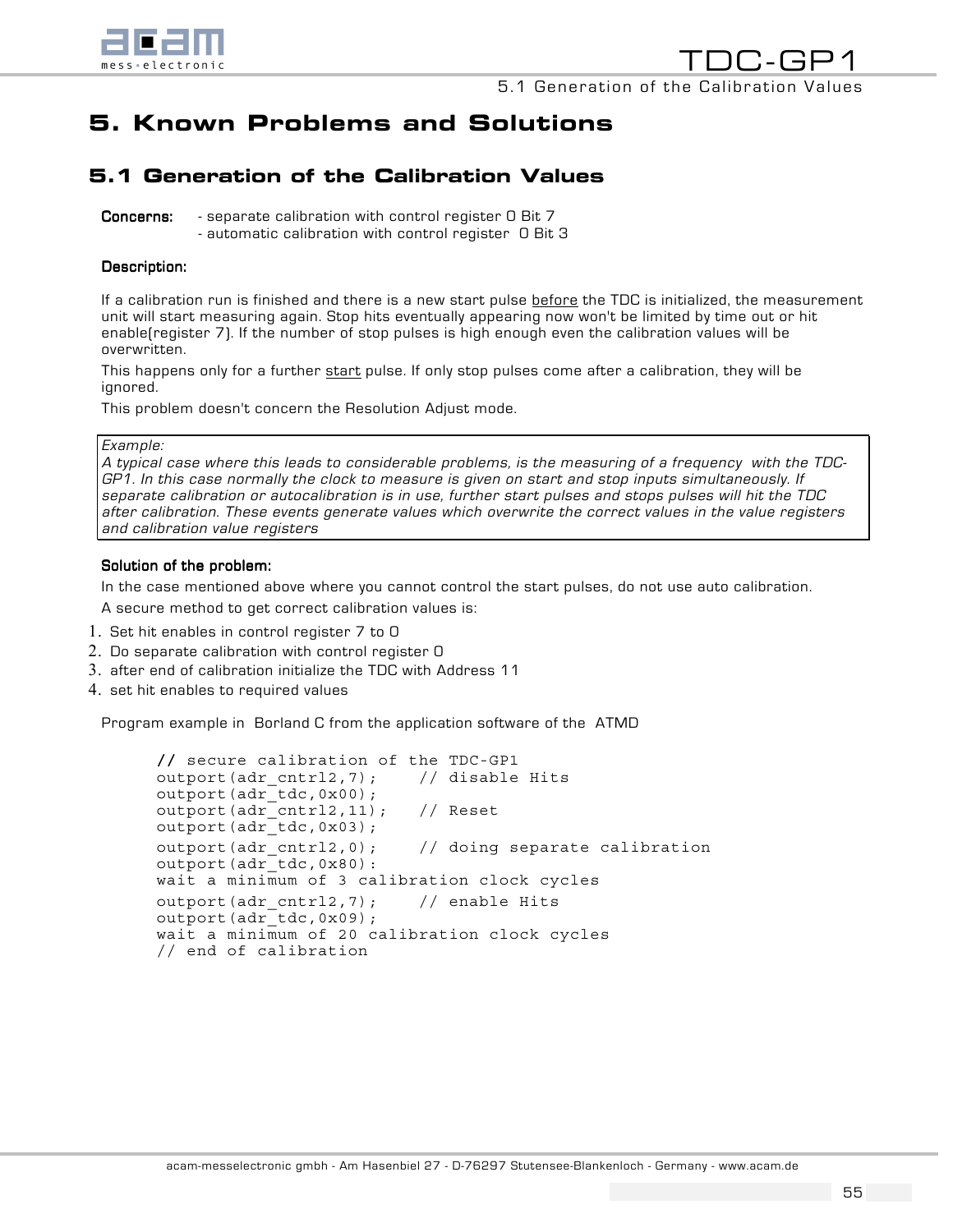

# 5.2 Calculation Errors in Resolution Adjust Mode

**Concerns:** half resolution in the Resolution Adjust mode high resolution in the Resolution Adjust mode high resolution with half resolution in the Resolution Adjust mode

There are no errors with normal resolution.

#### Description:

If in resolution adjust mode the half resolution bit or the high resolution bit is set (control register 7 bit 7 or control register 1 bit 6), in some cases errors may occur in the ALU.

#### **Half Resolution**

The failure has the effect that the result is 15.360 LSBs too big. Only some of the results are wrong. The failure can be recognized as no results bigger as 7.680 LSBs are possible. The wrong results are all in the range of 7.680 to 15.360 LSBs. The error occurs with a probability of approx. 0.03  $\%$ .

Example: Select value:  $6.500 \rightarrow$  Result correct Select value:  $-3.000 \rightarrow$  Result correct Select value:  $8.500 \rightarrow$  error; Correct result:  $8.500-15.360=$  -  $6.860$ 

#### High Resolution:

The failure appears inform of results that are 15.360 LSBs too small. Only some of the results are wrong. The fault can be recognized as no results less than 0 are possible. All wrong results are in the negative range. The error occurs with a probability of approx.  $0.03\%$ .

| Example:        |                                    |                      |                                        |
|-----------------|------------------------------------|----------------------|----------------------------------------|
| Selected value: | 6.500 $\rightarrow$ Result correct |                      |                                        |
| Selected value: | -1.000                             | $\rightarrow$ error: | Correct result: -1.000+15.360 = 14.360 |

#### High Resolution with Half Resolution:

The failure is seen as the result is 7.680 LSBs too big. Only some of the results are wrong. The failure can be recognized as no results bigger 7.680 are possible. All wrong results are in the range from 7.680 LSBs to 15.360 LSBs. The error occurs with a probability of approx. 0.03  $\%$  .

| Example:        |       |                                                        |
|-----------------|-------|--------------------------------------------------------|
| Selected value: |       | 6.500 $\rightarrow$ Result correct                     |
| Selected value: | 8.500 | $\rightarrow$ error; correct result: 8.500-7.680 = 820 |

#### Solution:

Check results on retention of above ranges and use the according rules for correction.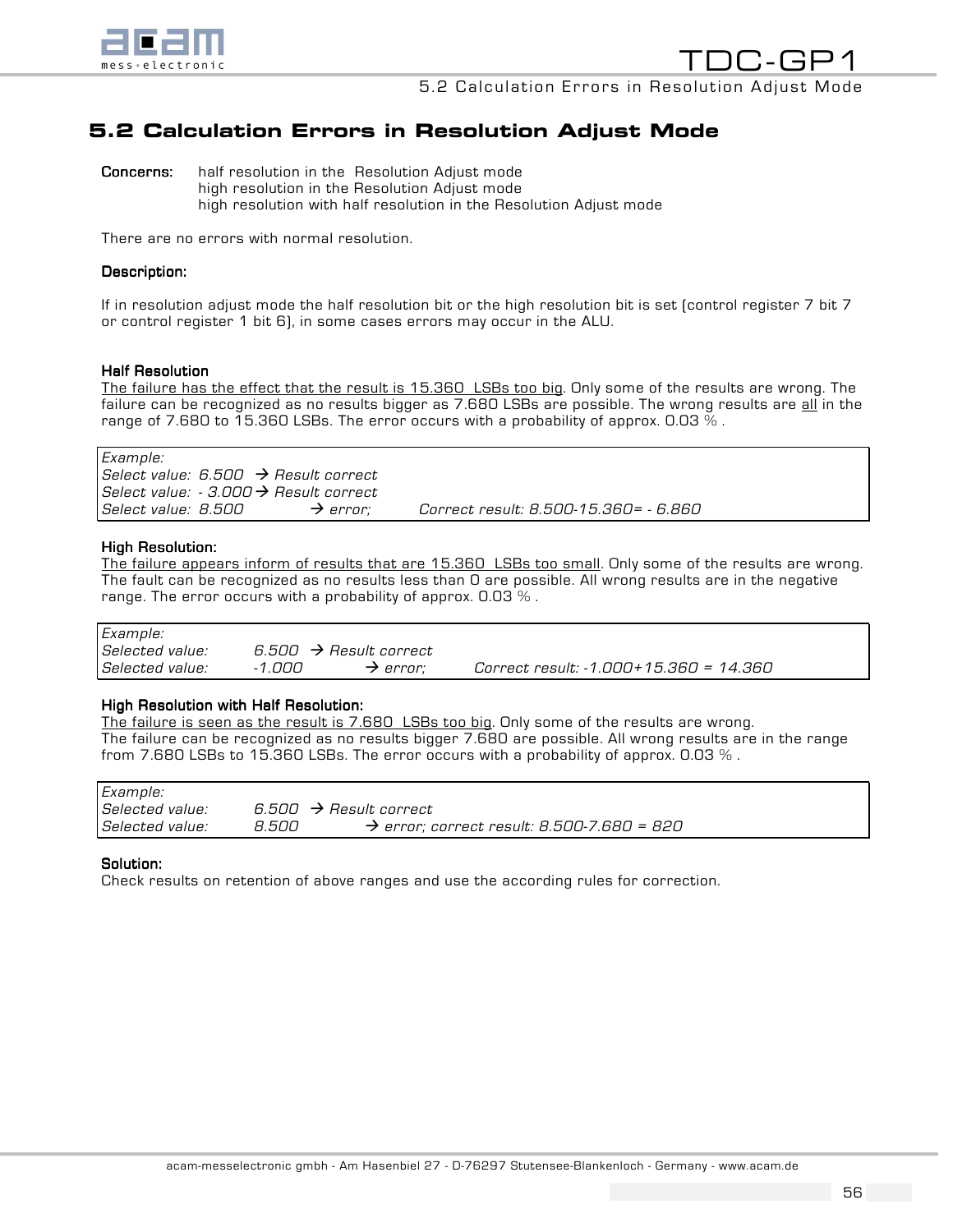



# 5.3 Retrigger

#### Description:

In retrigger mode a start pulse (no. 2) coming after a stop pulse will be ignored. If there is a further stop pulse after the start pulse (no. 2), the next start pulse (no. 3) will also be ignored, but by mistake the status registers will be reset. This will bother in multihit applications because the number of measured hits is not available.

#### Solution:

An external circuit is necessary that disables the start input as soon as a stop pulse arrives. The start input must be enabled with the next TDC-INIT.

#### Figure 25

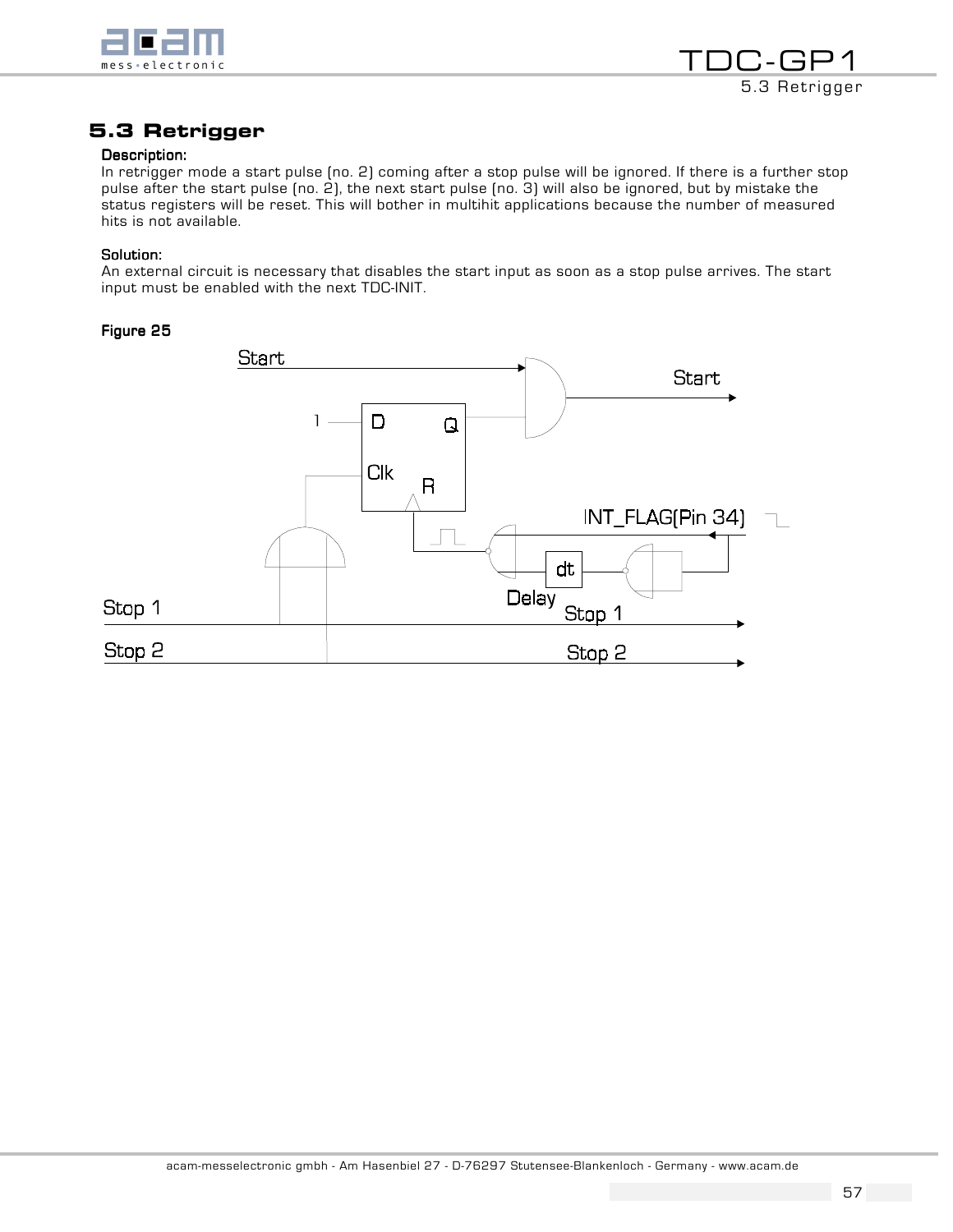

# 6 Contact

# **Contact**

| Headquarter:                                                                                                                                                                                                                                      | Representatives:                                                                                                                                                                                                               |
|---------------------------------------------------------------------------------------------------------------------------------------------------------------------------------------------------------------------------------------------------|--------------------------------------------------------------------------------------------------------------------------------------------------------------------------------------------------------------------------------|
| acam-messelectronic gmbh<br>Am Hasenbiel 27<br>D - 76297 Stutensee-Blankenloch<br>Ph: +49-7244-7419-0<br>Fax: +49-7244-7419-29<br>email: support@acam.de<br>www.acam.de                                                                           | $\blacksquare$<br><b>USA</b><br>Transducers Direct, LCC<br>1120 Cottonwood Dr<br>Loveland, Ohio 45140<br>Ph: 513-583-9491<br>Fax: 513-583-9476<br>email:<br>customerservice@transducersdirect.com<br>www.transducersdirect.com |
| Distributors:                                                                                                                                                                                                                                     |                                                                                                                                                                                                                                |
| France<br>٠<br>microel [CATS S.A.]<br>Immeuble "Oslo" - Les Fjords<br>19, avenue de Norvège<br>Z.A. de Courtaboeuf - BP 3<br>91941 LES ULIS Cedex<br>Tél.: +33 1 69 07 08 24<br>Fax: +33 1 69 07 17 23<br>commercial@microel.fr<br>www.microel.fr | Israel<br>$\blacksquare$<br>ArazimLtd.<br>4 Hamelacha St. Lod<br>P.O.Box 4011<br>Lod 71110<br>Ph: 972-8-9230555<br>Fax: 972-8-9230044<br>email: info@arazim.com<br>www.arazim.co.il<br>$\blacksquare$                          |
| ٠<br>ltaly<br>ESCO ITALIANA S.p.A.<br>Via G.B. Stucchi, 66/28<br>20052 Monza (MI)<br>Ph.: [+39] 039/20481<br>Fax: [+39] 039/2048234<br>email: milano@escoitaliana.it<br>www.escoitaliana.it                                                       | Switzerland<br><b>Computer Controls AG</b><br>Neunbrunnenstr. 55<br>8050 Zürich<br>Tel.: +41-1-308 6666<br>Fax: +41-1-308 6655<br>email: kolbicz@ccontrols.ch<br>www.ccontrols.ch                                              |
| P.R. China<br>٠<br>Broadtechs Technology Co. Ltd.<br>38-6-401 Xiang Hua Qiao Road,<br><b>Chang Ning District</b><br>Shanghai, 200052<br>Ph.: +86-21-62837389<br>Fax: +86-21-62830657<br>email: shanghai@broadtechs.com<br>www.broadtechs.com      |                                                                                                                                                                                                                                |
|                                                                                                                                                                                                                                                   |                                                                                                                                                                                                                                |

TDC-GP1

**Contact**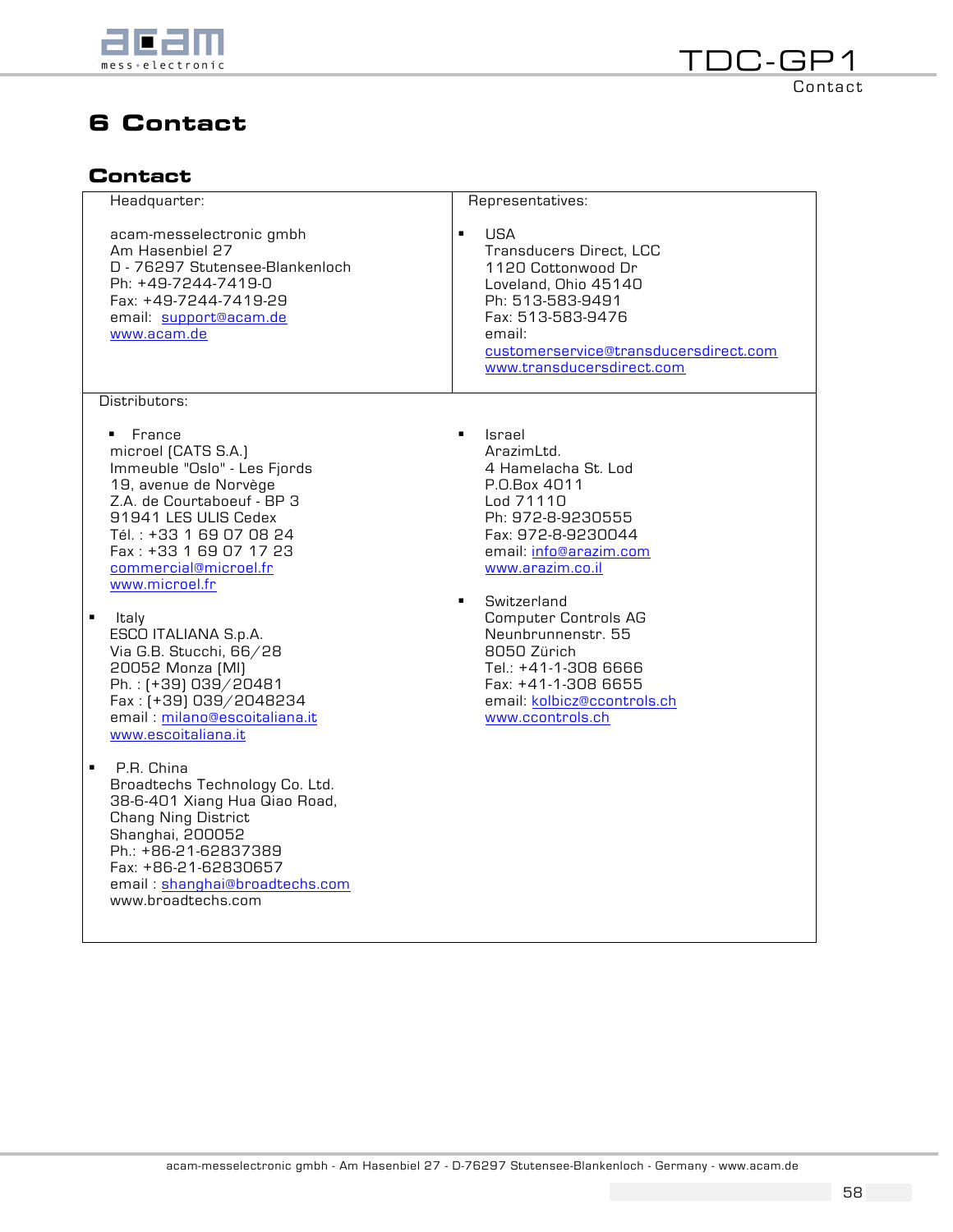

# 7 Quick Reference

# 7.1 Elec. Characteristics

| Recommended Operating conditions |        |              |             |             |  |
|----------------------------------|--------|--------------|-------------|-------------|--|
| Parameter                        | Symbol | min.         | max.        | <b>Unit</b> |  |
| Supply Voltage                   | VDD    | 2.7          | 5.5         |             |  |
| Input Signal Voltage             | Vi     | Π            | VDD         | ٧           |  |
| <b>Ambient</b>                   | Тa     | $-40$        | $+85$       | C           |  |
| Temperature                      |        |              |             |             |  |
| HI Input Voltage                 | VIH    | * VDD<br>0.7 | VDD         | ν           |  |
| LOW Input Voltage                | VIL    | Ω            | $0.3 * VDD$ |             |  |
| Pos. trigger Spg                 | Vp     |              | $0.8*VDD$   |             |  |
| Neg. trigger Spg                 | Vn     | $0.2*VDD$    |             |             |  |
| <b>Hysteresis</b>                | Vh     | 1.0          |             |             |  |
| Input Rise/Fall Time             | Tr. tf | Ω            | 200         | ns          |  |
| Input Schmitt                    | Tr. tf | Ω            | 10          | ms          |  |
| Rise/Fall                        |        |              |             |             |  |
| <b>Absolute Maximum Ratings</b>  |        |              |             |             |  |
| Parameter                        | Symbol | min.         | max.        | Unit        |  |
| _ _ _ _                          | .      |              | --          | .           |  |

| Supply Voltage       | VDD  | -0.3    | ፤ 7 N                   |               |
|----------------------|------|---------|-------------------------|---------------|
| Input Signal Voltage | Vi   | -0.3    | $: VDD+0.3V$            | $\mathcal{U}$ |
| Input Pin Current    |      | $-10.0$ | $+10.0$                 | mA            |
| Storage              | Гst. | -55     | $+125$                  | ÷С            |
| Temperature          |      |         |                         |               |
| Lead Temperature     |      |         | $\frac{1}{2}$ 300 (10s) | ÷Ω            |

## 7.2 Pin Description

| Pin   | Symbol            | Description                                |
|-------|-------------------|--------------------------------------------|
| 1     | RST <sub>N</sub>  | Reset (low active)                         |
| 2     | <b>TEST</b>       | Test pin, must be connected to GND         |
| 3     | CLK_REF           | Input external reference clock             |
| 4     | <b>CHARGE</b>     | Charge pin for RLC measurements            |
| 5     | VCC CORE          | Core supply voltage                        |
| 6     | <b>GND CORE</b>   | Core Ground                                |
| 7     | <b>SENSE</b>      | Schmitt trigger input for RLC-measurements |
| 8     | RLC P4            | Port 4 for RLC-measurement                 |
| 9     | RLC P3            | Port 3 for RLC-measurement                 |
| 10    | RLC P2            | Port 2 for RLC-measurement                 |
| 11    | RLC P1            | Port 1 for RLC-measurement [Reference]     |
| 12    | GND IO            | Ground of IO Ports                         |
| 13-16 | DATAO-DATA3       | Data bus                                   |
| 17    | VCC IO            | Supply voltage IO ports                    |
| 18    | GND IO            | Ground IO ports                            |
| 19-22 | DATA4-DATA7       | Data bus                                   |
| 23-26 | ADRO-ADR3         | Address bus                                |
| 27    | <b>GND Core</b>   | Core Ground                                |
| 28    | <b>VCC CORE</b>   | Core supply voltage                        |
| 29    | <b>ALE</b>        | Address latch enable [high active]         |
| 30    | <b>RDN</b>        | Read [low active]                          |
| 31    | <b>WRN</b>        | Write (low active)                         |
| 32    | CSN               | Chip select (low active)                   |
| 33    | Phase             | Phase out for regulation in res. Adj. mode |
| 34    | <b>INTFLAG</b>    | Interrupt flag [high active]               |
| 35    | VCC IO            | Supply voltage IO ports                    |
| 36    | <b>START</b>      | Start input                                |
| 37    | EN STOP2          | enable stop input 2 (high active)          |
| 38    | STOP <sub>2</sub> | Stop input 2                               |
| 39    | VCC IO            | Supply voltage IO ports                    |
| 40    | GND IO            | Ground IO ports                            |
| 41    | STOP <sub>1</sub> | Stop 1 input                               |
| 42    | EN_STOP1          | enable stop input 1 (high active)          |
| 43    | <b>GND Core</b>   | Ground core                                |
| 44    | <b>VCC Core</b>   | Supply voltage core                        |

## 7.3 Timings

| Timings (@ 25°C, 5V):              | min. | typ. | Max. | Unit       |
|------------------------------------|------|------|------|------------|
| Resolution (LSB)                   | 134  | 250  | 308  | ps         |
| Standard deviation                 |      |      |      |            |
| MB1, normal resolution             |      | 0.6  |      | LSB.       |
| MB1, high resolution               |      | 0.7  |      | LSB.       |
| MB2, normal resolution             |      | 0.8  |      | LSB.       |
| MB2, highresolution                |      | 0.9  |      | LSB.       |
| Resolution adjust, normal res.     |      | 0.9  |      | <b>LSB</b> |
| Resolution adjust, high resolution |      | 0.9  |      | <b>LSB</b> |
| Offset                             |      |      |      |            |
| MB1, normal resolution             |      |      | 1.2  | <b>LSB</b> |
| MB1, high resolution               |      |      | 2.0  | <b>LSB</b> |
| MB2, normal resolution             |      |      | 0.5  | <b>LSB</b> |
| MB2, highresolution                |      |      | 0.8  | LSB.       |
| Resolution adjust, normal res.     |      |      | 0.3  | LSB.       |
| Resolution adjust, high resolution |      |      | 0.1  | LSB        |
|                                    |      |      |      |            |
| Integral non-linearity             |      | Ω    |      | <b>LSB</b> |
| Differential non-linearity         |      |      |      | LSB        |
| MB1, normal resolution             |      |      |      | LSB        |

# TDC-GP1

# 7.1 Elec. Characteristics

|          | MB1, high + half resolution                                      |          |          |                                     | LSB           |
|----------|------------------------------------------------------------------|----------|----------|-------------------------------------|---------------|
|          | Resolution adjust, normal res.                                   |          | .25      |                                     | LSB           |
|          | Resolution adjust, normal res.<br><b>INIT TDC</b>                |          | ,03      | 42                                  | LSB           |
|          | <b>INIT ALU</b>                                                  | 18<br>18 | 30<br>30 | 42                                  | ns<br>ns      |
|          | Power On Reset                                                   | 30       | 50       | 70                                  | ns            |
|          | t4                                                               |          |          |                                     |               |
|          |                                                                  |          |          |                                     |               |
|          | t1<br>t2                                                         |          |          |                                     |               |
|          |                                                                  |          |          |                                     |               |
| Start    | →t5                                                              |          |          |                                     |               |
|          |                                                                  |          |          |                                     |               |
| Stop1    |                                                                  |          |          |                                     |               |
|          |                                                                  |          |          |                                     |               |
| Stop2    |                                                                  |          |          |                                     |               |
|          |                                                                  |          |          |                                     |               |
|          |                                                                  |          |          |                                     |               |
|          | Measurement range 1, normal resolution:                          |          |          |                                     |               |
|          | Timings (@ 25°C, 5V):                                            |          | min.     | typ.                                | Max.          |
| t1<br>t2 | Minimum time difference<br>Double pulse resolution one channel   |          |          | 3ns<br>15ns                         | 4.2ns<br>21ns |
| tЗ       | Double pulse resolution between 2                                |          |          | Ons                                 |               |
|          | channels                                                         |          |          |                                     |               |
| t4       | Maximum time interval                                            |          |          | 7.6us                               |               |
|          | {(30,720*Resolution)}                                            |          |          |                                     |               |
| t5       | Minimum pulse width!                                             |          |          | 2.5ns                               | 4ns           |
|          | Number of channels                                               |          |          | 2                                   |               |
|          | Number of hits per channel                                       |          |          | 4                                   |               |
|          | start available:                                                 |          |          | yes                                 |               |
|          | Measurement range 1, high resolution:                            |          |          |                                     |               |
|          | Timings [@ 25°C, 5V]:                                            |          | min.     | typ.                                | Max.          |
| t1       | Minimum time difference                                          |          |          | 3ns                                 | 4.2ns         |
| t2       | Double pulse resolution one channel                              |          |          | 15ns                                | 21ns          |
| t4       | Maximum time interval                                            |          |          | 3.8us                               |               |
|          | :(15,360*Resolution)                                             |          |          |                                     |               |
| t5       | Minimum pulse width                                              |          |          | 2.5ns :                             | 4ns           |
|          | Number of channels<br>Number of hits per channel                 |          |          | 1<br>4                              |               |
|          | Start available                                                  |          |          | yes                                 |               |
|          |                                                                  |          |          |                                     |               |
|          | Measurement range 2, normal resolution:<br>Timings (@ 25°C, 5V): |          |          |                                     |               |
| t1       | Minimum time difference                                          |          |          | $min.$ $=$ typ.<br>1.5*CAL_CLK+25ns | : max.        |
| t2       | Double pulse resolution one channel:                             |          |          | 1.5*CAL CLK+25ns                    |               |
| t4       | Maximum time difference!                                         |          |          | 2^16*CAL_CLK                        |               |
| t5       | :Minimum pulse width                                             |          |          | :2.5ns: 4ns                         |               |
|          | Number of channels!                                              |          |          | 1                                   |               |
|          | Number of hits per channel                                       |          |          | 4                                   |               |
|          | :Start available                                                 |          |          | yes                                 |               |
|          | Measurement range 2, high resolution:                            |          |          |                                     |               |
|          | Timings (@ 25°C, 5V):                                            |          |          | min. typ. max.                      |               |
| t1       | Minimum time difference                                          |          |          | 1.5*CAL_CLK+25ns                    |               |
| t2       | Double pulse resolution one channel:                             |          |          | 1.5*CAL CLK+25ns                    |               |
| t4       | Maximum time difference                                          |          |          | 2^16 * CAL_CLK                      |               |
| t5       | Minimum pulse width                                              |          |          | :2.5ns: 4ns                         |               |
|          | Number of channels<br>Number of hits per channel:                |          |          | з                                   |               |
|          | Start available:                                                 |          |          | yes                                 |               |
|          | CAL_CLK = Tref * SEL_CLK_TDC [control register 4]                |          |          |                                     |               |
|          |                                                                  |          |          |                                     |               |
|          | Resolution Adjust Mode, normal resolution:                       |          |          |                                     |               |
| t2       | Timings (@ 25°C, 5V):<br>Double pulse resolution one channel     |          | min.     | typ.<br>15ns                        | max.<br>21ns  |
| tЗ       | Double pulse resolution between 2                                |          |          | Ons                                 |               |
|          | channels                                                         |          |          |                                     |               |
| t4       | Maximum time interval!                                           |          |          | 3.8us                               |               |
|          | [15,360*Resolution]                                              |          |          |                                     |               |
| t5       | Minimum pulse width                                              |          |          | 2.5ns: 4ns                          |               |

Resolution Adjust Mode, high resolution:

|    | Timings [@ 25°C, 5V]:               | min. | typ.        | $:$ Max. |
|----|-------------------------------------|------|-------------|----------|
| t2 | Double pulse resolution one channel |      | 15ns:21ns   |          |
| t3 | :Double pulse resolution between 2  |      | Ons         |          |
|    | <b>Echannels</b>                    |      |             |          |
| t4 | Maximum time interval               |      | :1.9us:     |          |
|    | $[7.680*$ Resolution                |      |             |          |
| t5 | Minimum pulse width                 |      | :2.5ns: 4ns |          |
|    | Number of channels                  |      |             |          |
|    | Number of hits per channel          |      |             |          |
|    | :Start available                    |      | no          |          |

Number of channels 2 Number of hits per channel 4 Start available no

acam-messelectronic gmbh - Am Hasenbiel 27 - D-76297 Stutensee-Blankenloch - Germany - www.acam.de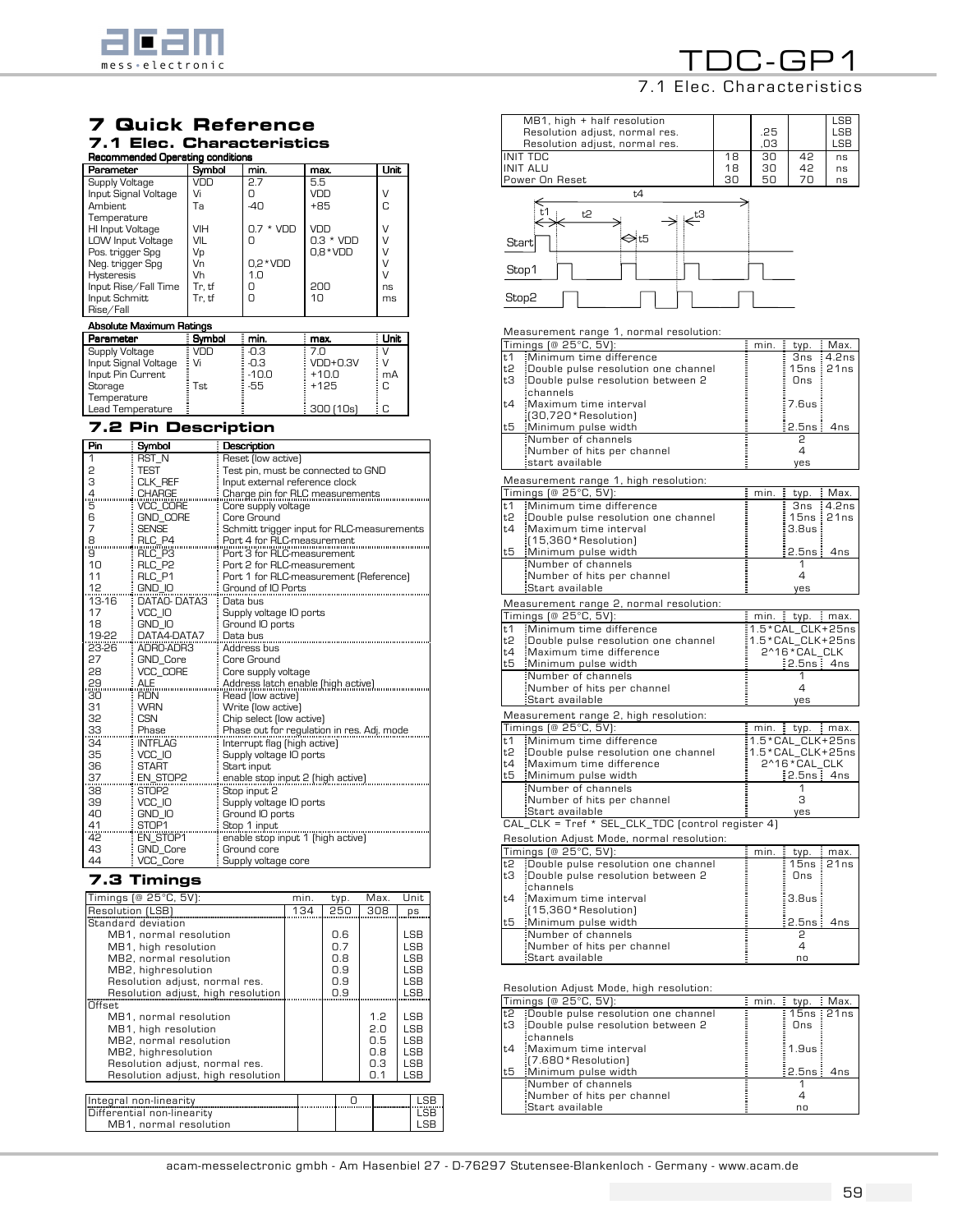## 6.4 Registers

Write Registers and Addresses

|                | Register 0          | :Address: 0                                                       |
|----------------|---------------------|-------------------------------------------------------------------|
|                | <b>Bit Name</b>     | <b>Description</b>                                                |
|                | <b>ECAL</b>         | $\pm$ initializes a separate CAL run $\rightarrow$ Update of CAL- |
|                |                     | values in the calibration value registers                         |
| 6              | <b>CALIBRATE</b>    | instructs the ALU to do a calibration calculation                 |
| 5              | <b>MULTIPLICATE</b> | instructs the ALU to do a multiplication                          |
| 4              | MESSB <sub>2</sub>  | :'1' switches to measurement with predivider                      |
| Iз             | <b>EN CAL AUTO</b>  | $\frac{1}{2}$ = automatic calibration after measurement           |
| $\overline{c}$ | <b>EDGE STP2</b>    | selects slope sensitivity Stop2-Input O=rise                      |
|                | <b>EDGE STP1</b>    | selects slope sensitivity Stop1-Input O=rise                      |
|                | <b>EDGE STA</b>     | selects slope sensitivity Start-Input O=rise                      |

|   | Register 1       | :Address: 1                                                 |
|---|------------------|-------------------------------------------------------------|
|   | <b>Bit Name</b>  | Description (Remark: optimum value for ADJ<5:0><br>$=$ OxOd |
|   | <b>FRESO ADJ</b> | switches to resolution adjust mode                          |
| 6 | <b>HIGH RES</b>  | switches to high resolution mode                            |
| 5 | :ADJ<5>          | adjustment bit 5 of high resolution mode                    |
| 4 | :ADJ<4>          | adjustment bit 4 of high resolution mode                    |
| 3 | ADI <sub>3</sub> | adjustment bit 3 of high resolution mode                    |
| 2 | :ADJ<2>          | adjustment bit 2 of high resolution mode                    |
|   | : $ADJ<1>$       | adjustment bit 1 of high resolution mode                    |
|   | :ADJ<0>          | adjustment bit 0 of high resolution mode                    |

| Register 2     |                  | : Address: 2                                                         |
|----------------|------------------|----------------------------------------------------------------------|
|                | Bit Name         | : Description                                                        |
|                | HIT2 IN<3>       | : channel select for upper Nibble: 0= channel1,<br>$1 =$ channel $2$ |
| 6              | $HIT2$ IN<2>     | hit no for channel selected in bit 7                                 |
| 5              | HIT2 IN<1>       | hit-no, for channel selected in bit 7                                |
| $\overline{a}$ | HIT2 IN<0>       | hit-no, for channel selected in bit 7                                |
| 3              | $HIT1$ IN $3$    | channel select for lower Nibble: 0= channel1.<br>$1 =$ channel $2$   |
| 2              | HIT1 IN<2>       | hit-no, for channel selected in bit 3                                |
|                | HIT1 IN<1>       | hit no, for channel selected in bit 3                                |
|                | :HIT1 IN <o></o> | hit-no, for channel selected in bit 3                                |

Description of nibbles in detail

|                   |    |  | HITx IN<3>:HITx IN<2>:HITx IN<1>:HITx IN<0>:Number of Hits |
|-------------------|----|--|------------------------------------------------------------|
|                   |    |  | <b>Start</b>                                               |
| $0$ or $1$        | Ξn |  | $:1.$ Hit of channel 1 or 2 $\mid$                         |
| $0$ or $1$        | ח  |  | :2. Hit of channel 1 or 2                                  |
| $0$ or $1$        | ÷Π |  | :3. Hit of channel 1 or 2                                  |
| $0$ or $1$        |    |  | :4. Hit of channel 1 or 2                                  |
| $0$ or $1$        |    |  | :Cal 1 of channel 1 or 2                                   |
| $0 \text{ or } 1$ |    |  | :Cal 2 of channel 1 or 2                                   |

|               | Register 3 | : Address: 3                       |
|---------------|------------|------------------------------------|
|               | Bit Name   | Description                        |
|               |            | FAK PLL<7> MSB adjustment of PLL   |
| 6             |            |                                    |
| 5             |            |                                    |
|               |            |                                    |
|               |            |                                    |
| $\frac{4}{2}$ |            |                                    |
|               |            |                                    |
|               |            | :FAK PLL<0> :LSB adjustment of PLL |
|               |            |                                    |

|                | Register 4                   | : Address: 4                                          |
|----------------|------------------------------|-------------------------------------------------------|
| <b>Bit</b>     | Name                         | Description                                           |
| 17             |                              | SEL CLK TDC<2> : divider for calibration clock of TDC |
| 6              | <b>SEL CLK TDC&lt;1&gt;</b>  |                                                       |
| 5              | SEL CLK TDC<0>               |                                                       |
| $\overline{4}$ | INEG PH PLL                  | Negotiation of phase outputs of PLL (has to be        |
|                |                              | :'1' if the recommended circuit is used)              |
| isi<br>P       | SET PAR PLL                  | :1=Track mode of PLL (Set Par Modus)                  |
|                | <b>ISEL CLK PLL&lt;2&gt;</b> | : divider for reference clock of PLL                  |
| l1             | <b>ISEL CLK PLL&lt;1&gt;</b> |                                                       |
| 10             | SEL CLK PLL <d></d>          |                                                       |

|               | Register 5                   | : Address: 5                                       |
|---------------|------------------------------|----------------------------------------------------|
|               | Bit Name                     | <b>Description</b>                                 |
|               | RLC NR<2>                    | sets the number of RLC ports to be measured        |
| 6             | :RLC NR<1>                   | or the number of the port                          |
| 5             | RLC NR<0>                    |                                                    |
| $\frac{4}{3}$ | <b>ISINGLE EN</b>            | single port measur. $= 1$ , $0 =$ all ports 1 to n |
|               | EC SEL                       | $\frac{1}{2}$ measure capacitors = 1               |
| 2             |                              | SEL CLK RLC<2> clock divider for RLC-unit          |
|               | <b>ISEL CLK RLC&lt;1&gt;</b> |                                                    |
| 10            | <b>ISEL CLK RLC<o></o></b>   |                                                    |

| Bit<br>Description<br>7<br>INT_SEL<br>Interrupt Select [O= ALU ready, 1= Overflow]<br>6<br><b>QUEUING</b><br>Enable Queuing in measurement range 1<br>5<br>RETRIG_EN<br>Enable retrigger mode<br>$\frac{4}{3}$<br>NOISE_EN<br>Noise Enable<br>starts RLC measurement<br>RLC_EN<br>2<br>USE_TRANS<br>1= RLC-unit uses external transistor<br>1<br>sets frequency of BIGALU (default: lowest speed)<br>SPFFD<1><br>0<br>SPEED<0><br>Address: 7<br>Register 7<br>Bit.<br>Description<br>:Name<br>7<br>HALF_RES <del>!</del><br>Half resolution<br>6<br>5<br>EN_SUI<br>Enable spike suppression at RDN<br>EN_HIT2<2><br>number of allowed hits on channel 2 (max. 4)<br>$\frac{4}{3}$<br>EN_HIT2<1><br>EN HIT2<0><br>5<br>EN_HIT1<2><br>number of allowed hits on channel 1 (max. 4)<br>1<br>EN_HIT1<1><br>0<br>EN_HIT1<0><br>Register 8-10<br>:Address:8-10<br>Register 8<br>multiplication factor<70><br>Register 9<br>multiplication factor <158><br>Register 10<br>multiplication factor <2316><br>Address 11:<br>Register 11<br>Bit<br>Name<br>Description<br>FPOR.<br>7<br>Power On Reset [1]<br>6<br>POR.<br>Power On Reset [O]<br>5<br>POR.<br>Power On Reset [1]<br>$\frac{4}{3}$<br>POR.<br>Power On Reset [O]<br>:n.c.<br>2<br>CLK_NOISE<br>Clock for PRBS counter in auto noise unit<br>1<br><b>INIT BIGALU</b><br>Init for Bigalu unit<br>0<br>Init for TDC unit<br>:INIT_TDC<br>Read registers and addresses<br>Name<br>No.Bits<br>calibrated data<br>Description<br>ERG_REGO<br>16<br>Result register 1<br>after-decimal O<br>0<br>1<br>16<br>Result register 2<br>ERG_REG1<br>pre-decimal O<br>2<br>16<br>Result register 3<br>ERG_REG2<br>after-decimal 1<br>$\frac{3}{4}$<br>16<br>Result register 4<br><u>ERG_REG3</u><br>pre-decimal 1<br>ERG_REG4<br>16<br>Result register 5<br>after-decimal 2<br>5<br>16<br>ERG_REG5<br>Result register 6<br>pre-decimal 2<br>6<br>ERG_REG6<br>16<br>: Result register 7<br>after-decimal 3<br>16<br>$\overline{z}$<br><u>ERG_REG7</u><br>Result register 8<br>pre-decimal 3<br>8<br>STAT1<br>8<br>Status register 1<br>9<br>STAT2<br>8<br>Status register 2<br>А<br>REF_PLL<br>8<br>Reference value of the PLL that is<br>won in a SET_PAR run<br>Statusregister 1<br>Address: B<br>Bit<br>Description<br>Name<br>7<br>PLL LOCK<br>Indicates whether PLL has locked<br>6<br>OFL<br>Overflow of measuring unit<br>5<br>HIT2_TDC<2>: Indicates number of present hit on channel 2<br>$\frac{4}{3}$<br>HIT2_TDC<1>:Indicates number of present hit on channel 2<br>TDC <o> Indicates number of present hit on channel 2<br/>HIT2<br/>2<br/>HII 1<br/>.I DC&lt;2&gt;:Indicates number of present hit on channel 1<br/>1<br/>HIT1_TDC&lt;1&gt; Indicates number of present hit on channel 1<br/>TDC<o>: Indicates number of present hit on channel 1<br/>0<br/>HIT<sub>1</sub><br/>Statusregister 2<br/>Address: 9<br/>Bit<br/>Name<br/>Description<br/>7<br/>N.C.<br/>not used<br/>6<br/>N.C.<br/>not used<br/>5<br/>RLC_END<br/>End of RLC-measurement<br/>4<br/>Indication of multiplication (=Bit5 of registerO)<br/>Multiply<br/>3<br/>Indication of calibration [=Bit6 of register 0]<br/>Calibrate<br/>2<br/>pointer position in result register<br/>LD REGS&lt;2&gt;<br/>1<br/>pointer position in result register<br/>LD_REGS&lt;1&gt;<br/>0<br/>pointer position in result register<br/>ELD_REGS&lt;0&gt;<br/>Clock/PLL divider factors<br/>SEI<br/>CLK_x<br/>division by<br/>Description<br/>1<br/>0<br/><math>\mathbf{1}</math><br/>5<br/>5<br/><math>\overline{4}</math><br/>З<br/>8<br/>4<br/>16<br/>5<br/>32</o></o> |   | Register 6 |    | Address: 6 |                       |
|------------------------------------------------------------------------------------------------------------------------------------------------------------------------------------------------------------------------------------------------------------------------------------------------------------------------------------------------------------------------------------------------------------------------------------------------------------------------------------------------------------------------------------------------------------------------------------------------------------------------------------------------------------------------------------------------------------------------------------------------------------------------------------------------------------------------------------------------------------------------------------------------------------------------------------------------------------------------------------------------------------------------------------------------------------------------------------------------------------------------------------------------------------------------------------------------------------------------------------------------------------------------------------------------------------------------------------------------------------------------------------------------------------------------------------------------------------------------------------------------------------------------------------------------------------------------------------------------------------------------------------------------------------------------------------------------------------------------------------------------------------------------------------------------------------------------------------------------------------------------------------------------------------------------------------------------------------------------------------------------------------------------------------------------------------------------------------------------------------------------------------------------------------------------------------------------------------------------------------------------------------------------------------------------------------------------------------------------------------------------------------------------------------------------------------------------------------------------------------------------------------------------------------------------------------------------------------------------------------------------------------------------------------------------------------------------------------------------------------------------------------------------------------------------------------------------------------------------------------------------------------------------------------------------------------------------------------------------------------------------------------------------------------------------------------------------------------------------------------------------------------------------------------------------------------------------------------------------------------------------------------------------------------------------------------------------------------------------------------------------------------------------------------------------------------------------------------------------------------------------------------------------------------------------------------------------------------|---|------------|----|------------|-----------------------|
|                                                                                                                                                                                                                                                                                                                                                                                                                                                                                                                                                                                                                                                                                                                                                                                                                                                                                                                                                                                                                                                                                                                                                                                                                                                                                                                                                                                                                                                                                                                                                                                                                                                                                                                                                                                                                                                                                                                                                                                                                                                                                                                                                                                                                                                                                                                                                                                                                                                                                                                                                                                                                                                                                                                                                                                                                                                                                                                                                                                                                                                                                                                                                                                                                                                                                                                                                                                                                                                                                                                                                                                    |   | :Name      |    |            |                       |
|                                                                                                                                                                                                                                                                                                                                                                                                                                                                                                                                                                                                                                                                                                                                                                                                                                                                                                                                                                                                                                                                                                                                                                                                                                                                                                                                                                                                                                                                                                                                                                                                                                                                                                                                                                                                                                                                                                                                                                                                                                                                                                                                                                                                                                                                                                                                                                                                                                                                                                                                                                                                                                                                                                                                                                                                                                                                                                                                                                                                                                                                                                                                                                                                                                                                                                                                                                                                                                                                                                                                                                                    |   |            |    |            |                       |
|                                                                                                                                                                                                                                                                                                                                                                                                                                                                                                                                                                                                                                                                                                                                                                                                                                                                                                                                                                                                                                                                                                                                                                                                                                                                                                                                                                                                                                                                                                                                                                                                                                                                                                                                                                                                                                                                                                                                                                                                                                                                                                                                                                                                                                                                                                                                                                                                                                                                                                                                                                                                                                                                                                                                                                                                                                                                                                                                                                                                                                                                                                                                                                                                                                                                                                                                                                                                                                                                                                                                                                                    |   |            |    |            |                       |
|                                                                                                                                                                                                                                                                                                                                                                                                                                                                                                                                                                                                                                                                                                                                                                                                                                                                                                                                                                                                                                                                                                                                                                                                                                                                                                                                                                                                                                                                                                                                                                                                                                                                                                                                                                                                                                                                                                                                                                                                                                                                                                                                                                                                                                                                                                                                                                                                                                                                                                                                                                                                                                                                                                                                                                                                                                                                                                                                                                                                                                                                                                                                                                                                                                                                                                                                                                                                                                                                                                                                                                                    |   |            |    |            |                       |
|                                                                                                                                                                                                                                                                                                                                                                                                                                                                                                                                                                                                                                                                                                                                                                                                                                                                                                                                                                                                                                                                                                                                                                                                                                                                                                                                                                                                                                                                                                                                                                                                                                                                                                                                                                                                                                                                                                                                                                                                                                                                                                                                                                                                                                                                                                                                                                                                                                                                                                                                                                                                                                                                                                                                                                                                                                                                                                                                                                                                                                                                                                                                                                                                                                                                                                                                                                                                                                                                                                                                                                                    |   |            |    |            |                       |
|                                                                                                                                                                                                                                                                                                                                                                                                                                                                                                                                                                                                                                                                                                                                                                                                                                                                                                                                                                                                                                                                                                                                                                                                                                                                                                                                                                                                                                                                                                                                                                                                                                                                                                                                                                                                                                                                                                                                                                                                                                                                                                                                                                                                                                                                                                                                                                                                                                                                                                                                                                                                                                                                                                                                                                                                                                                                                                                                                                                                                                                                                                                                                                                                                                                                                                                                                                                                                                                                                                                                                                                    |   |            |    |            |                       |
|                                                                                                                                                                                                                                                                                                                                                                                                                                                                                                                                                                                                                                                                                                                                                                                                                                                                                                                                                                                                                                                                                                                                                                                                                                                                                                                                                                                                                                                                                                                                                                                                                                                                                                                                                                                                                                                                                                                                                                                                                                                                                                                                                                                                                                                                                                                                                                                                                                                                                                                                                                                                                                                                                                                                                                                                                                                                                                                                                                                                                                                                                                                                                                                                                                                                                                                                                                                                                                                                                                                                                                                    |   |            |    |            |                       |
|                                                                                                                                                                                                                                                                                                                                                                                                                                                                                                                                                                                                                                                                                                                                                                                                                                                                                                                                                                                                                                                                                                                                                                                                                                                                                                                                                                                                                                                                                                                                                                                                                                                                                                                                                                                                                                                                                                                                                                                                                                                                                                                                                                                                                                                                                                                                                                                                                                                                                                                                                                                                                                                                                                                                                                                                                                                                                                                                                                                                                                                                                                                                                                                                                                                                                                                                                                                                                                                                                                                                                                                    |   |            |    |            |                       |
|                                                                                                                                                                                                                                                                                                                                                                                                                                                                                                                                                                                                                                                                                                                                                                                                                                                                                                                                                                                                                                                                                                                                                                                                                                                                                                                                                                                                                                                                                                                                                                                                                                                                                                                                                                                                                                                                                                                                                                                                                                                                                                                                                                                                                                                                                                                                                                                                                                                                                                                                                                                                                                                                                                                                                                                                                                                                                                                                                                                                                                                                                                                                                                                                                                                                                                                                                                                                                                                                                                                                                                                    |   |            |    |            |                       |
|                                                                                                                                                                                                                                                                                                                                                                                                                                                                                                                                                                                                                                                                                                                                                                                                                                                                                                                                                                                                                                                                                                                                                                                                                                                                                                                                                                                                                                                                                                                                                                                                                                                                                                                                                                                                                                                                                                                                                                                                                                                                                                                                                                                                                                                                                                                                                                                                                                                                                                                                                                                                                                                                                                                                                                                                                                                                                                                                                                                                                                                                                                                                                                                                                                                                                                                                                                                                                                                                                                                                                                                    |   |            |    |            |                       |
|                                                                                                                                                                                                                                                                                                                                                                                                                                                                                                                                                                                                                                                                                                                                                                                                                                                                                                                                                                                                                                                                                                                                                                                                                                                                                                                                                                                                                                                                                                                                                                                                                                                                                                                                                                                                                                                                                                                                                                                                                                                                                                                                                                                                                                                                                                                                                                                                                                                                                                                                                                                                                                                                                                                                                                                                                                                                                                                                                                                                                                                                                                                                                                                                                                                                                                                                                                                                                                                                                                                                                                                    |   |            |    |            |                       |
|                                                                                                                                                                                                                                                                                                                                                                                                                                                                                                                                                                                                                                                                                                                                                                                                                                                                                                                                                                                                                                                                                                                                                                                                                                                                                                                                                                                                                                                                                                                                                                                                                                                                                                                                                                                                                                                                                                                                                                                                                                                                                                                                                                                                                                                                                                                                                                                                                                                                                                                                                                                                                                                                                                                                                                                                                                                                                                                                                                                                                                                                                                                                                                                                                                                                                                                                                                                                                                                                                                                                                                                    |   |            |    |            |                       |
|                                                                                                                                                                                                                                                                                                                                                                                                                                                                                                                                                                                                                                                                                                                                                                                                                                                                                                                                                                                                                                                                                                                                                                                                                                                                                                                                                                                                                                                                                                                                                                                                                                                                                                                                                                                                                                                                                                                                                                                                                                                                                                                                                                                                                                                                                                                                                                                                                                                                                                                                                                                                                                                                                                                                                                                                                                                                                                                                                                                                                                                                                                                                                                                                                                                                                                                                                                                                                                                                                                                                                                                    |   |            |    |            |                       |
|                                                                                                                                                                                                                                                                                                                                                                                                                                                                                                                                                                                                                                                                                                                                                                                                                                                                                                                                                                                                                                                                                                                                                                                                                                                                                                                                                                                                                                                                                                                                                                                                                                                                                                                                                                                                                                                                                                                                                                                                                                                                                                                                                                                                                                                                                                                                                                                                                                                                                                                                                                                                                                                                                                                                                                                                                                                                                                                                                                                                                                                                                                                                                                                                                                                                                                                                                                                                                                                                                                                                                                                    |   |            |    |            |                       |
|                                                                                                                                                                                                                                                                                                                                                                                                                                                                                                                                                                                                                                                                                                                                                                                                                                                                                                                                                                                                                                                                                                                                                                                                                                                                                                                                                                                                                                                                                                                                                                                                                                                                                                                                                                                                                                                                                                                                                                                                                                                                                                                                                                                                                                                                                                                                                                                                                                                                                                                                                                                                                                                                                                                                                                                                                                                                                                                                                                                                                                                                                                                                                                                                                                                                                                                                                                                                                                                                                                                                                                                    |   |            |    |            |                       |
|                                                                                                                                                                                                                                                                                                                                                                                                                                                                                                                                                                                                                                                                                                                                                                                                                                                                                                                                                                                                                                                                                                                                                                                                                                                                                                                                                                                                                                                                                                                                                                                                                                                                                                                                                                                                                                                                                                                                                                                                                                                                                                                                                                                                                                                                                                                                                                                                                                                                                                                                                                                                                                                                                                                                                                                                                                                                                                                                                                                                                                                                                                                                                                                                                                                                                                                                                                                                                                                                                                                                                                                    |   |            |    |            |                       |
|                                                                                                                                                                                                                                                                                                                                                                                                                                                                                                                                                                                                                                                                                                                                                                                                                                                                                                                                                                                                                                                                                                                                                                                                                                                                                                                                                                                                                                                                                                                                                                                                                                                                                                                                                                                                                                                                                                                                                                                                                                                                                                                                                                                                                                                                                                                                                                                                                                                                                                                                                                                                                                                                                                                                                                                                                                                                                                                                                                                                                                                                                                                                                                                                                                                                                                                                                                                                                                                                                                                                                                                    |   |            |    |            |                       |
|                                                                                                                                                                                                                                                                                                                                                                                                                                                                                                                                                                                                                                                                                                                                                                                                                                                                                                                                                                                                                                                                                                                                                                                                                                                                                                                                                                                                                                                                                                                                                                                                                                                                                                                                                                                                                                                                                                                                                                                                                                                                                                                                                                                                                                                                                                                                                                                                                                                                                                                                                                                                                                                                                                                                                                                                                                                                                                                                                                                                                                                                                                                                                                                                                                                                                                                                                                                                                                                                                                                                                                                    |   |            |    |            |                       |
|                                                                                                                                                                                                                                                                                                                                                                                                                                                                                                                                                                                                                                                                                                                                                                                                                                                                                                                                                                                                                                                                                                                                                                                                                                                                                                                                                                                                                                                                                                                                                                                                                                                                                                                                                                                                                                                                                                                                                                                                                                                                                                                                                                                                                                                                                                                                                                                                                                                                                                                                                                                                                                                                                                                                                                                                                                                                                                                                                                                                                                                                                                                                                                                                                                                                                                                                                                                                                                                                                                                                                                                    |   |            |    |            |                       |
|                                                                                                                                                                                                                                                                                                                                                                                                                                                                                                                                                                                                                                                                                                                                                                                                                                                                                                                                                                                                                                                                                                                                                                                                                                                                                                                                                                                                                                                                                                                                                                                                                                                                                                                                                                                                                                                                                                                                                                                                                                                                                                                                                                                                                                                                                                                                                                                                                                                                                                                                                                                                                                                                                                                                                                                                                                                                                                                                                                                                                                                                                                                                                                                                                                                                                                                                                                                                                                                                                                                                                                                    |   |            |    |            |                       |
|                                                                                                                                                                                                                                                                                                                                                                                                                                                                                                                                                                                                                                                                                                                                                                                                                                                                                                                                                                                                                                                                                                                                                                                                                                                                                                                                                                                                                                                                                                                                                                                                                                                                                                                                                                                                                                                                                                                                                                                                                                                                                                                                                                                                                                                                                                                                                                                                                                                                                                                                                                                                                                                                                                                                                                                                                                                                                                                                                                                                                                                                                                                                                                                                                                                                                                                                                                                                                                                                                                                                                                                    |   |            |    |            |                       |
|                                                                                                                                                                                                                                                                                                                                                                                                                                                                                                                                                                                                                                                                                                                                                                                                                                                                                                                                                                                                                                                                                                                                                                                                                                                                                                                                                                                                                                                                                                                                                                                                                                                                                                                                                                                                                                                                                                                                                                                                                                                                                                                                                                                                                                                                                                                                                                                                                                                                                                                                                                                                                                                                                                                                                                                                                                                                                                                                                                                                                                                                                                                                                                                                                                                                                                                                                                                                                                                                                                                                                                                    |   |            |    |            |                       |
|                                                                                                                                                                                                                                                                                                                                                                                                                                                                                                                                                                                                                                                                                                                                                                                                                                                                                                                                                                                                                                                                                                                                                                                                                                                                                                                                                                                                                                                                                                                                                                                                                                                                                                                                                                                                                                                                                                                                                                                                                                                                                                                                                                                                                                                                                                                                                                                                                                                                                                                                                                                                                                                                                                                                                                                                                                                                                                                                                                                                                                                                                                                                                                                                                                                                                                                                                                                                                                                                                                                                                                                    |   |            |    |            |                       |
|                                                                                                                                                                                                                                                                                                                                                                                                                                                                                                                                                                                                                                                                                                                                                                                                                                                                                                                                                                                                                                                                                                                                                                                                                                                                                                                                                                                                                                                                                                                                                                                                                                                                                                                                                                                                                                                                                                                                                                                                                                                                                                                                                                                                                                                                                                                                                                                                                                                                                                                                                                                                                                                                                                                                                                                                                                                                                                                                                                                                                                                                                                                                                                                                                                                                                                                                                                                                                                                                                                                                                                                    |   |            |    |            |                       |
|                                                                                                                                                                                                                                                                                                                                                                                                                                                                                                                                                                                                                                                                                                                                                                                                                                                                                                                                                                                                                                                                                                                                                                                                                                                                                                                                                                                                                                                                                                                                                                                                                                                                                                                                                                                                                                                                                                                                                                                                                                                                                                                                                                                                                                                                                                                                                                                                                                                                                                                                                                                                                                                                                                                                                                                                                                                                                                                                                                                                                                                                                                                                                                                                                                                                                                                                                                                                                                                                                                                                                                                    |   |            |    |            |                       |
|                                                                                                                                                                                                                                                                                                                                                                                                                                                                                                                                                                                                                                                                                                                                                                                                                                                                                                                                                                                                                                                                                                                                                                                                                                                                                                                                                                                                                                                                                                                                                                                                                                                                                                                                                                                                                                                                                                                                                                                                                                                                                                                                                                                                                                                                                                                                                                                                                                                                                                                                                                                                                                                                                                                                                                                                                                                                                                                                                                                                                                                                                                                                                                                                                                                                                                                                                                                                                                                                                                                                                                                    |   |            |    |            |                       |
|                                                                                                                                                                                                                                                                                                                                                                                                                                                                                                                                                                                                                                                                                                                                                                                                                                                                                                                                                                                                                                                                                                                                                                                                                                                                                                                                                                                                                                                                                                                                                                                                                                                                                                                                                                                                                                                                                                                                                                                                                                                                                                                                                                                                                                                                                                                                                                                                                                                                                                                                                                                                                                                                                                                                                                                                                                                                                                                                                                                                                                                                                                                                                                                                                                                                                                                                                                                                                                                                                                                                                                                    |   |            |    |            |                       |
|                                                                                                                                                                                                                                                                                                                                                                                                                                                                                                                                                                                                                                                                                                                                                                                                                                                                                                                                                                                                                                                                                                                                                                                                                                                                                                                                                                                                                                                                                                                                                                                                                                                                                                                                                                                                                                                                                                                                                                                                                                                                                                                                                                                                                                                                                                                                                                                                                                                                                                                                                                                                                                                                                                                                                                                                                                                                                                                                                                                                                                                                                                                                                                                                                                                                                                                                                                                                                                                                                                                                                                                    |   |            |    |            |                       |
|                                                                                                                                                                                                                                                                                                                                                                                                                                                                                                                                                                                                                                                                                                                                                                                                                                                                                                                                                                                                                                                                                                                                                                                                                                                                                                                                                                                                                                                                                                                                                                                                                                                                                                                                                                                                                                                                                                                                                                                                                                                                                                                                                                                                                                                                                                                                                                                                                                                                                                                                                                                                                                                                                                                                                                                                                                                                                                                                                                                                                                                                                                                                                                                                                                                                                                                                                                                                                                                                                                                                                                                    |   |            |    |            |                       |
|                                                                                                                                                                                                                                                                                                                                                                                                                                                                                                                                                                                                                                                                                                                                                                                                                                                                                                                                                                                                                                                                                                                                                                                                                                                                                                                                                                                                                                                                                                                                                                                                                                                                                                                                                                                                                                                                                                                                                                                                                                                                                                                                                                                                                                                                                                                                                                                                                                                                                                                                                                                                                                                                                                                                                                                                                                                                                                                                                                                                                                                                                                                                                                                                                                                                                                                                                                                                                                                                                                                                                                                    |   |            |    |            |                       |
|                                                                                                                                                                                                                                                                                                                                                                                                                                                                                                                                                                                                                                                                                                                                                                                                                                                                                                                                                                                                                                                                                                                                                                                                                                                                                                                                                                                                                                                                                                                                                                                                                                                                                                                                                                                                                                                                                                                                                                                                                                                                                                                                                                                                                                                                                                                                                                                                                                                                                                                                                                                                                                                                                                                                                                                                                                                                                                                                                                                                                                                                                                                                                                                                                                                                                                                                                                                                                                                                                                                                                                                    |   |            |    |            |                       |
|                                                                                                                                                                                                                                                                                                                                                                                                                                                                                                                                                                                                                                                                                                                                                                                                                                                                                                                                                                                                                                                                                                                                                                                                                                                                                                                                                                                                                                                                                                                                                                                                                                                                                                                                                                                                                                                                                                                                                                                                                                                                                                                                                                                                                                                                                                                                                                                                                                                                                                                                                                                                                                                                                                                                                                                                                                                                                                                                                                                                                                                                                                                                                                                                                                                                                                                                                                                                                                                                                                                                                                                    |   |            |    |            |                       |
|                                                                                                                                                                                                                                                                                                                                                                                                                                                                                                                                                                                                                                                                                                                                                                                                                                                                                                                                                                                                                                                                                                                                                                                                                                                                                                                                                                                                                                                                                                                                                                                                                                                                                                                                                                                                                                                                                                                                                                                                                                                                                                                                                                                                                                                                                                                                                                                                                                                                                                                                                                                                                                                                                                                                                                                                                                                                                                                                                                                                                                                                                                                                                                                                                                                                                                                                                                                                                                                                                                                                                                                    |   |            |    |            |                       |
|                                                                                                                                                                                                                                                                                                                                                                                                                                                                                                                                                                                                                                                                                                                                                                                                                                                                                                                                                                                                                                                                                                                                                                                                                                                                                                                                                                                                                                                                                                                                                                                                                                                                                                                                                                                                                                                                                                                                                                                                                                                                                                                                                                                                                                                                                                                                                                                                                                                                                                                                                                                                                                                                                                                                                                                                                                                                                                                                                                                                                                                                                                                                                                                                                                                                                                                                                                                                                                                                                                                                                                                    |   |            |    |            |                       |
|                                                                                                                                                                                                                                                                                                                                                                                                                                                                                                                                                                                                                                                                                                                                                                                                                                                                                                                                                                                                                                                                                                                                                                                                                                                                                                                                                                                                                                                                                                                                                                                                                                                                                                                                                                                                                                                                                                                                                                                                                                                                                                                                                                                                                                                                                                                                                                                                                                                                                                                                                                                                                                                                                                                                                                                                                                                                                                                                                                                                                                                                                                                                                                                                                                                                                                                                                                                                                                                                                                                                                                                    |   |            |    |            |                       |
|                                                                                                                                                                                                                                                                                                                                                                                                                                                                                                                                                                                                                                                                                                                                                                                                                                                                                                                                                                                                                                                                                                                                                                                                                                                                                                                                                                                                                                                                                                                                                                                                                                                                                                                                                                                                                                                                                                                                                                                                                                                                                                                                                                                                                                                                                                                                                                                                                                                                                                                                                                                                                                                                                                                                                                                                                                                                                                                                                                                                                                                                                                                                                                                                                                                                                                                                                                                                                                                                                                                                                                                    |   |            |    |            |                       |
|                                                                                                                                                                                                                                                                                                                                                                                                                                                                                                                                                                                                                                                                                                                                                                                                                                                                                                                                                                                                                                                                                                                                                                                                                                                                                                                                                                                                                                                                                                                                                                                                                                                                                                                                                                                                                                                                                                                                                                                                                                                                                                                                                                                                                                                                                                                                                                                                                                                                                                                                                                                                                                                                                                                                                                                                                                                                                                                                                                                                                                                                                                                                                                                                                                                                                                                                                                                                                                                                                                                                                                                    |   |            |    |            |                       |
|                                                                                                                                                                                                                                                                                                                                                                                                                                                                                                                                                                                                                                                                                                                                                                                                                                                                                                                                                                                                                                                                                                                                                                                                                                                                                                                                                                                                                                                                                                                                                                                                                                                                                                                                                                                                                                                                                                                                                                                                                                                                                                                                                                                                                                                                                                                                                                                                                                                                                                                                                                                                                                                                                                                                                                                                                                                                                                                                                                                                                                                                                                                                                                                                                                                                                                                                                                                                                                                                                                                                                                                    |   |            |    |            |                       |
|                                                                                                                                                                                                                                                                                                                                                                                                                                                                                                                                                                                                                                                                                                                                                                                                                                                                                                                                                                                                                                                                                                                                                                                                                                                                                                                                                                                                                                                                                                                                                                                                                                                                                                                                                                                                                                                                                                                                                                                                                                                                                                                                                                                                                                                                                                                                                                                                                                                                                                                                                                                                                                                                                                                                                                                                                                                                                                                                                                                                                                                                                                                                                                                                                                                                                                                                                                                                                                                                                                                                                                                    |   |            |    |            |                       |
|                                                                                                                                                                                                                                                                                                                                                                                                                                                                                                                                                                                                                                                                                                                                                                                                                                                                                                                                                                                                                                                                                                                                                                                                                                                                                                                                                                                                                                                                                                                                                                                                                                                                                                                                                                                                                                                                                                                                                                                                                                                                                                                                                                                                                                                                                                                                                                                                                                                                                                                                                                                                                                                                                                                                                                                                                                                                                                                                                                                                                                                                                                                                                                                                                                                                                                                                                                                                                                                                                                                                                                                    |   |            |    |            |                       |
|                                                                                                                                                                                                                                                                                                                                                                                                                                                                                                                                                                                                                                                                                                                                                                                                                                                                                                                                                                                                                                                                                                                                                                                                                                                                                                                                                                                                                                                                                                                                                                                                                                                                                                                                                                                                                                                                                                                                                                                                                                                                                                                                                                                                                                                                                                                                                                                                                                                                                                                                                                                                                                                                                                                                                                                                                                                                                                                                                                                                                                                                                                                                                                                                                                                                                                                                                                                                                                                                                                                                                                                    |   |            |    |            |                       |
|                                                                                                                                                                                                                                                                                                                                                                                                                                                                                                                                                                                                                                                                                                                                                                                                                                                                                                                                                                                                                                                                                                                                                                                                                                                                                                                                                                                                                                                                                                                                                                                                                                                                                                                                                                                                                                                                                                                                                                                                                                                                                                                                                                                                                                                                                                                                                                                                                                                                                                                                                                                                                                                                                                                                                                                                                                                                                                                                                                                                                                                                                                                                                                                                                                                                                                                                                                                                                                                                                                                                                                                    |   |            |    |            |                       |
|                                                                                                                                                                                                                                                                                                                                                                                                                                                                                                                                                                                                                                                                                                                                                                                                                                                                                                                                                                                                                                                                                                                                                                                                                                                                                                                                                                                                                                                                                                                                                                                                                                                                                                                                                                                                                                                                                                                                                                                                                                                                                                                                                                                                                                                                                                                                                                                                                                                                                                                                                                                                                                                                                                                                                                                                                                                                                                                                                                                                                                                                                                                                                                                                                                                                                                                                                                                                                                                                                                                                                                                    |   |            |    |            |                       |
|                                                                                                                                                                                                                                                                                                                                                                                                                                                                                                                                                                                                                                                                                                                                                                                                                                                                                                                                                                                                                                                                                                                                                                                                                                                                                                                                                                                                                                                                                                                                                                                                                                                                                                                                                                                                                                                                                                                                                                                                                                                                                                                                                                                                                                                                                                                                                                                                                                                                                                                                                                                                                                                                                                                                                                                                                                                                                                                                                                                                                                                                                                                                                                                                                                                                                                                                                                                                                                                                                                                                                                                    |   |            |    |            |                       |
|                                                                                                                                                                                                                                                                                                                                                                                                                                                                                                                                                                                                                                                                                                                                                                                                                                                                                                                                                                                                                                                                                                                                                                                                                                                                                                                                                                                                                                                                                                                                                                                                                                                                                                                                                                                                                                                                                                                                                                                                                                                                                                                                                                                                                                                                                                                                                                                                                                                                                                                                                                                                                                                                                                                                                                                                                                                                                                                                                                                                                                                                                                                                                                                                                                                                                                                                                                                                                                                                                                                                                                                    |   |            |    |            |                       |
|                                                                                                                                                                                                                                                                                                                                                                                                                                                                                                                                                                                                                                                                                                                                                                                                                                                                                                                                                                                                                                                                                                                                                                                                                                                                                                                                                                                                                                                                                                                                                                                                                                                                                                                                                                                                                                                                                                                                                                                                                                                                                                                                                                                                                                                                                                                                                                                                                                                                                                                                                                                                                                                                                                                                                                                                                                                                                                                                                                                                                                                                                                                                                                                                                                                                                                                                                                                                                                                                                                                                                                                    |   |            |    |            |                       |
|                                                                                                                                                                                                                                                                                                                                                                                                                                                                                                                                                                                                                                                                                                                                                                                                                                                                                                                                                                                                                                                                                                                                                                                                                                                                                                                                                                                                                                                                                                                                                                                                                                                                                                                                                                                                                                                                                                                                                                                                                                                                                                                                                                                                                                                                                                                                                                                                                                                                                                                                                                                                                                                                                                                                                                                                                                                                                                                                                                                                                                                                                                                                                                                                                                                                                                                                                                                                                                                                                                                                                                                    |   |            |    |            |                       |
|                                                                                                                                                                                                                                                                                                                                                                                                                                                                                                                                                                                                                                                                                                                                                                                                                                                                                                                                                                                                                                                                                                                                                                                                                                                                                                                                                                                                                                                                                                                                                                                                                                                                                                                                                                                                                                                                                                                                                                                                                                                                                                                                                                                                                                                                                                                                                                                                                                                                                                                                                                                                                                                                                                                                                                                                                                                                                                                                                                                                                                                                                                                                                                                                                                                                                                                                                                                                                                                                                                                                                                                    |   |            |    |            |                       |
|                                                                                                                                                                                                                                                                                                                                                                                                                                                                                                                                                                                                                                                                                                                                                                                                                                                                                                                                                                                                                                                                                                                                                                                                                                                                                                                                                                                                                                                                                                                                                                                                                                                                                                                                                                                                                                                                                                                                                                                                                                                                                                                                                                                                                                                                                                                                                                                                                                                                                                                                                                                                                                                                                                                                                                                                                                                                                                                                                                                                                                                                                                                                                                                                                                                                                                                                                                                                                                                                                                                                                                                    |   |            |    |            |                       |
|                                                                                                                                                                                                                                                                                                                                                                                                                                                                                                                                                                                                                                                                                                                                                                                                                                                                                                                                                                                                                                                                                                                                                                                                                                                                                                                                                                                                                                                                                                                                                                                                                                                                                                                                                                                                                                                                                                                                                                                                                                                                                                                                                                                                                                                                                                                                                                                                                                                                                                                                                                                                                                                                                                                                                                                                                                                                                                                                                                                                                                                                                                                                                                                                                                                                                                                                                                                                                                                                                                                                                                                    |   |            |    |            |                       |
|                                                                                                                                                                                                                                                                                                                                                                                                                                                                                                                                                                                                                                                                                                                                                                                                                                                                                                                                                                                                                                                                                                                                                                                                                                                                                                                                                                                                                                                                                                                                                                                                                                                                                                                                                                                                                                                                                                                                                                                                                                                                                                                                                                                                                                                                                                                                                                                                                                                                                                                                                                                                                                                                                                                                                                                                                                                                                                                                                                                                                                                                                                                                                                                                                                                                                                                                                                                                                                                                                                                                                                                    |   |            |    |            |                       |
|                                                                                                                                                                                                                                                                                                                                                                                                                                                                                                                                                                                                                                                                                                                                                                                                                                                                                                                                                                                                                                                                                                                                                                                                                                                                                                                                                                                                                                                                                                                                                                                                                                                                                                                                                                                                                                                                                                                                                                                                                                                                                                                                                                                                                                                                                                                                                                                                                                                                                                                                                                                                                                                                                                                                                                                                                                                                                                                                                                                                                                                                                                                                                                                                                                                                                                                                                                                                                                                                                                                                                                                    |   |            |    |            |                       |
|                                                                                                                                                                                                                                                                                                                                                                                                                                                                                                                                                                                                                                                                                                                                                                                                                                                                                                                                                                                                                                                                                                                                                                                                                                                                                                                                                                                                                                                                                                                                                                                                                                                                                                                                                                                                                                                                                                                                                                                                                                                                                                                                                                                                                                                                                                                                                                                                                                                                                                                                                                                                                                                                                                                                                                                                                                                                                                                                                                                                                                                                                                                                                                                                                                                                                                                                                                                                                                                                                                                                                                                    |   |            |    |            |                       |
|                                                                                                                                                                                                                                                                                                                                                                                                                                                                                                                                                                                                                                                                                                                                                                                                                                                                                                                                                                                                                                                                                                                                                                                                                                                                                                                                                                                                                                                                                                                                                                                                                                                                                                                                                                                                                                                                                                                                                                                                                                                                                                                                                                                                                                                                                                                                                                                                                                                                                                                                                                                                                                                                                                                                                                                                                                                                                                                                                                                                                                                                                                                                                                                                                                                                                                                                                                                                                                                                                                                                                                                    |   |            |    |            |                       |
|                                                                                                                                                                                                                                                                                                                                                                                                                                                                                                                                                                                                                                                                                                                                                                                                                                                                                                                                                                                                                                                                                                                                                                                                                                                                                                                                                                                                                                                                                                                                                                                                                                                                                                                                                                                                                                                                                                                                                                                                                                                                                                                                                                                                                                                                                                                                                                                                                                                                                                                                                                                                                                                                                                                                                                                                                                                                                                                                                                                                                                                                                                                                                                                                                                                                                                                                                                                                                                                                                                                                                                                    |   |            |    |            |                       |
|                                                                                                                                                                                                                                                                                                                                                                                                                                                                                                                                                                                                                                                                                                                                                                                                                                                                                                                                                                                                                                                                                                                                                                                                                                                                                                                                                                                                                                                                                                                                                                                                                                                                                                                                                                                                                                                                                                                                                                                                                                                                                                                                                                                                                                                                                                                                                                                                                                                                                                                                                                                                                                                                                                                                                                                                                                                                                                                                                                                                                                                                                                                                                                                                                                                                                                                                                                                                                                                                                                                                                                                    |   |            |    |            |                       |
|                                                                                                                                                                                                                                                                                                                                                                                                                                                                                                                                                                                                                                                                                                                                                                                                                                                                                                                                                                                                                                                                                                                                                                                                                                                                                                                                                                                                                                                                                                                                                                                                                                                                                                                                                                                                                                                                                                                                                                                                                                                                                                                                                                                                                                                                                                                                                                                                                                                                                                                                                                                                                                                                                                                                                                                                                                                                                                                                                                                                                                                                                                                                                                                                                                                                                                                                                                                                                                                                                                                                                                                    |   |            |    |            |                       |
|                                                                                                                                                                                                                                                                                                                                                                                                                                                                                                                                                                                                                                                                                                                                                                                                                                                                                                                                                                                                                                                                                                                                                                                                                                                                                                                                                                                                                                                                                                                                                                                                                                                                                                                                                                                                                                                                                                                                                                                                                                                                                                                                                                                                                                                                                                                                                                                                                                                                                                                                                                                                                                                                                                                                                                                                                                                                                                                                                                                                                                                                                                                                                                                                                                                                                                                                                                                                                                                                                                                                                                                    |   |            |    |            |                       |
|                                                                                                                                                                                                                                                                                                                                                                                                                                                                                                                                                                                                                                                                                                                                                                                                                                                                                                                                                                                                                                                                                                                                                                                                                                                                                                                                                                                                                                                                                                                                                                                                                                                                                                                                                                                                                                                                                                                                                                                                                                                                                                                                                                                                                                                                                                                                                                                                                                                                                                                                                                                                                                                                                                                                                                                                                                                                                                                                                                                                                                                                                                                                                                                                                                                                                                                                                                                                                                                                                                                                                                                    |   |            |    |            |                       |
|                                                                                                                                                                                                                                                                                                                                                                                                                                                                                                                                                                                                                                                                                                                                                                                                                                                                                                                                                                                                                                                                                                                                                                                                                                                                                                                                                                                                                                                                                                                                                                                                                                                                                                                                                                                                                                                                                                                                                                                                                                                                                                                                                                                                                                                                                                                                                                                                                                                                                                                                                                                                                                                                                                                                                                                                                                                                                                                                                                                                                                                                                                                                                                                                                                                                                                                                                                                                                                                                                                                                                                                    |   |            |    |            |                       |
|                                                                                                                                                                                                                                                                                                                                                                                                                                                                                                                                                                                                                                                                                                                                                                                                                                                                                                                                                                                                                                                                                                                                                                                                                                                                                                                                                                                                                                                                                                                                                                                                                                                                                                                                                                                                                                                                                                                                                                                                                                                                                                                                                                                                                                                                                                                                                                                                                                                                                                                                                                                                                                                                                                                                                                                                                                                                                                                                                                                                                                                                                                                                                                                                                                                                                                                                                                                                                                                                                                                                                                                    |   |            |    |            |                       |
|                                                                                                                                                                                                                                                                                                                                                                                                                                                                                                                                                                                                                                                                                                                                                                                                                                                                                                                                                                                                                                                                                                                                                                                                                                                                                                                                                                                                                                                                                                                                                                                                                                                                                                                                                                                                                                                                                                                                                                                                                                                                                                                                                                                                                                                                                                                                                                                                                                                                                                                                                                                                                                                                                                                                                                                                                                                                                                                                                                                                                                                                                                                                                                                                                                                                                                                                                                                                                                                                                                                                                                                    |   |            |    |            |                       |
| 7<br>64                                                                                                                                                                                                                                                                                                                                                                                                                                                                                                                                                                                                                                                                                                                                                                                                                                                                                                                                                                                                                                                                                                                                                                                                                                                                                                                                                                                                                                                                                                                                                                                                                                                                                                                                                                                                                                                                                                                                                                                                                                                                                                                                                                                                                                                                                                                                                                                                                                                                                                                                                                                                                                                                                                                                                                                                                                                                                                                                                                                                                                                                                                                                                                                                                                                                                                                                                                                                                                                                                                                                                                            | 6 |            | 64 |            | with SEL_CLK_RLC = 32 |